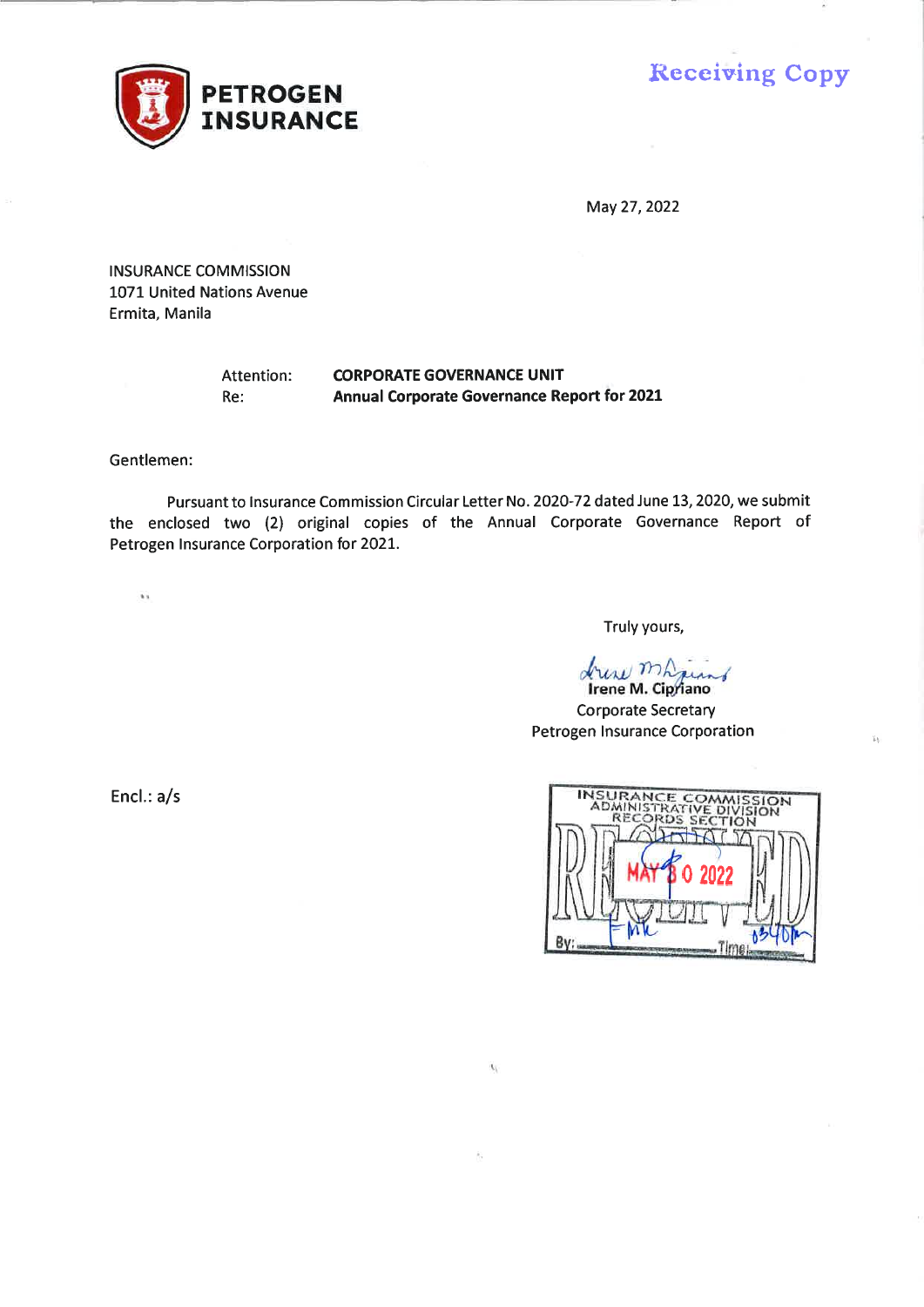# **ANNUAL CORPORATE GOVERNANCE REPORT PETROGEN INSURANCE CORPORATION**

- 1. For the fiscal year ended **2021**
- 2. Certificate Authority Number **2019/84-R**
- 3. **Philippines**

Province, Country or other jurisdiction of incorporation or organization

- 4. **San Miguel Properties Centre, 7 St. Francis Street, Mandaluyong City 1550** Address of principal office **Postal Code** Postal Code
- 5. **(632) 8.884.9200; (632) 8.886-3888** Company's telephone number, including area code
- 6. **<https://www.petron.com/who-we-are/petrogen-insurance-corporation/>** Company's official website
- 7. **Former address: 40 San Miguel Avenue, Mandaluyong City 1550** Former name, former address, and former fiscal year, if changed since last report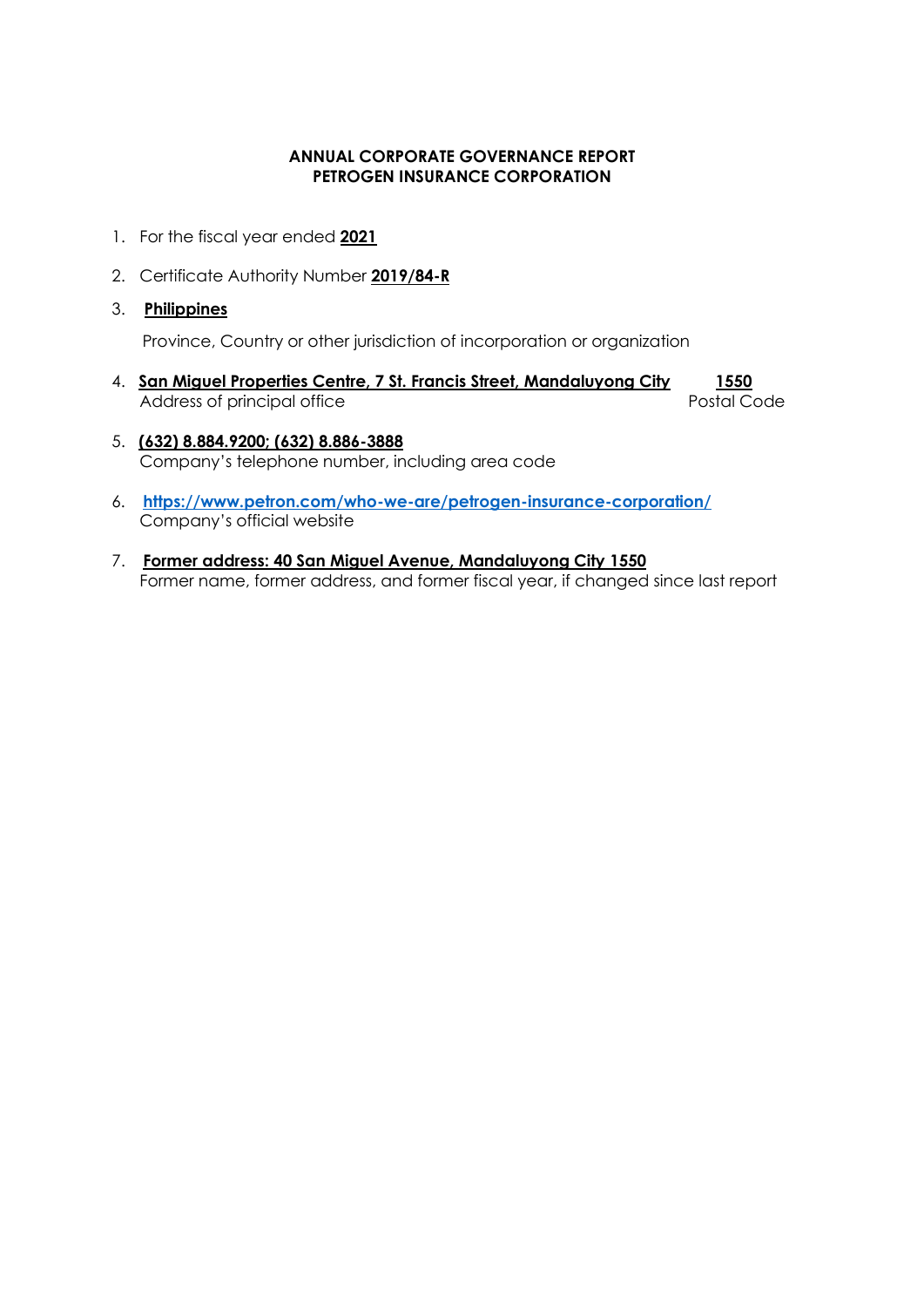| <b>ANNUAL CORPORATE GOVERNANCE REPORT</b><br>PETROGEN INSURANCE CORPORATION ("PETROGEN", the "COMPANY", or the "Corporation")                                                                                                                                                                                                                     |                                                      |                                                                                                                                                                                                                                                                                                                                                                                                                                           |                    |
|---------------------------------------------------------------------------------------------------------------------------------------------------------------------------------------------------------------------------------------------------------------------------------------------------------------------------------------------------|------------------------------------------------------|-------------------------------------------------------------------------------------------------------------------------------------------------------------------------------------------------------------------------------------------------------------------------------------------------------------------------------------------------------------------------------------------------------------------------------------------|--------------------|
|                                                                                                                                                                                                                                                                                                                                                   | <b>COMPLIANT/</b><br><b>NON-</b><br><b>COMPLIANT</b> | <b>ADDITIONAL INFORMATION</b>                                                                                                                                                                                                                                                                                                                                                                                                             | <b>EXPLANATION</b> |
|                                                                                                                                                                                                                                                                                                                                                   |                                                      | The Board's Governance Responsibilities                                                                                                                                                                                                                                                                                                                                                                                                   |                    |
| stakeholders.                                                                                                                                                                                                                                                                                                                                     |                                                      | Principle 1: The company should be headed by a competent, working board to foster the long-term success of the corporation, and to sustain its<br>competitiveness and profitability in a manner consistent with its corporate objectives and the long- term best interests of its shareholders and other                                                                                                                                  |                    |
| <b>Recommendation 1.1</b>                                                                                                                                                                                                                                                                                                                         |                                                      |                                                                                                                                                                                                                                                                                                                                                                                                                                           |                    |
| of Directors of<br>the<br>Board<br>1. The<br>"Board")<br>Company<br>(the<br><i>is</i><br>of<br>directors<br>with<br>composed<br>collective<br>working<br>knowledge,<br>experience or expertise that is<br>relevant<br>the<br>to<br>company's<br>industry/sector.<br>Board has an appropriate mix of<br><sup>2.</sup><br>competence and expertise. | Compliant<br>Compliant                               | Petrogen's website contains<br>information<br>the<br>on<br>qualifications for nominees for directors and the academic<br>qualifications, industry knowledge, professional experience,<br>expertise, and relevant trainings of the directors during the<br>subject year.<br>Profiles of the Directors in 2021<br>https://www.petron.com/wp-content/uploads/2022/01/11-09-21-<br>Petrogen-Profile-of-BOD-and-Officers-2021-2022_JJE-rev.pdf |                    |
| 3.<br>Directors remain qualified for their<br>positions individually and collectively<br>to enable them to fulfill their roles<br>and responsibilities and respond to<br>the needs of the organization.                                                                                                                                           | Compliant                                            | Trainings of the Directors in 2021<br>https://www.petron.com/wp-content/uploads/2022/05/Petrogen-BOD-and-<br>Officers-2021-Trainings-Attended.pdf<br>Petrogen's Manual on Corporate Governance ("the CG<br>Manual") sets out the qualifications standards for directors<br>to facilitate the selection of potential nominees and to<br>serve as benchmark for the evaluation of their<br>performance.                                     |                    |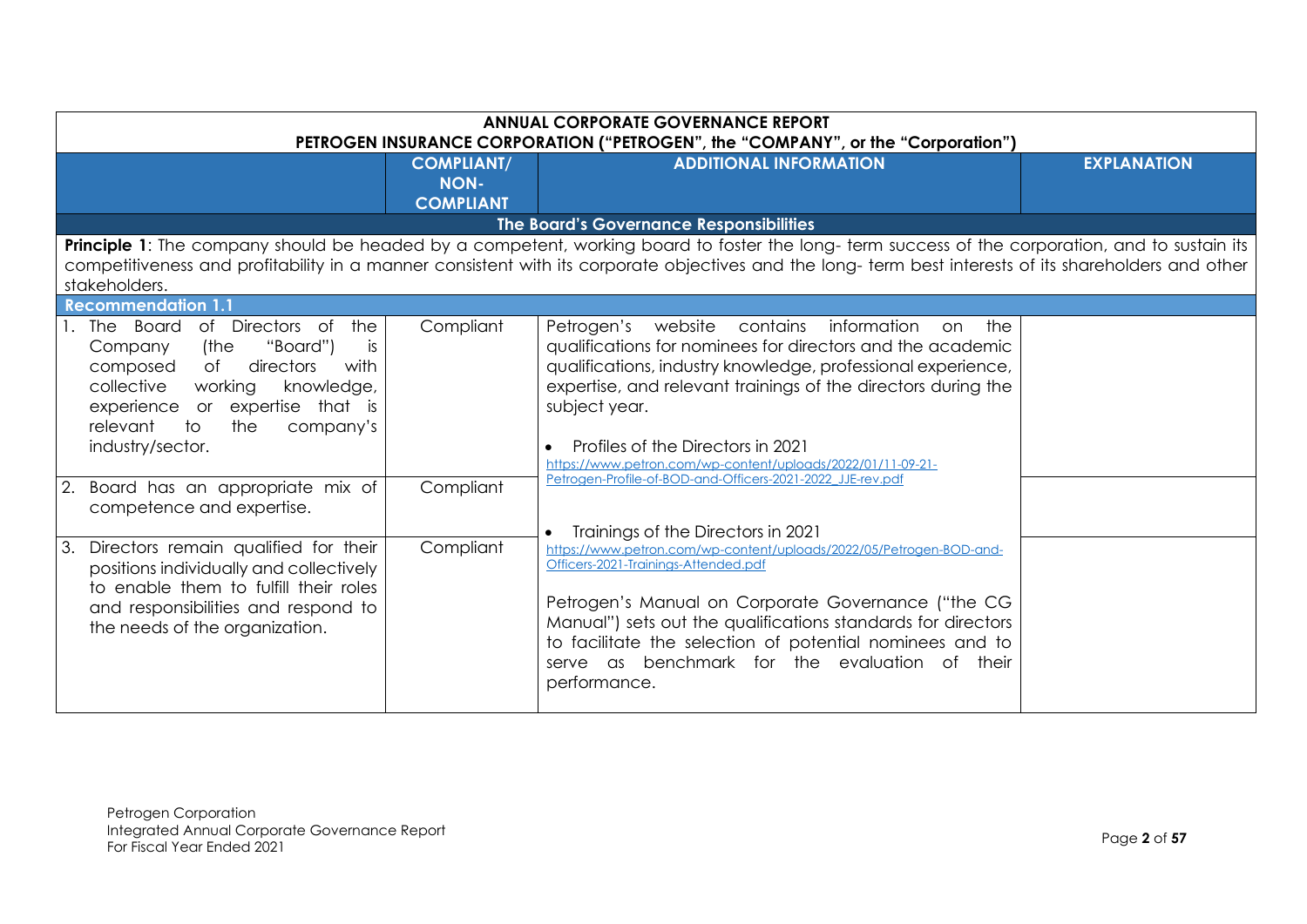|                                                                                                                        |           | CG Manual (Section 2.2.1.5)<br>$\bullet$<br>https://www.petron.com/wp-content/uploads/2022/02/Petrogen-<br>Manual-on-Corporate-Governance-approved-on-October-29-2021-<br>final.pdf                                                                                                                                                                                                                                                                                                                                                                                                                                                                                                                                                     |  |
|------------------------------------------------------------------------------------------------------------------------|-----------|-----------------------------------------------------------------------------------------------------------------------------------------------------------------------------------------------------------------------------------------------------------------------------------------------------------------------------------------------------------------------------------------------------------------------------------------------------------------------------------------------------------------------------------------------------------------------------------------------------------------------------------------------------------------------------------------------------------------------------------------|--|
| <b>Recommendation 1.2</b>                                                                                              |           |                                                                                                                                                                                                                                                                                                                                                                                                                                                                                                                                                                                                                                                                                                                                         |  |
| 1. Board is composed of a majority of<br>non-executive directors.                                                      | Compliant | Of the seven (7)-person Board, only Ms. Aurora T. Calderon<br>concurrently held an executive position (i.e., as the<br>President).<br>The 2021 General Information Sheet and the list of directors<br>and officers for 2021 identify the directors and the sole<br>director who holds an executive position.<br>2021 Amended General Information Sheet (page 4)<br>https://www.petron.com/wp-content/uploads/2022/01/Petrogen-<br>Amended-GIS-2021_Change-of-Principal-Office_Notarized-Copy-as-<br>filed-via-SEC-OST-on-December-28-2021-with-QR-Code-redacted-<br>copy.pdf<br>2021 List of Directors and Officers<br>https://www.petron.com/wp-content/uploads/2022/01/Petrogen-<br>Board-of-Directors-and-Officers-2021-2022-rev.pdf |  |
| <b>Recommendation 1.3</b>                                                                                              |           |                                                                                                                                                                                                                                                                                                                                                                                                                                                                                                                                                                                                                                                                                                                                         |  |
| 1. Company provides in its Board<br>Charter or Manual on Corporate<br>Governance a policy on training of<br>directors. | Compliant | The CG Manual sets out the policy on training of directors.<br>CG Manual (Section 6.5)<br>$\bullet$<br>https://www.petron.com/wp-content/uploads/2022/02/Petrogen-<br>Manual-on-Corporate-Governance-approved-on-October-29-2021-<br>final.pdf                                                                                                                                                                                                                                                                                                                                                                                                                                                                                          |  |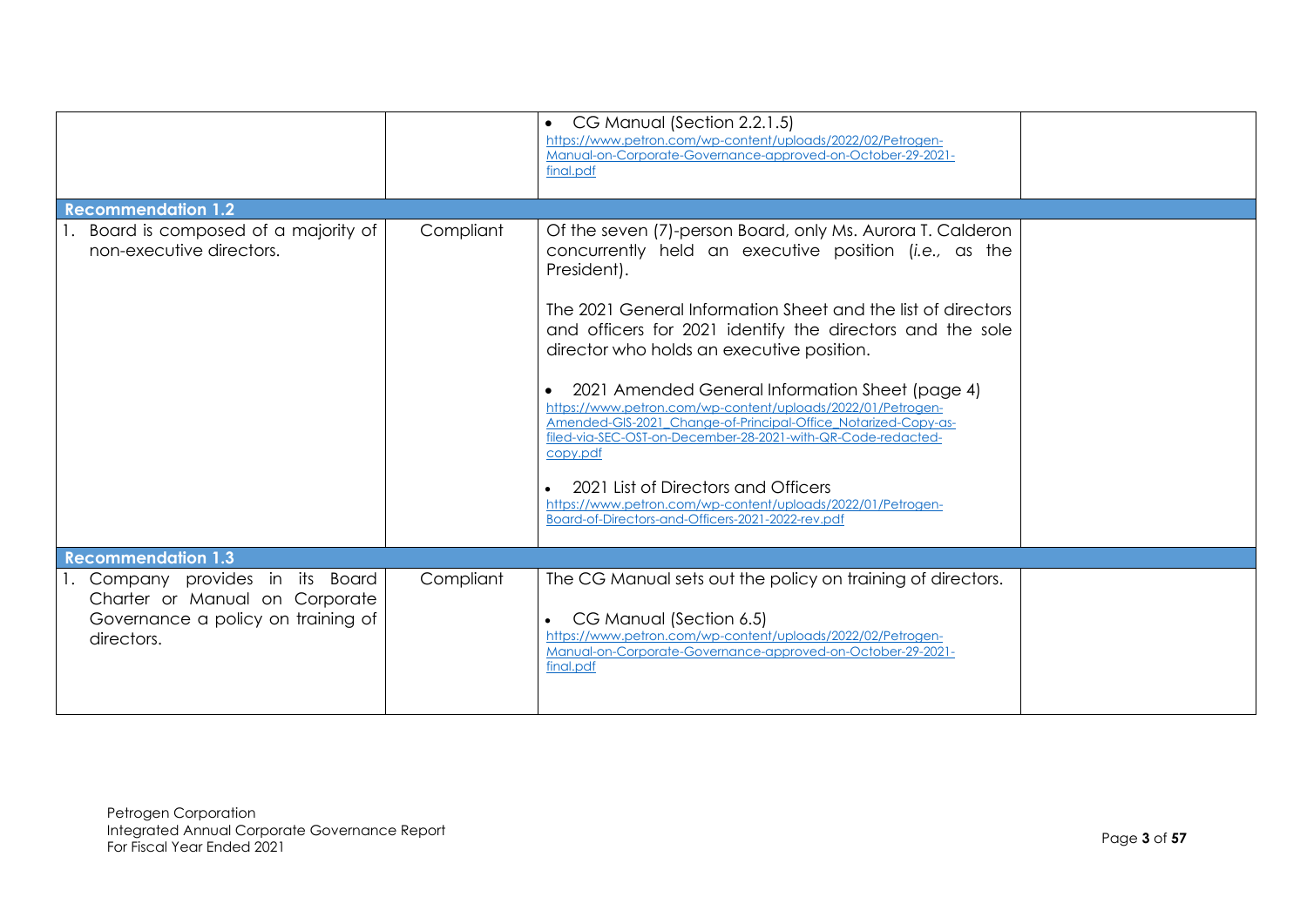| 2. Company provides in its Board<br>Charter or Manual of Corporate<br>Governance an orientation program<br>for first-time directors. | Compliant | The CG Manual sets out the policy on training of first-time<br>directors.<br>CG Manual (Section 6.5)<br>https://www.petron.com/wp-content/uploads/2022/02/Petrogen-<br>Manual-on-Corporate-Governance-approved-on-October-29-2021-<br>final.pdf                                                                                                                                                                                                                                                                                                                                                                                                                                                                                       |  |
|--------------------------------------------------------------------------------------------------------------------------------------|-----------|---------------------------------------------------------------------------------------------------------------------------------------------------------------------------------------------------------------------------------------------------------------------------------------------------------------------------------------------------------------------------------------------------------------------------------------------------------------------------------------------------------------------------------------------------------------------------------------------------------------------------------------------------------------------------------------------------------------------------------------|--|
| 3.<br>Company has relevant<br>annual<br>continuing training for all directors.                                                       | Compliant | All directors attended continuing training seminars in 2021.<br>https://www.petron.com/wp-content/uploads/2022/05/Petrogen-BOD-and-<br>Officers-2021-Trainings-Attended.pdf                                                                                                                                                                                                                                                                                                                                                                                                                                                                                                                                                           |  |
| <b>Recommendation 1.4</b>                                                                                                            |           |                                                                                                                                                                                                                                                                                                                                                                                                                                                                                                                                                                                                                                                                                                                                       |  |
| 1. Board has a policy on board diversity.                                                                                            | Compliant | The CG Manual sets out Petrogen's board diversity policy.<br>CG Manual (Section 2.2.1.5)<br>https://www.petron.com/wp-content/uploads/2022/02/Petrogen-<br>Manual-on-Corporate-Governance-approved-on-October-29-2021-<br>final.pdf<br>Out of the seven (7)-person Board, Petrogen had four (4)<br>female directors in 2021 (namely, Ms. Aurora T. Calderon,<br>Ms. Susan Y. Yu, and independent directors: Ms. Carmen N.<br>Pedrosa and Ms. Melinda Gonzales-Manto).<br>2021 Amended General Information Sheet (page 4)<br>https://www.petron.com/wp-content/uploads/2022/01/Petrogen-<br>Amended-GIS-2021_Change-of-Principal-Office_Notarized-Copy-as-<br>filed-via-SEC-OST-on-December-28-2021-with-QR-Code-redacted-<br>copy.pdf |  |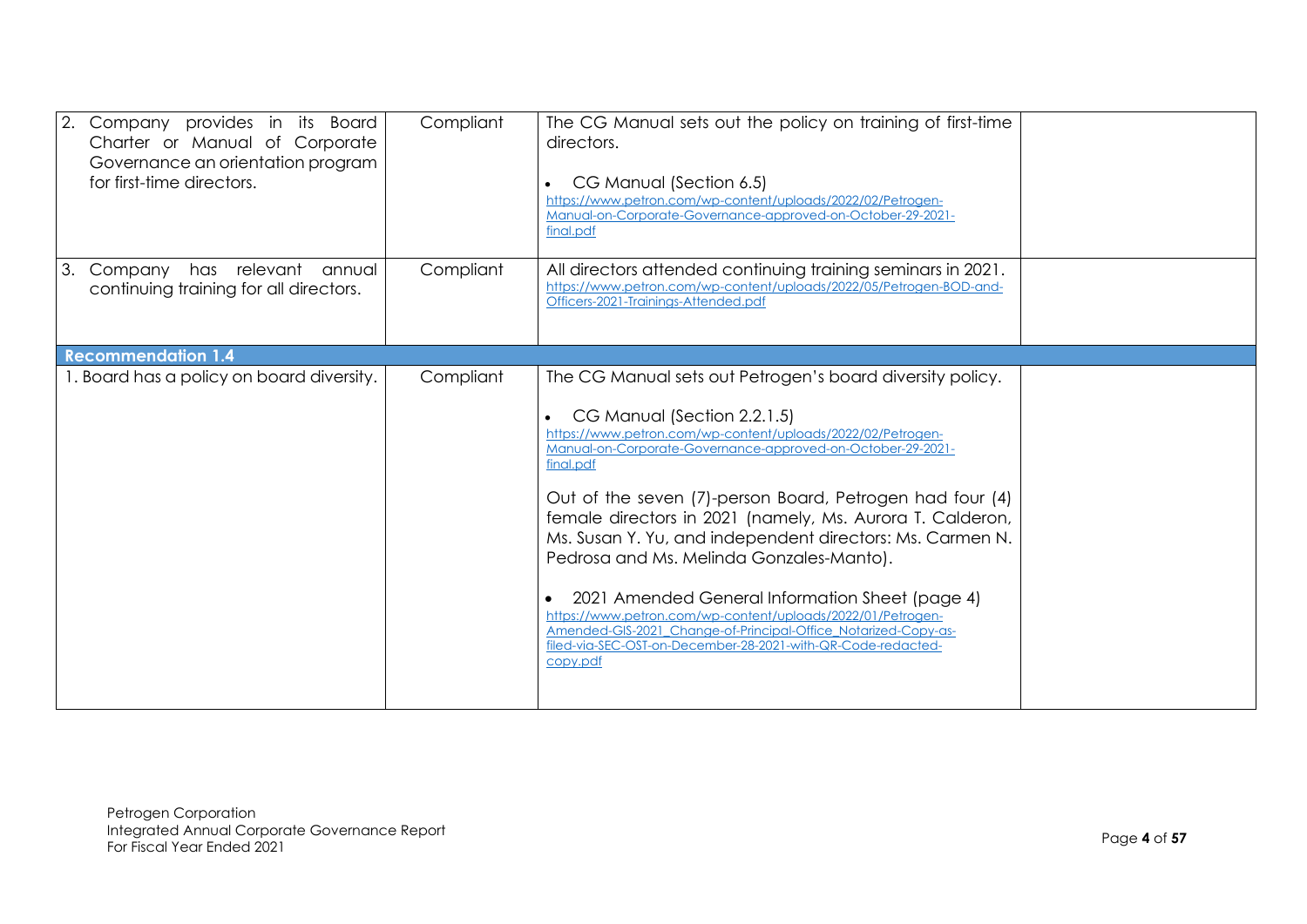| <b>Recommendation 1.5</b>                                       |           |                                                                                                                                                                                                                                                          |  |
|-----------------------------------------------------------------|-----------|----------------------------------------------------------------------------------------------------------------------------------------------------------------------------------------------------------------------------------------------------------|--|
| I. Board is assisted in its duties by a<br>Corporate Secretary. | Compliant | Atty. Joel Angelo C. Cruz is Petrogen's Corporate Secretary<br>for 2021.                                                                                                                                                                                 |  |
|                                                                 |           | 2021 Amended General Information Sheet (page 4)<br>https://www.petron.com/wp-content/uploads/2022/01/Petrogen-Amended-<br>GIS-2021 Change-of-Principal-Office Notarized-Copy-as-filed-via-SEC-OST-<br>on-December-28-2021-with-QR-Code-redacted-copy.pdf |  |
|                                                                 |           | • 2021 List of Directors and Officers<br>https://www.petron.com/wp-content/uploads/2022/01/Petrogen-<br>Board-of-Directors-and-Officers-2021-2022-rev.pdf                                                                                                |  |
|                                                                 |           | The qualifications, functions and duties of the Corporate<br>Secretary are set out in the Amended By-laws and CG<br>Manual.                                                                                                                              |  |
|                                                                 |           | • Amended By-laws (Article IV, Section 5)<br>https://www.petron.com/wp-content/uploads/2019/12/Petrogen-<br>Amended-By-Laws-Provision-on-Meeting-Schedule-May-3-2019.pdf                                                                                 |  |
|                                                                 |           | • CG Manual (Section 2.2.4)<br>https://www.petron.com/wp-content/uploads/2022/02/Petrogen-<br>Manual-on-Corporate-Governance-approved-on-October-29-2021-<br>final.pdf                                                                                   |  |
|                                                                 |           | Atty. Cruz's qualifications are set out in the Profiles of the<br>Directors and Officers of Petrogen for 2021-2022<br>https://www.petron.com/wp-content/uploads/2022/01/11-09-21-<br>Petrogen-Profile-of-BOD-and-Officers-2021-2022 JJE-rev.pdf          |  |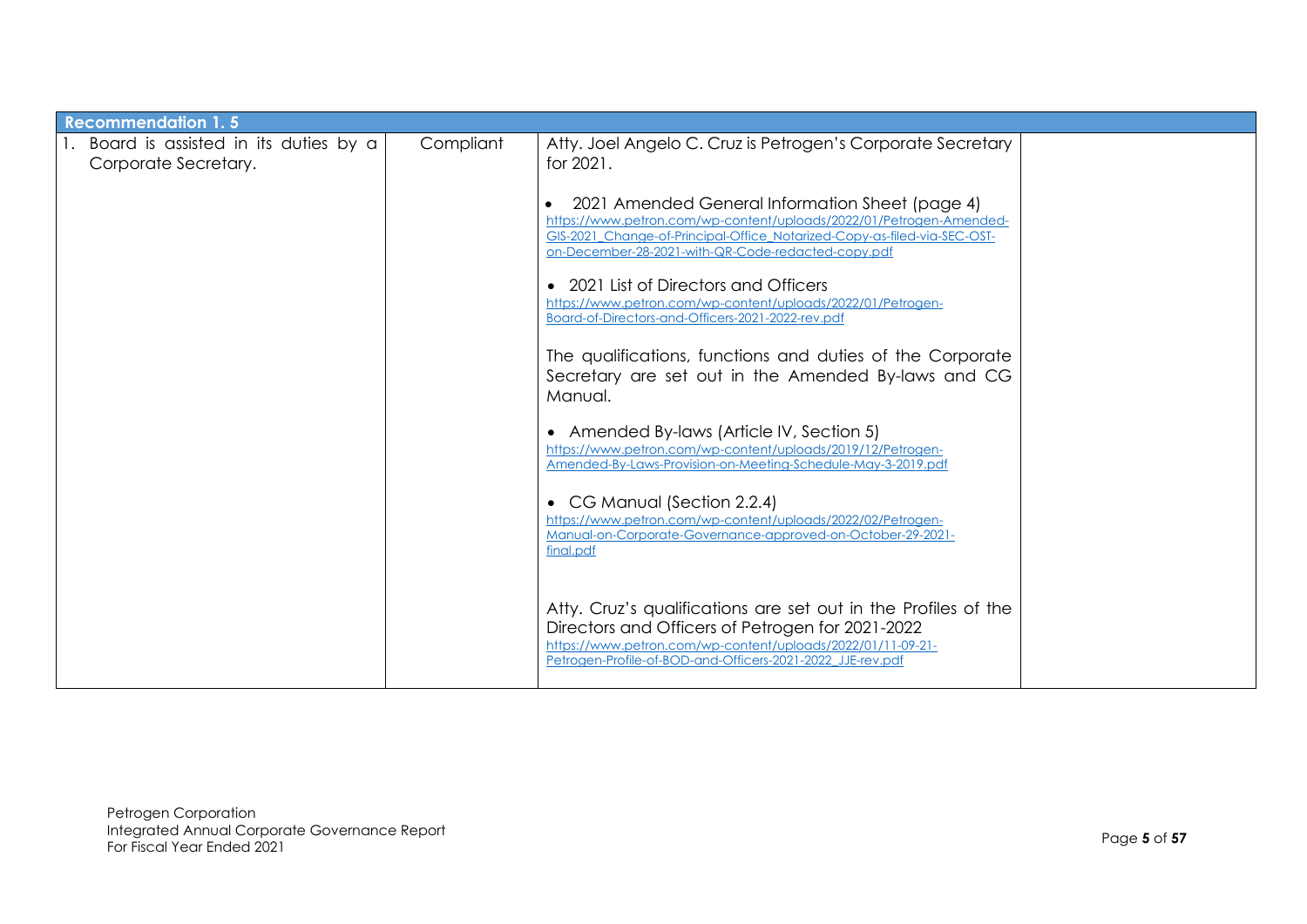| Corporate Secretary is a separate<br>individual from the Compliance<br>Officer. | Not compliant |                                                                                                                                                                                                                                                                                                                                                                                                                                                                                                                         | The positions of Corporate<br>Secretary and Compliance<br>Officer in 2021 were held by<br>the same person, Atty. Joel<br>Angelo C. Cruz, to allow the<br>maximization of personnel<br>resources and supplies at the<br>disposal of the Office of the<br>Counsel<br>General<br>and<br>Corporate<br>Secretary<br>("OGCCS")<br>Petron<br>of<br>Corporation ("Petron", a<br>major shareholder of the<br>Company).<br>The Petron<br>OGCCS assists Petrogen in<br>housekeeping<br>corporate<br>and compliance matters. |
|---------------------------------------------------------------------------------|---------------|-------------------------------------------------------------------------------------------------------------------------------------------------------------------------------------------------------------------------------------------------------------------------------------------------------------------------------------------------------------------------------------------------------------------------------------------------------------------------------------------------------------------------|------------------------------------------------------------------------------------------------------------------------------------------------------------------------------------------------------------------------------------------------------------------------------------------------------------------------------------------------------------------------------------------------------------------------------------------------------------------------------------------------------------------|
| Corporate Secretary is not a<br>member of the Board of Directors.               | Compliant     | Atty. Joel Angelo C. Cruz, the Corporate Secretary for 2021,<br>is not a director of Petrogen.<br>2021 Amended General Information Sheet (page 4)<br>https://www.petron.com/wp-content/uploads/2022/01/Petrogen-Amended-<br>GIS-2021 Change-of-Principal-Office Notarized-Copy-as-filed-via-SEC-OST-<br>on-December-28-2021-with-QR-Code-redacted-copy.pdf<br>• 2021 List of Directors and Officers<br>https://www.petron.com/wp-content/uploads/2022/01/Petrogen-<br>Board-of-Directors-and-Officers-2021-2022-rev.pdf |                                                                                                                                                                                                                                                                                                                                                                                                                                                                                                                  |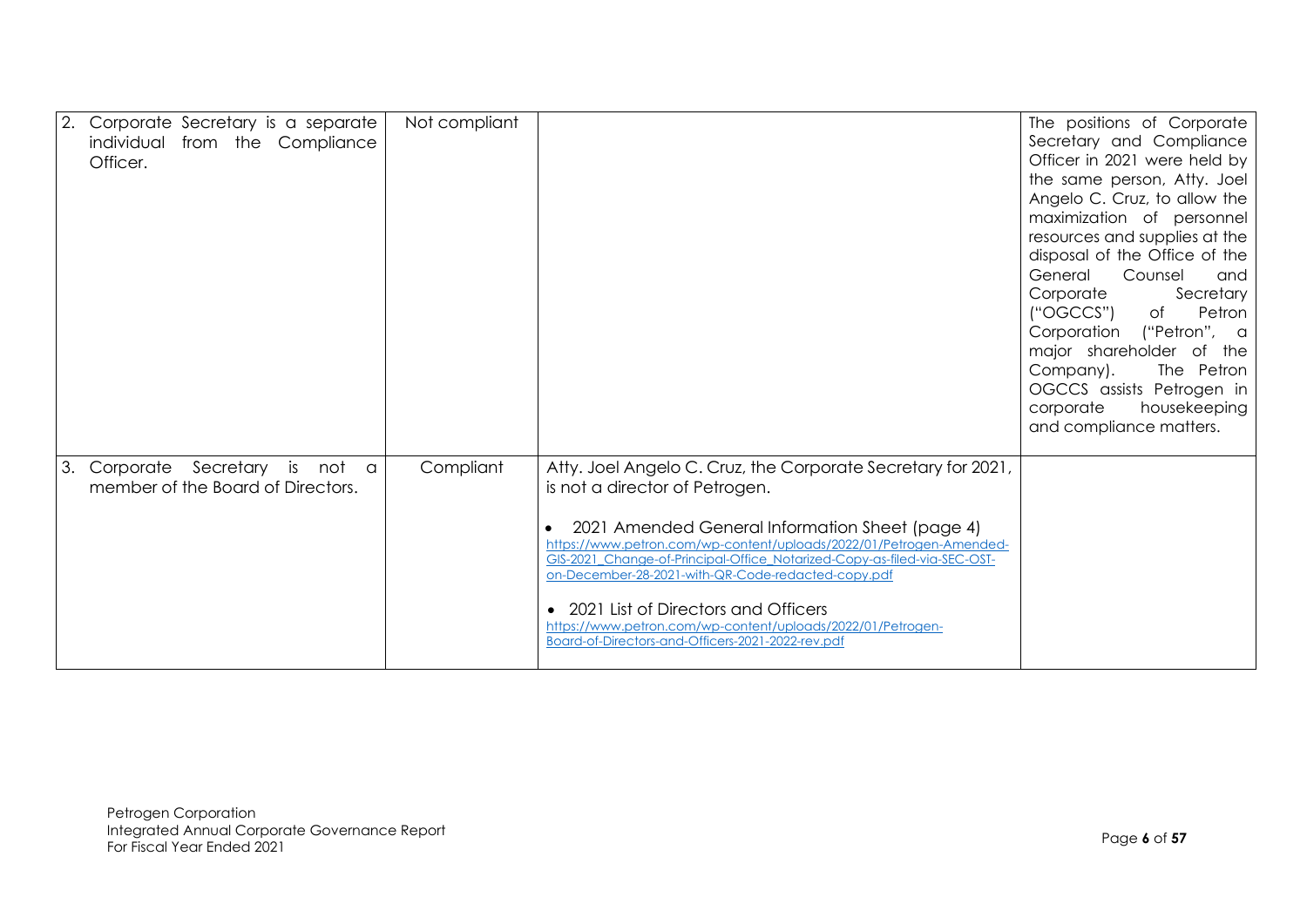| 4. Corporate<br>Secretary<br>attends<br>training/s on corporate governance. | Compliant | Atty. Joel Angelo C. Cruz, the Corporate Secretary for 2021,<br>attended a 2021 corporate governance<br>training<br>conducted by SGV & Co. on September 23, 2021.<br>https://www.petron.com/wp-content/uploads/2022/05/Petrogen-BOD-and-<br>Officers-2021-Traininas-Attended.pdf                                                                                                                                                                                                                                                                                                                                                                                                                                                                                                                                                                                                                                                                                                                                                                                                                 |  |
|-----------------------------------------------------------------------------|-----------|--------------------------------------------------------------------------------------------------------------------------------------------------------------------------------------------------------------------------------------------------------------------------------------------------------------------------------------------------------------------------------------------------------------------------------------------------------------------------------------------------------------------------------------------------------------------------------------------------------------------------------------------------------------------------------------------------------------------------------------------------------------------------------------------------------------------------------------------------------------------------------------------------------------------------------------------------------------------------------------------------------------------------------------------------------------------------------------------------|--|
| <b>Recommendation 1.6</b>                                                   |           |                                                                                                                                                                                                                                                                                                                                                                                                                                                                                                                                                                                                                                                                                                                                                                                                                                                                                                                                                                                                                                                                                                  |  |
| Board is assisted by a Compliance<br>Officer.                               | Compliant | Atty. Joel Angelo C. Cruz is Petrogen's Compliance Officer<br>in 2021.<br>2021 Amended General Information Sheet (page 4)<br>https://www.petron.com/wp-content/uploads/2022/01/Petrogen-Amended-<br>GIS-2021_Change-of-Principal-Office_Notarized-Copy-as-filed-via-SEC-OST-<br>on-December-28-2021-with-QR-Code-redacted-copy.pdf<br>• 2021 List of Directors and Officers<br>https://www.petron.com/wp-content/uploads/2022/01/Petrogen-<br>Board-of-Directors-and-Officers-2021-2022-rev.pdf<br>The qualifications, functions and duties of the Compliance<br>Officer are set out in the Amended By-laws and CG Manual.<br>• Amended By-laws (Article IV, Section 5)<br>https://www.petron.com/wp-content/uploads/2019/12/Petrogen-<br>Amended-By-Laws-Provision-on-Meeting-Schedule-May-3-2019.pdf<br>• CG Manual (Section 2.1)<br>https://www.petron.com/wp-content/uploads/2022/02/Petrogen-Manual-<br>on-Corporate-Governance-approved-on-October-29-2021-final.pdf<br>Atty. Cruz's qualifications are set out in the Profiles of the<br>Directors and Officers of Petrogen for 2021-2022 |  |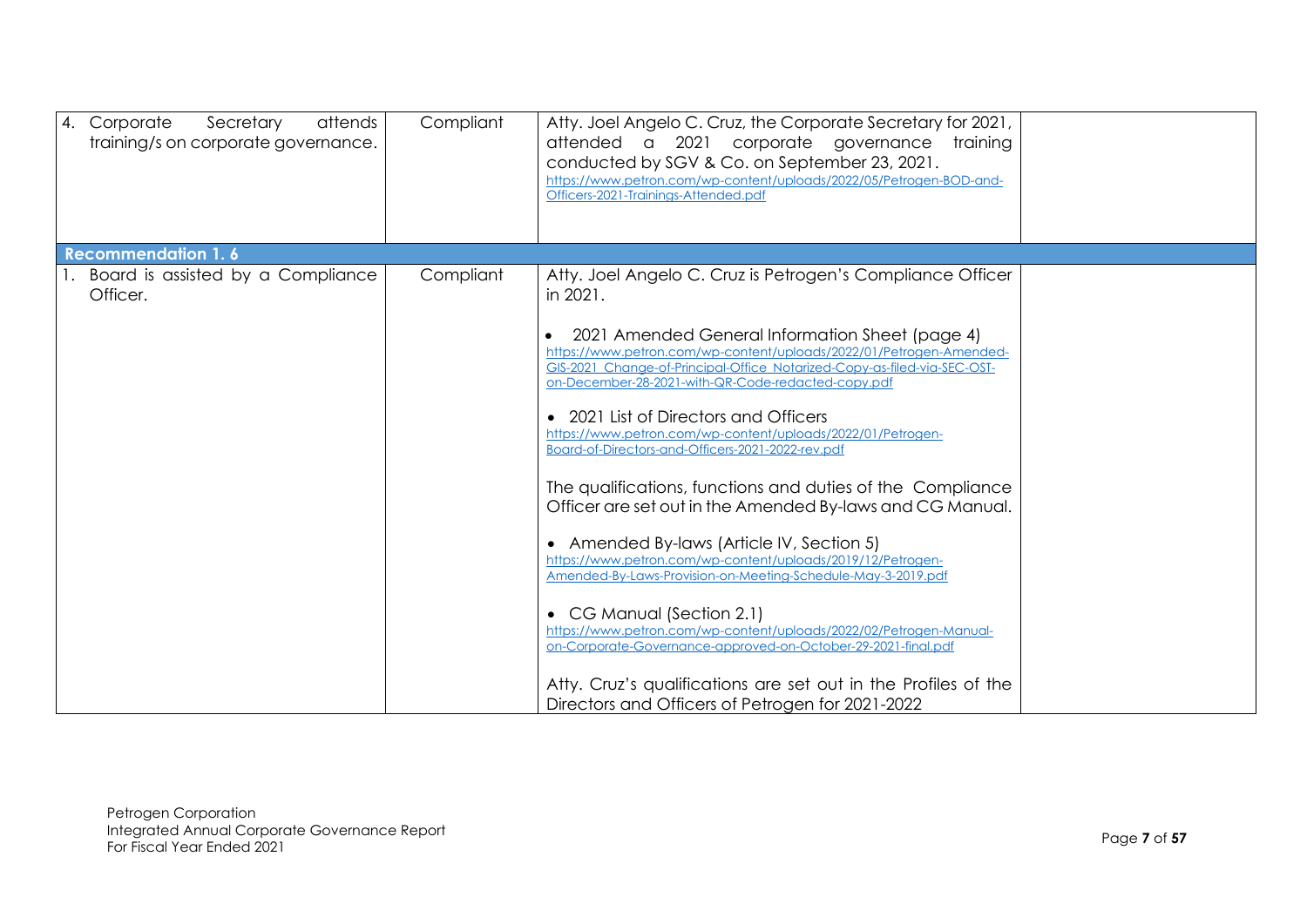|    |                                                                                                                                              |           | https://www.petron.com/wp-content/uploads/2022/01/11-09-21-<br>Petrogen-Profile-of-BOD-and-Officers-2021-2022 JJE-rev.pdf                                                                                                                                                                                                                                                                                                                                                                                 |  |
|----|----------------------------------------------------------------------------------------------------------------------------------------------|-----------|-----------------------------------------------------------------------------------------------------------------------------------------------------------------------------------------------------------------------------------------------------------------------------------------------------------------------------------------------------------------------------------------------------------------------------------------------------------------------------------------------------------|--|
| 2. | Compliance Officer has a rank of a<br>Vice President or an equivalent<br>position with adequate stature and<br>authority in the corporation. | Compliant | Atty. Joel Angelo C. Cruz, Petrogen's Compliance Officer in<br>2021, holds the position of Vice President and General<br>Counsel in Petron (a major shareholder of Petrogen), the<br>highest legal position thereby granting him stature and<br>authority in Petrogen as well.                                                                                                                                                                                                                            |  |
| 3. | Compliance Officer is not a member<br>of the board.                                                                                          | Compliant | Atty. Joel Angelo C. Cruz, the Compliance Officer in 2021,<br>is not a director.<br>2021 Amended General Information Sheet (page 4)<br>https://www.petron.com/wp-content/uplogds/2022/01/Petrogen-Amended-<br>GIS-2021_Change-of-Principal-Office_Notarized-Copy-as-filed-via-SEC-OST-<br>on-December-28-2021-with-QR-Code-redacted-copy.pdf<br>• 2021 List of Directors and Officers<br>https://www.petron.com/wp-content/uploads/2022/01/Petrogen-<br>Board-of-Directors-and-Officers-2021-2022-rev.pdf |  |
|    | Officer<br>4. Compliance<br>attends<br>training/s on corporate governance<br>annually.                                                       | Compliant | Atty. Joel Angelo C. Cruz, the Corporate Secretary in 2021,<br>attended a 2021<br>corporate governance<br>training<br>conducted by SGV & Co. on September 23, 2021.<br>https://www.petron.com/wp-content/uploads/2022/05/Petrogen-BOD-and-<br>Officers-2021-Traininas-Attended.pdf                                                                                                                                                                                                                        |  |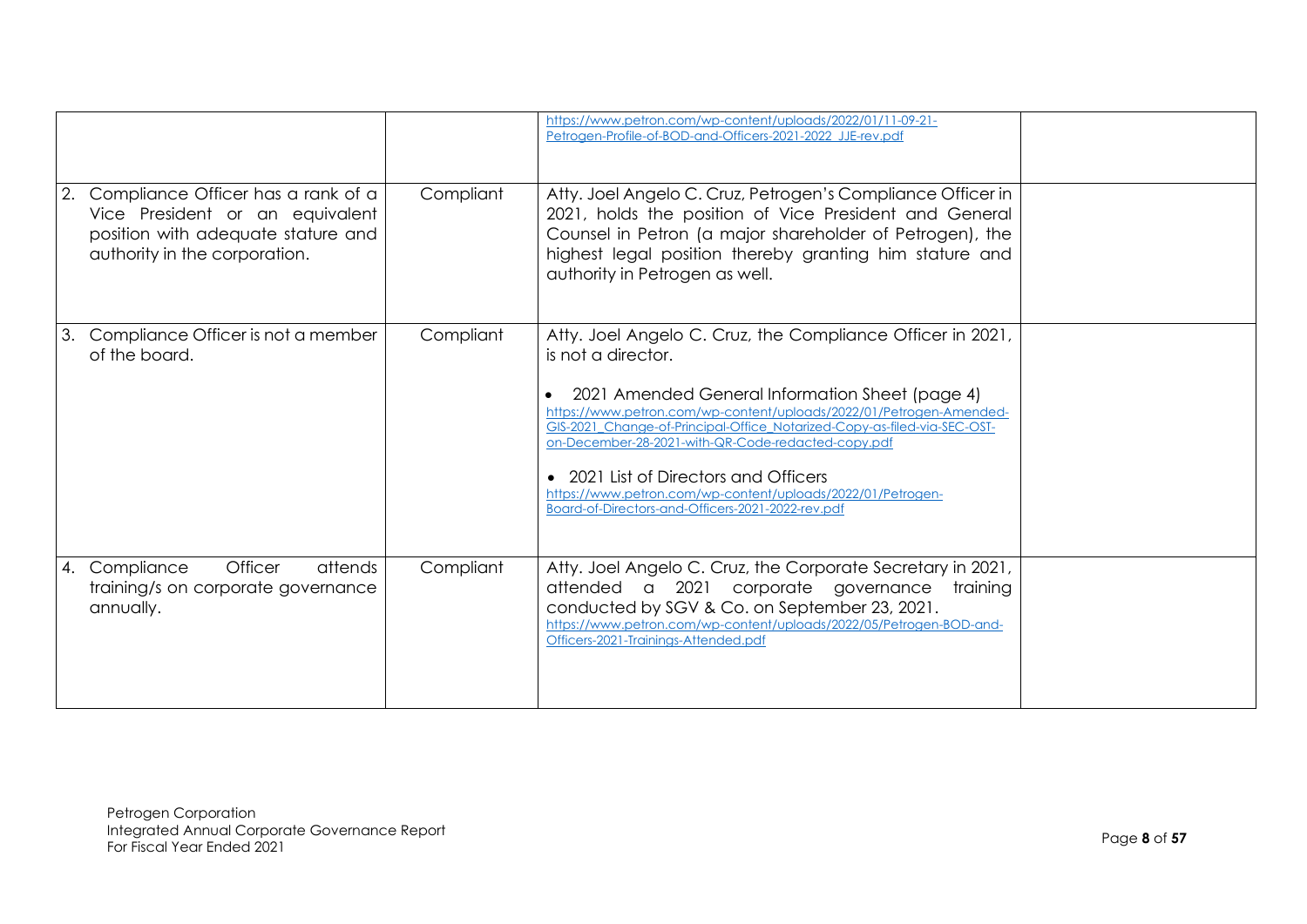| Principle 2: The fiduciary roles, responsibilities and accountabilities of the Board as provided under the law, the company's articles and by-laws, and<br>other legal pronouncements and guidelines should be clearly made known to all directors as well as to stockholders and other stakeholders |           |                                                                                                                                                                                                                                                                                                                                                             |  |  |
|------------------------------------------------------------------------------------------------------------------------------------------------------------------------------------------------------------------------------------------------------------------------------------------------------|-----------|-------------------------------------------------------------------------------------------------------------------------------------------------------------------------------------------------------------------------------------------------------------------------------------------------------------------------------------------------------------|--|--|
| <b>Recommendation 2.1</b>                                                                                                                                                                                                                                                                            |           |                                                                                                                                                                                                                                                                                                                                                             |  |  |
| 1. Directors act on a fully informed<br>basis, in good faith, with due<br>diligence and care, and in the best<br>interest of the company.                                                                                                                                                            | Compliant | The undersigned Directors and the Corporate Secretary<br>hereby certifies that the Board acts on a fully informed basis,<br>in good faith, with due diligence and care, and in the best<br>interest of the Company.                                                                                                                                         |  |  |
| <b>Recommendation 2.2</b>                                                                                                                                                                                                                                                                            |           |                                                                                                                                                                                                                                                                                                                                                             |  |  |
| 1. Board oversees the development,<br>review and approval of the<br>company's business objectives and<br>strategy.                                                                                                                                                                                   | Compliant | The report on the performance of the Company is<br>presented for the review and approval by the Board.                                                                                                                                                                                                                                                      |  |  |
| 2. Board oversees and monitors the<br>implementation of the company's<br>business objectives and strategy in<br>order to sustain the company's long-<br>term viability and strength.                                                                                                                 | Compliant | The Corporate Secretary hereby certifies that full year<br>reports on the performance of the Company were<br>presented to and discussed and approved by the Board<br>during the Board meeting held on March 21, 2022.                                                                                                                                       |  |  |
| <b>Recommendation 2.3</b>                                                                                                                                                                                                                                                                            |           |                                                                                                                                                                                                                                                                                                                                                             |  |  |
| Board is headed by a competent<br>and qualified Chairperson.                                                                                                                                                                                                                                         | Compliant | Mr. Ramon S. Ang was the Petrogen Chairperson in 2021.<br>2021 Amended General Information Sheet (page 4)<br>https://www.petron.com/wp-content/uploads/2022/01/Petrogen-Amended-<br>GIS-2021_Change-of-Principal-Office_Notarized-Copy-as-filed-via-SEC-OST-<br>on-December-28-2021-with-QR-Code-redacted-copy.pdf<br>• 2021 List of Directors and Officers |  |  |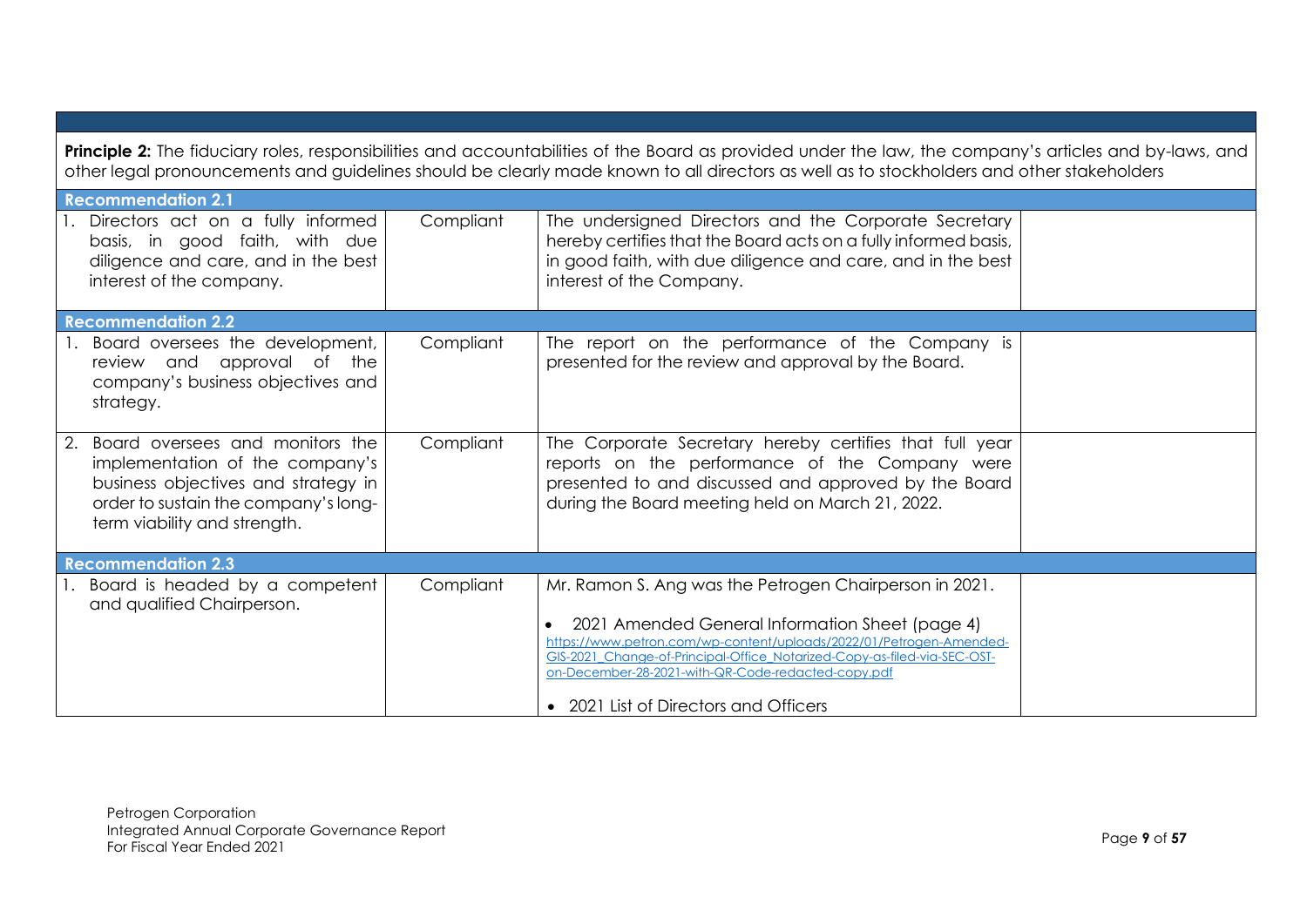|                                                                                                                                 |           | https://www.petron.com/wp-content/uploads/2022/01/Petrogen-<br>Board-of-Directors-and-Officers-2021-2022-rev.pdf<br>Mr. Ang's qualifications are set out in the Profiles of the<br>Directors and Officers of Petrogen for 2021-2022.<br>https://www.petron.com/wp-content/uploads/2022/01/11-09-21-<br>Petrogen-Profile-of-BOD-and-Officers-2021-2022_JJE-rev.pdf                                                                                                                                                                                                                                                                                                                                                                        |                                                                                                                                                                                                                                                                                                                          |
|---------------------------------------------------------------------------------------------------------------------------------|-----------|------------------------------------------------------------------------------------------------------------------------------------------------------------------------------------------------------------------------------------------------------------------------------------------------------------------------------------------------------------------------------------------------------------------------------------------------------------------------------------------------------------------------------------------------------------------------------------------------------------------------------------------------------------------------------------------------------------------------------------------|--------------------------------------------------------------------------------------------------------------------------------------------------------------------------------------------------------------------------------------------------------------------------------------------------------------------------|
| <b>Recommendation 2.4</b>                                                                                                       |           |                                                                                                                                                                                                                                                                                                                                                                                                                                                                                                                                                                                                                                                                                                                                          |                                                                                                                                                                                                                                                                                                                          |
| adopts an<br>Board ensures and<br>effective<br>succession<br>planning<br>program for directors, key officers<br>and management. | Compliant | The Amended By-laws provide for the term of directors and<br>officers, that is, one (1) year from their election and until their<br>successors are elected and qualified.<br>• Amended By-laws (Article III, Section 2, and Article IV,<br>Section 7)                                                                                                                                                                                                                                                                                                                                                                                                                                                                                    | The Company does not have<br>succession<br>planning<br>a<br>program for<br>prospective<br>directors who may replace<br>directors.<br>current<br><b>The</b><br>objective of ensuring the                                                                                                                                  |
| 2. Board adopts a policy on the<br>retirement for directors and key<br>officers.                                                | Compliant | https://www.petron.com/wp-content/uploads/2019/12/Petrogen-Amended-<br>By-Laws-Provision-on-Meeting-Schedule-May-3-2019.pdf<br>The CG Manual provides that the Board shall "appoint<br>competent, professional, honest and highly-motivated<br>Management Officers and adopt an effective succession<br>planning program for Management and key Officers to<br>ensure growth and a continued increase in the<br>shareholders' value, including a policy on the retirement<br>age for Directors and key Officers, and to promote<br>dynamism in the Corporation".<br>• CG Manual (Section 2.2.1.2)<br>https://www.petron.com/wp-content/uploads/2022/02/Petrogen-Manual-on-<br>Corporate-Governance-approved-on-October-29-2021-final.pdf | availability<br>suitable<br>Оf<br>nominees for directors is<br>performed by the Corporate<br>Governance<br>Committee<br>which ensures a mix of<br>competent<br>directors who<br>value<br>add<br>can<br>and<br>contribute<br>independent<br>judgment to the formulation<br>of sound corporate strategies<br>and policies. |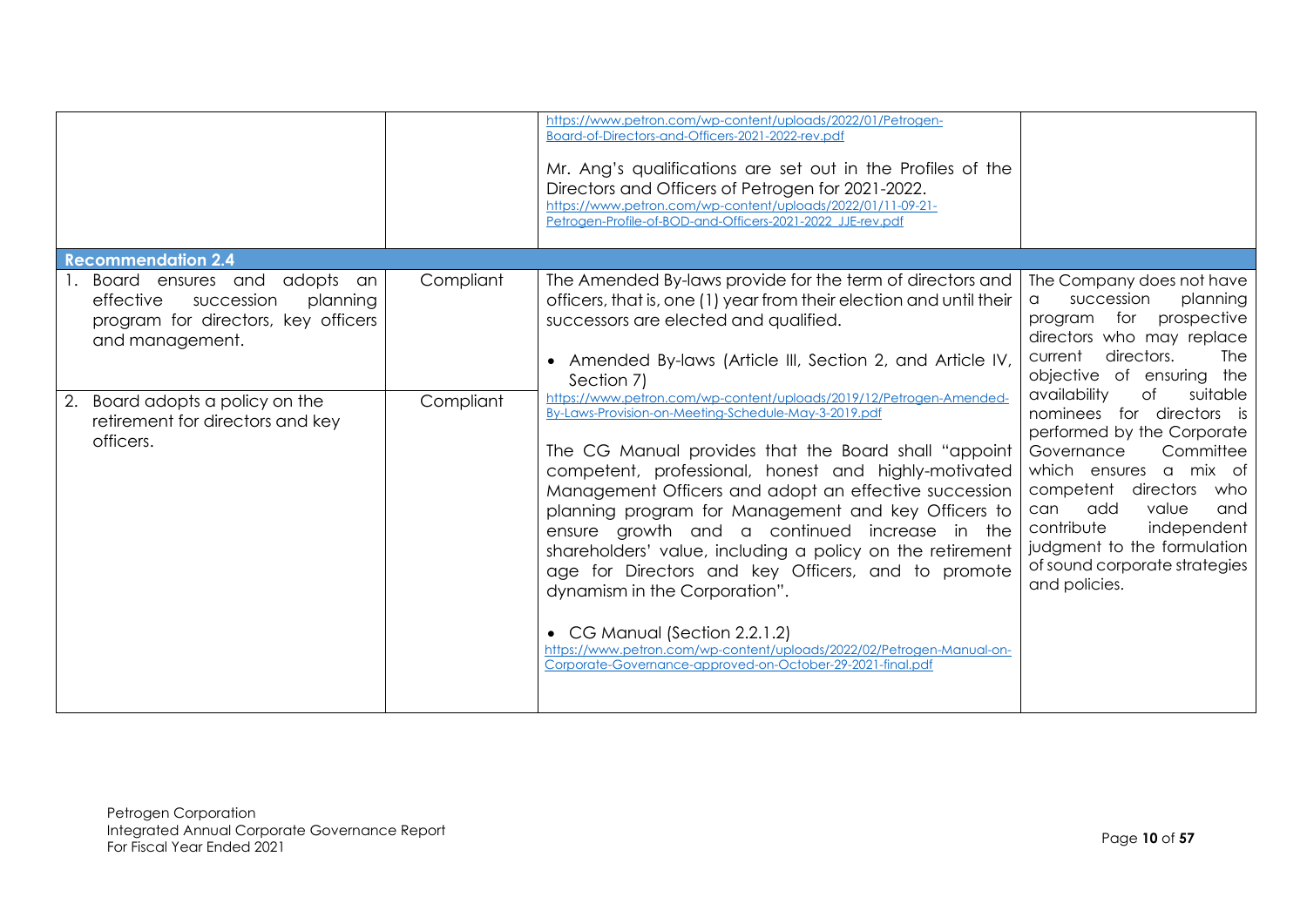| <b>Recommendation 2.5</b>                                                                                                                                  |           |                                                                                                                                                                                                                                                                                                                                                                                                                                                                                                                                                                        |  |
|------------------------------------------------------------------------------------------------------------------------------------------------------------|-----------|------------------------------------------------------------------------------------------------------------------------------------------------------------------------------------------------------------------------------------------------------------------------------------------------------------------------------------------------------------------------------------------------------------------------------------------------------------------------------------------------------------------------------------------------------------------------|--|
| Board formulates and adopts a<br>policy specifying the relationship<br>remuneration<br>between<br>and<br>performance of key officers and<br>board members. | Compliant | The CG Manual provides that the Board shall "establish a<br>formal and transparent procedure to develop a policy for<br>determining the remuneration of Directors and Officers, and<br>provide oversight over remuneration of senior<br>Management and other key personnel, ensuring that<br>compensation is consistent with the Corporation's culture,<br>strategy and business environment".<br>• CG Manual (Section 2.2.1.2)<br>https://www.petron.com/wp-content/uploads/2022/02/Petrogen-Manual-on-<br>Corporate-Governance-approved-on-October-29-2021-final.pdf |  |
| Board aligns the remuneration of<br>2.<br>key officers and board members<br>with long-term interests of the<br>company.                                    | Compliant | The CG Manual provides that the Board shall "align the<br>remuneration of key Officers and Board members with the<br>long-term interests of the Corporation and, in doing so,<br>formulate and adopt a policy specifying the relationship<br>between remuneration and performance".<br>• CG Manual (Section 2.2.1.2)<br>https://www.petron.com/wp-content/uploads/2022/02/Petrogen-Manual-<br>on-Corporate-Governance-approved-on-October-29-2021-final.pdf                                                                                                            |  |
| 3. Directors do not participate in<br>discussions or deliberations involving<br>his/her own remuneration.                                                  | Compliant | The Directors did not participate in the approval of their<br>compensation.                                                                                                                                                                                                                                                                                                                                                                                                                                                                                            |  |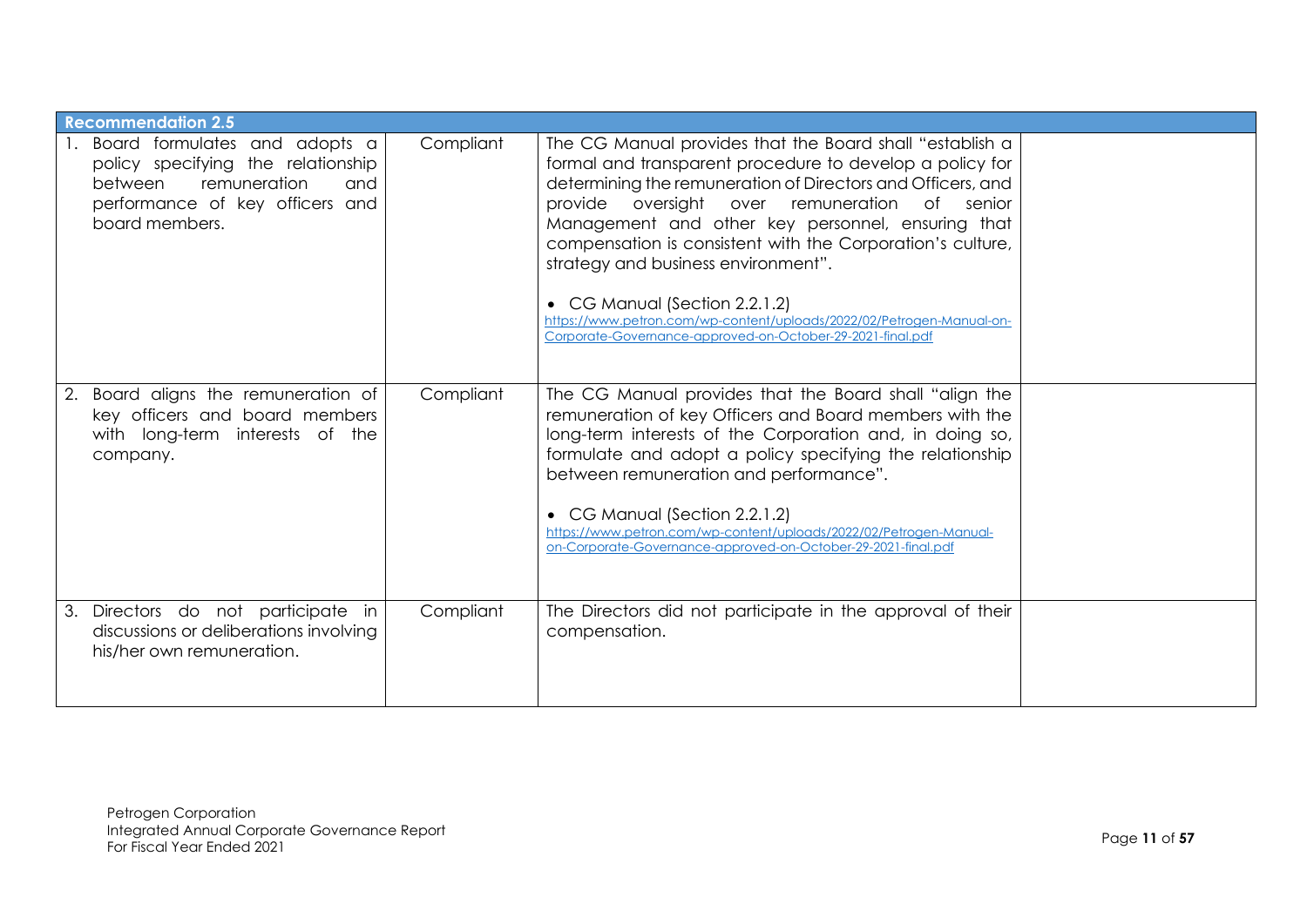| <b>Recommendation 2.6</b>                                                                                                                                                                           |                        |                                                                                                                                                                                                                                                                                                                                                                                                                                                                               |  |
|-----------------------------------------------------------------------------------------------------------------------------------------------------------------------------------------------------|------------------------|-------------------------------------------------------------------------------------------------------------------------------------------------------------------------------------------------------------------------------------------------------------------------------------------------------------------------------------------------------------------------------------------------------------------------------------------------------------------------------|--|
| 1. Board has a formal and transparent<br>board nomination and election<br>policy.<br>Board nomination and election<br>2.<br>policy is disclosed in the company's<br>Manual on Corporate Governance. | Compliant<br>Compliant | Under the CG Manual, the Corporate Governance<br>Committee is tasked, among others, to: (i) determine the<br>nomination and election process for the Corporation's<br>Directors and define the general profile of Board members<br>that the Corporation may need and ensure appropriate<br>knowledge, competencies and expertise that complement<br>the existing skills of the Board; and (ii) pre-screen and shortlist<br>all candidates nominated to become a member of the |  |
| Board nomination and election<br>3.<br>policy includes how the company<br>accepts nominations from minority<br>shareholders.                                                                        | Compliant              | Board of Directors in accordance with the qualifications<br>and disqualifications as provided in the Manual.<br>• CG Manual (Section 2.2.2.1.2)<br>https://www.petron.com/wp-content/uploads/2022/02/Petrogen-Manual-<br>on-Corporate-Governance-approved-on-October-29-2021-final.pdf                                                                                                                                                                                        |  |
| 4. Board nomination and election<br>policy includes how the board<br>reviews nominated candidates.                                                                                                  | Compliant              | This is not applicable to Petrogen since Petrogen does not                                                                                                                                                                                                                                                                                                                                                                                                                    |  |
| Board nomination and election<br>5.<br>policy includes an assessment of the<br>effectiveness of the<br>Board's<br>processes in the nomination,<br>election or replacement of a<br>director.         | Compliant              | have minority stockholders, as evidenced by the 2021<br>General Information Sheet.<br>2021 Amended General Information Sheet (page 5)<br>https://www.petron.com/wp-content/uploads/2022/01/Petrogen-Amended-<br>GIS-2021_Change-of-Principal-Office_Notarized-Copy-as-filed-via-SEC-OST-<br>on-December-28-2021-with-QR-Code-redacted-copy.pdf                                                                                                                                |  |
| 6. Board has a process for identifying<br>the quality of directors that is<br>aligned with the strategic direction<br>of the company.                                                               | Compliant              | Under the CG Manual, the Corporate Governance<br>Committee is tasked, among others, to pre-screen and<br>shortlist all candidates nominated to become a member of                                                                                                                                                                                                                                                                                                             |  |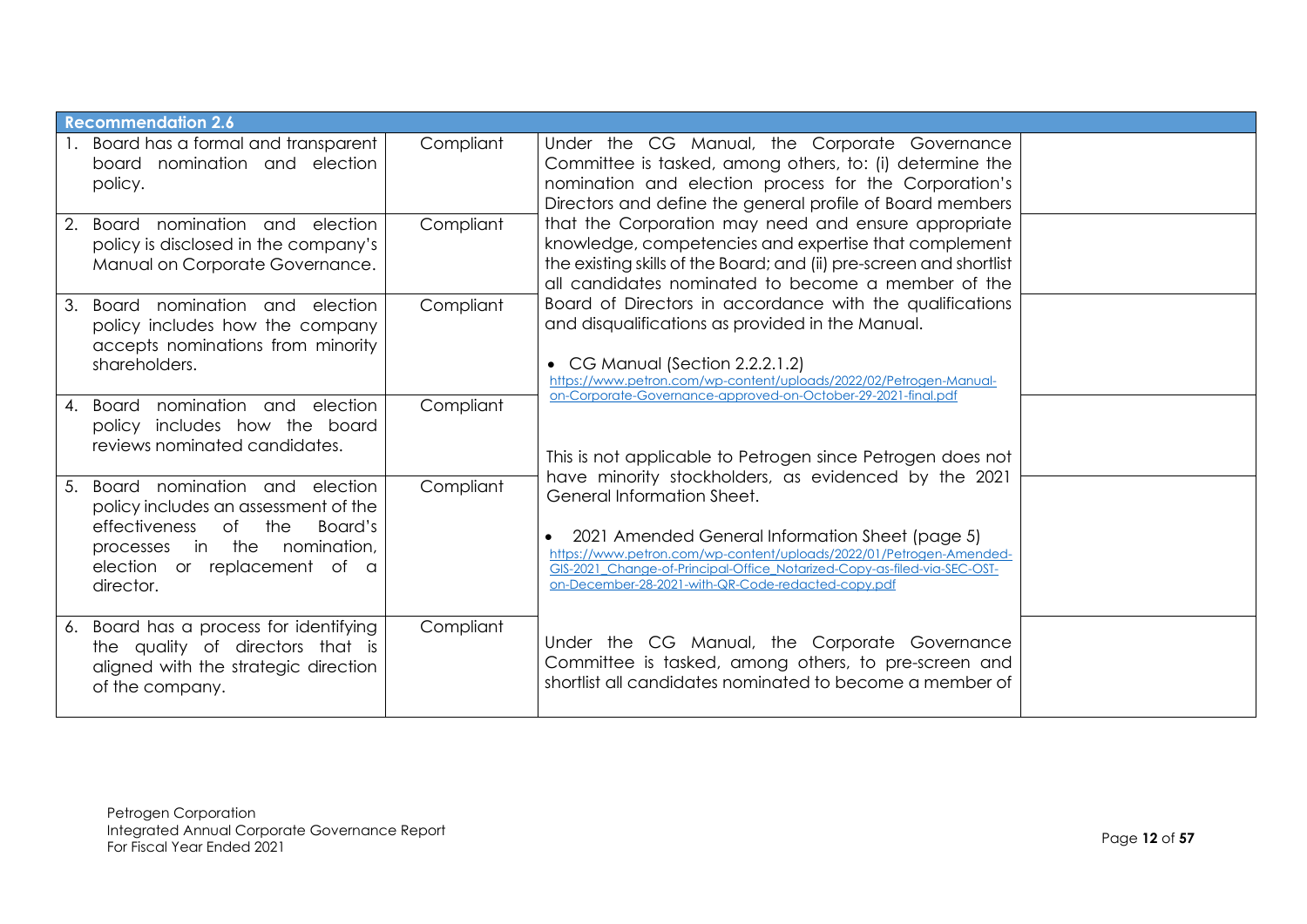| the Board of Directors in accordance with the qualifications<br>and disqualifications as provided in the Manual.                                                                                                                                                                                                                                                  |  |
|-------------------------------------------------------------------------------------------------------------------------------------------------------------------------------------------------------------------------------------------------------------------------------------------------------------------------------------------------------------------|--|
| • CG Manual (Section 2.2.2.1.2)<br>https://www.petron.com/wp-content/uploads/2022/02/Petrogen-Manual-<br>on-Corporate-Governance-approved-on-October-29-2021-final.pdf                                                                                                                                                                                            |  |
| Under the CG Manual, since the best measure of the<br>Board's effectiveness is through an assessment process, the<br>Board shall regularly carry out evaluations to appraise its<br>performance as a body, and assess whether it possesses the<br>right mix of backgrounds and competencies. As such, the<br>Board shall conduct an annual self-assessment of its |  |
| performance.<br>• CG Manual (Section 6)<br>https://www.petron.com/wp-content/uploads/2022/02/Petrogen-Manual-                                                                                                                                                                                                                                                     |  |
| on-Corporate-Governance-approved-on-October-29-2021-final.pdf<br>Under the CG Manual, the Corporate Governance<br>Committee is tasked, among others, to pre-screen and<br>shortlist all candidates nominated to become a member of<br>the Board of Directors in accordance with the qualifications                                                                |  |
| and disqualifications as provided in the Manual.<br>• CG Manual (Section 2.2.2.1.2)<br>https://www.petron.com/wp-content/uploads/2022/02/Petrogen-Manual-<br>on-Corporate-Governance-approved-on-October-29-2021-final.pdf                                                                                                                                        |  |
|                                                                                                                                                                                                                                                                                                                                                                   |  |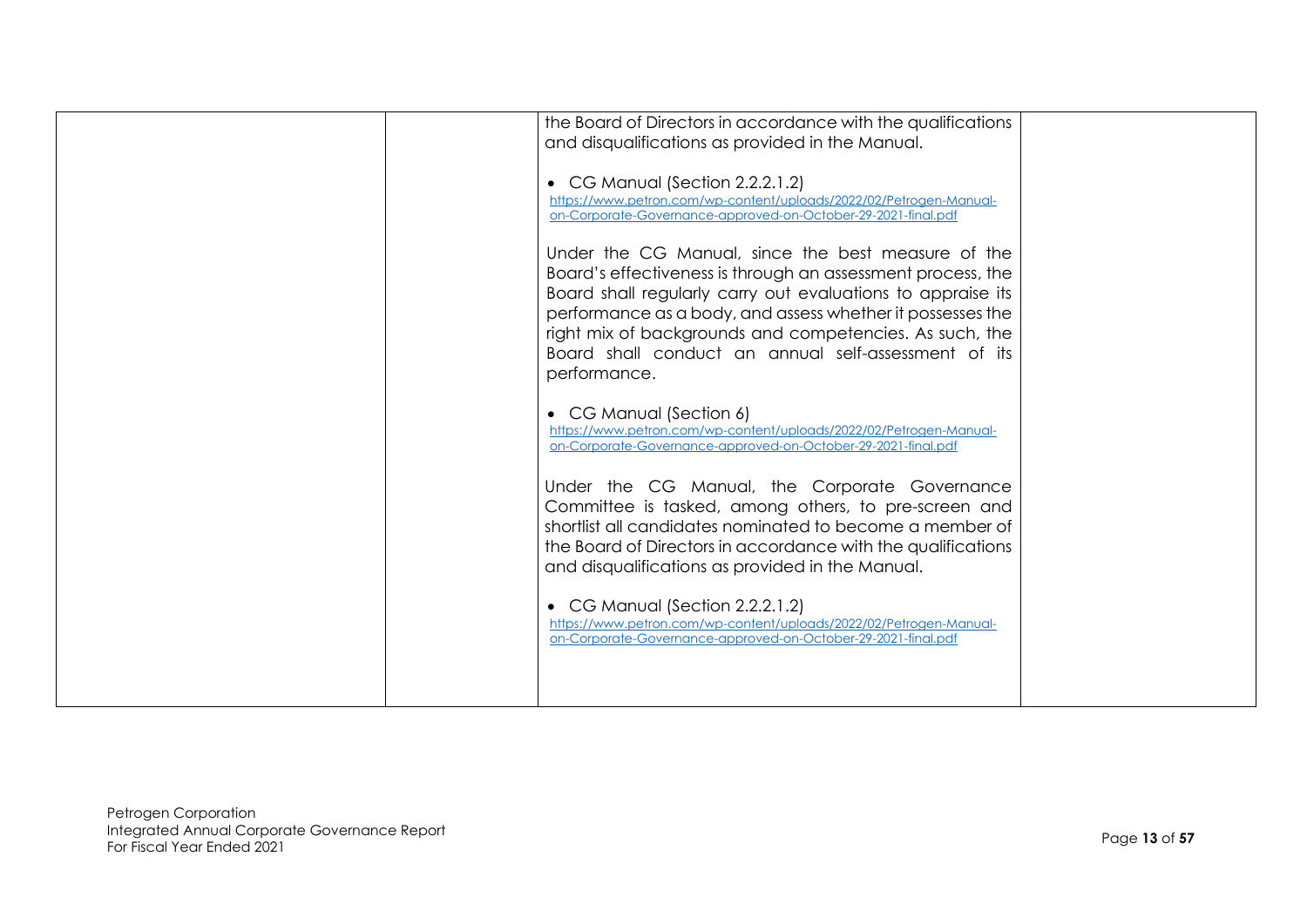| <b>Recommendation 2.7</b>                                                                                                                                                                                                               |           |                                                                                                                                                                                                                                                                                                                                                                                                                                                         |  |
|-----------------------------------------------------------------------------------------------------------------------------------------------------------------------------------------------------------------------------------------|-----------|---------------------------------------------------------------------------------------------------------------------------------------------------------------------------------------------------------------------------------------------------------------------------------------------------------------------------------------------------------------------------------------------------------------------------------------------------------|--|
| 1. Board has overall responsibility in<br>ensuring that there is a group-wide<br>policy and system governing related<br>party transactions (RPTs) and other<br>unusual or infrequently occurring<br>transactions.                       | Compliant | The CG Manual provides that the Board shall "formulate"<br>and implement policies and procedures that would ensure<br>the integrity and transparency of related party transactions<br>("RPTs") between and among the Corporation and its<br>parent company, joint ventures, subsidiaries, affiliates,<br>major shareholders, officers and directors, including their<br>spouses, children and dependent siblings and parents, and                       |  |
| 2. RPT policy includes appropriate<br>review and approval of material<br>RPTs, which guarantee fairness and<br>transparency of the transactions.                                                                                        | Compliant | of interlocking director relationships by members of the<br>Board, and other unusual or infrequently occurring<br>transactions, particularly those which pass certain<br>thresholds of materiality. Such policies shall include the                                                                                                                                                                                                                     |  |
| 3. RPT policy encompasses all entities<br>within the group, taking<br>into<br>account their size, structure,<br>risk<br>profile<br>complexity<br>0f<br>and<br>operations.                                                               | Compliant | appropriate review and approval of material or significant<br>RPTs, which guarantee fairness and transparency of the<br>transactions, and encompass all entities within the group,<br>taking into account their size, structure, risk profile and<br>complexity of operations."<br>• CG Manual (Section 2.2.1.2)<br>https://www.petron.com/wp-content/uploads/2022/02/Petrogen-Manual-on-<br>Corporate-Governance-approved-on-October-29-2021-final.pdf |  |
| <b>Recommendation 2.8</b>                                                                                                                                                                                                               |           |                                                                                                                                                                                                                                                                                                                                                                                                                                                         |  |
| 1. Board is primarily responsible<br>for<br>selection<br>the<br>0f<br>approving<br>Management led by the Chief<br>Executive Officer (CEO) and the<br>heads of the other control functions<br>(Chief<br>Chief<br>Officer,<br><b>Risk</b> | Compliant | The Board appointed all the 2021 officers of Petrogen,<br>including the President, the Compliance Officer, General<br>Manager, the Treasurer, and the Finance Manager, at its<br>Organizational Board Meeting held on March 9, 2021.<br>• 2021 Amended General Information Sheet (page 4)                                                                                                                                                               |  |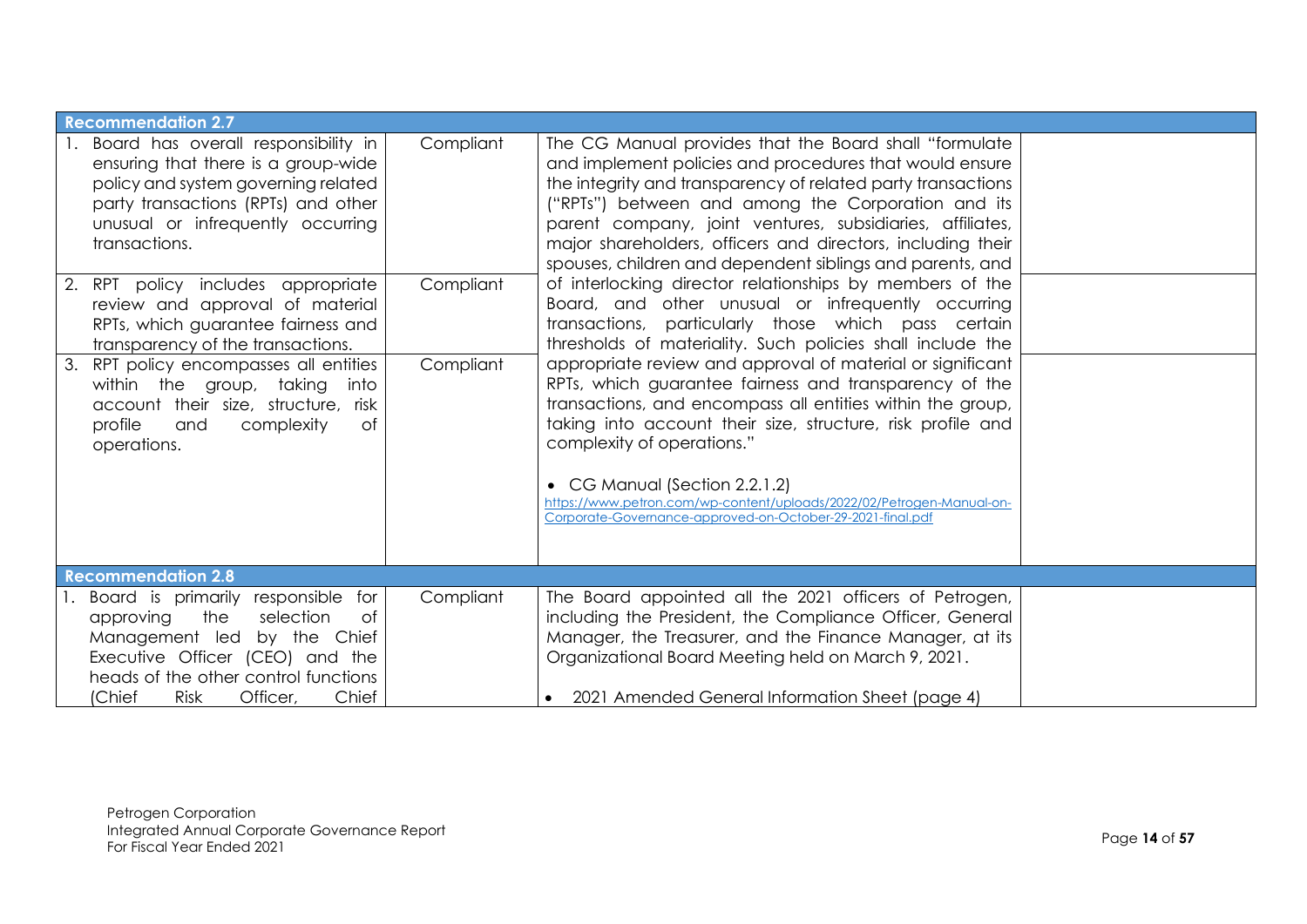|    | Compliance Officer and Chief Audit<br>Executive).                                                                                                                                                                                                                        |               | https://www.petron.com/wp-content/uploads/2022/01/Petrogen-Amended-<br>GIS-2021_Change-of-Principal-Office_Notarized-Copy-as-filed-via-SEC-OST-<br>on-December-28-2021-with-QR-Code-redacted-copy.pdf<br>The Board exercised its authority under the Amended By-<br>laws to organize itself by electing the officers.<br>• Amended By-laws (Article IV, Section 1)<br>https://www.petron.com/wp-content/uploads/2019/12/Petrogen-Amended-<br>By-Laws-Provision-on-Meeting-Schedule-May-3-2019.pdf |                                                                                                 |
|----|--------------------------------------------------------------------------------------------------------------------------------------------------------------------------------------------------------------------------------------------------------------------------|---------------|---------------------------------------------------------------------------------------------------------------------------------------------------------------------------------------------------------------------------------------------------------------------------------------------------------------------------------------------------------------------------------------------------------------------------------------------------------------------------------------------------|-------------------------------------------------------------------------------------------------|
| 2. | Board is primarily responsible for<br>assessing the performance of<br>Management led by the Chief<br>Executive Officer (CEO) and the<br>heads of the other control functions<br>Officer,<br>Risk<br>Chief<br>(Chief<br>Compliance Officer and Chief<br>Audit Executive). | Non-Compliant |                                                                                                                                                                                                                                                                                                                                                                                                                                                                                                   | The Board shall endeavor to<br>make such an assessment in<br>2022.                              |
|    | <b>Recommendation 2.9</b>                                                                                                                                                                                                                                                |               |                                                                                                                                                                                                                                                                                                                                                                                                                                                                                                   |                                                                                                 |
|    | Board establishes<br>an effective<br>performance<br>management<br>framework that<br>ensures<br>that<br>Management's, including the Chief<br>Executive Officer, performance is at<br>par with the standards set by the<br>Board and Senior Management.                    | Non-compliant |                                                                                                                                                                                                                                                                                                                                                                                                                                                                                                   | The Board shall endeavor to<br>make such performance<br>management framework<br>for Management. |
|    | effective<br>establishes<br>Board<br>an<br>performance<br>management                                                                                                                                                                                                     | Non-compliant |                                                                                                                                                                                                                                                                                                                                                                                                                                                                                                   | The Board shall endeavor to<br>make such performance                                            |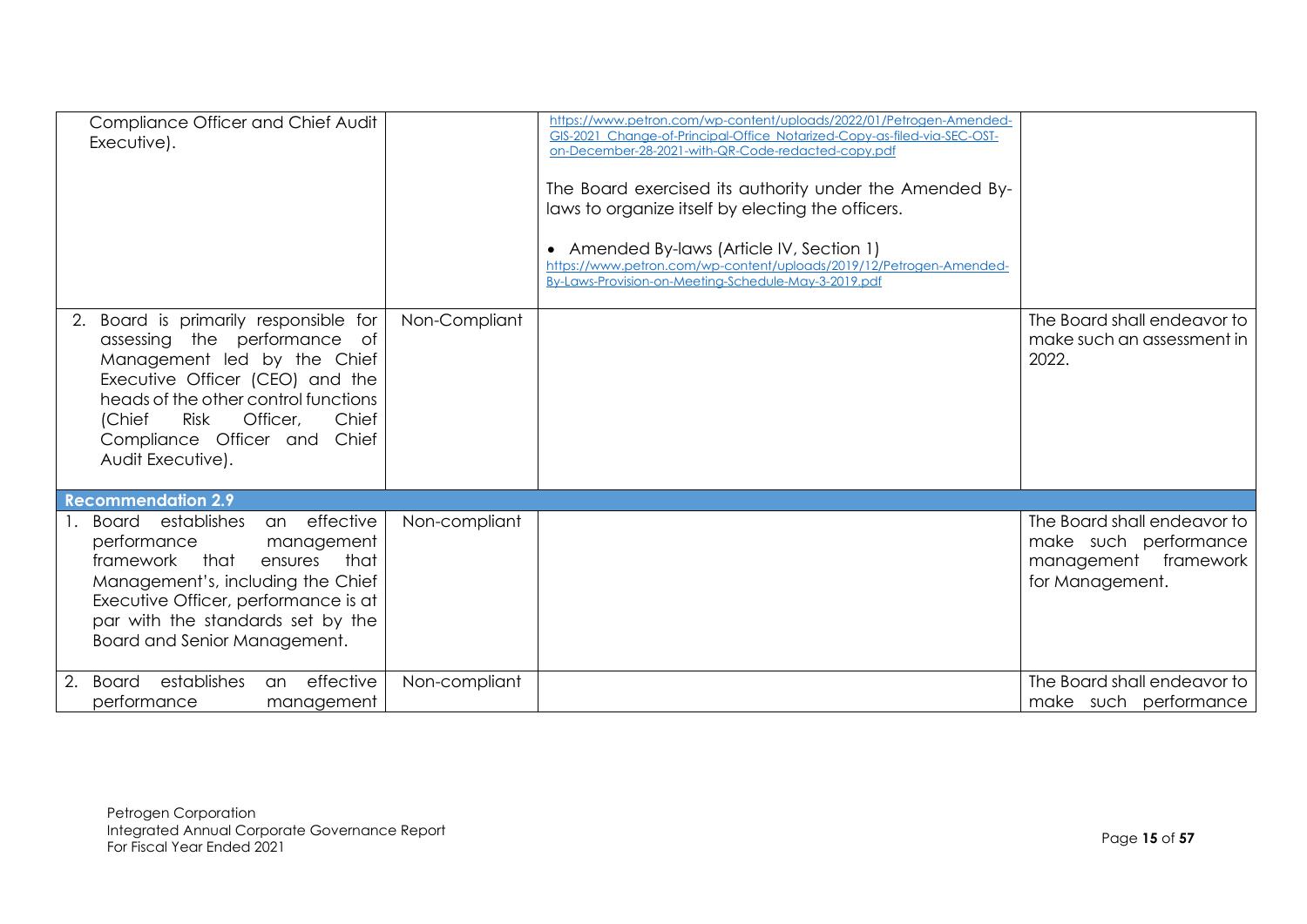| framework<br>that<br>that<br>ensures<br>personnel's performance is at par<br>with the standards set by the Board<br>and Senior Management. |           |                                                                                                                                                                                                                                                                                                                                                                                                                                                                                                                                                                                     | management<br>framework<br>for its personnel. |
|--------------------------------------------------------------------------------------------------------------------------------------------|-----------|-------------------------------------------------------------------------------------------------------------------------------------------------------------------------------------------------------------------------------------------------------------------------------------------------------------------------------------------------------------------------------------------------------------------------------------------------------------------------------------------------------------------------------------------------------------------------------------|-----------------------------------------------|
| <b>Recommendation 2.10</b>                                                                                                                 |           |                                                                                                                                                                                                                                                                                                                                                                                                                                                                                                                                                                                     |                                               |
| Board oversees that an appropriate<br>internal control system is in place.                                                                 | Compliant | The CG Manual provides that the Board shall have oversight<br>responsibilities for ensuring the presence of appropriate,<br>adequate, strong and effective internal control<br>mechanisms.<br>• CG Manual (Section 2.2.1.3.1)<br>https://www.petron.com/wp-content/uploads/2022/02/Petrogen-Manual-<br>on-Corporate-Governance-approved-on-October-29-2021-final.pdf<br>The Petrogen Board also reviews the performance report<br>annually presented for its approval, and which report<br>includes risk recognition and assessment and the monitoring<br>of Petrogen's activities. |                                               |
| 2. The internal control system includes<br>a mechanism for monitoring and<br>managing potential conflict of                                | Compliant | Under the CG Manual, the oversight responsibilities of the<br>Board on the internal control system includes the<br>establishment of a mechanism for monitoring and                                                                                                                                                                                                                                                                                                                                                                                                                  |                                               |
| interest of the Management,<br>members and shareholders.                                                                                   |           | managing potential conflicts of interest of Management,<br>Board members, and shareholders.                                                                                                                                                                                                                                                                                                                                                                                                                                                                                         |                                               |
|                                                                                                                                            |           | • CG Manual (Section 2.2.1.3.1)<br>https://www.petron.com/wp-content/uploads/2022/02/Petrogen-Manual-<br>on-Corporate-Governance-approved-on-October-29-2021-final.pdf                                                                                                                                                                                                                                                                                                                                                                                                              |                                               |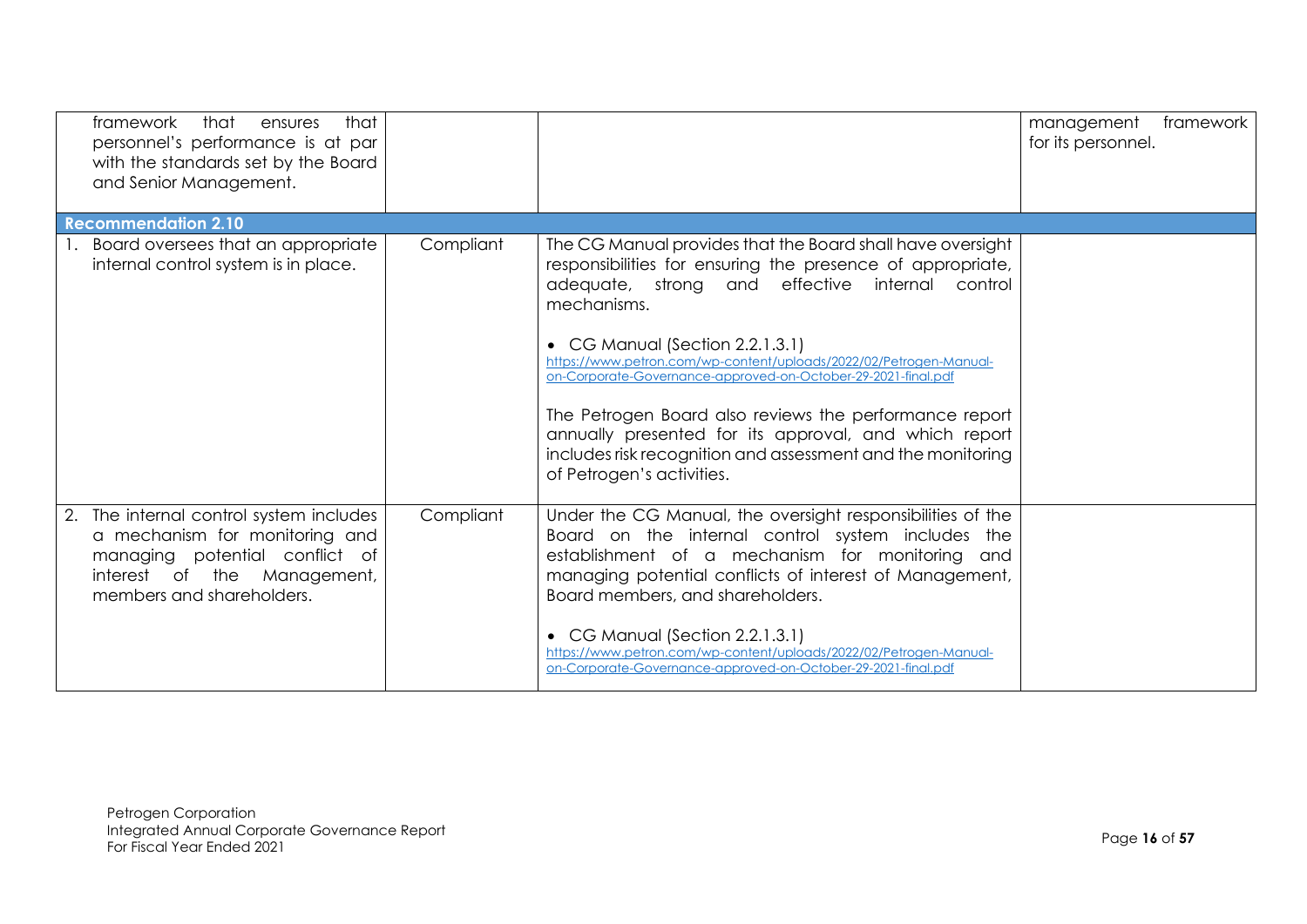| 3. Board approves the Internal Audit<br>Charter.                                                                                                                                                       | Non-compliant | <b>The</b><br>Company<br>shall<br>endeavor to present to the<br>Board, for its approval, its<br>Internal Audit Charter.                         |
|--------------------------------------------------------------------------------------------------------------------------------------------------------------------------------------------------------|---------------|-------------------------------------------------------------------------------------------------------------------------------------------------|
| <b>Recommendation 2.11</b>                                                                                                                                                                             |               |                                                                                                                                                 |
| 1. Board oversees that the company<br>has in place a sound enterprise risk<br>management (ERM) framework to<br>effectively identify, monitor, assess<br>and manage key business risks.                 | Non-compliant | shall<br>Company<br><b>The</b><br>endeavor to establish its<br>own ERM framework.                                                               |
| 2. The risk management framework<br>guides the board in identifying<br>units/business lines and enterprise-<br>level risk exposures, as well as the<br>effectiveness of risk management<br>strategies. | Non-compliant |                                                                                                                                                 |
| <b>Recommendation 2.12</b>                                                                                                                                                                             |               |                                                                                                                                                 |
| Board has a Board Charter that<br>formalizes and clearly states its roles,<br>responsibilities and accountabilities<br>in carrying out its fiduciary role.                                             | Non-compliant | On March 21, 2022, the<br>of<br><b>Directors</b><br><b>Board</b><br>approved and<br>adopted<br>the Board Charter.<br>https://www.petron.com/wp- |
| Board Charter serves as a guide to<br>the directors in the performance of<br>their functions.                                                                                                          | Non-compliant | content/uploads/2022/05/Petrogen-<br>Board-Charter-Approved-on-<br>March-21-2022.pdf                                                            |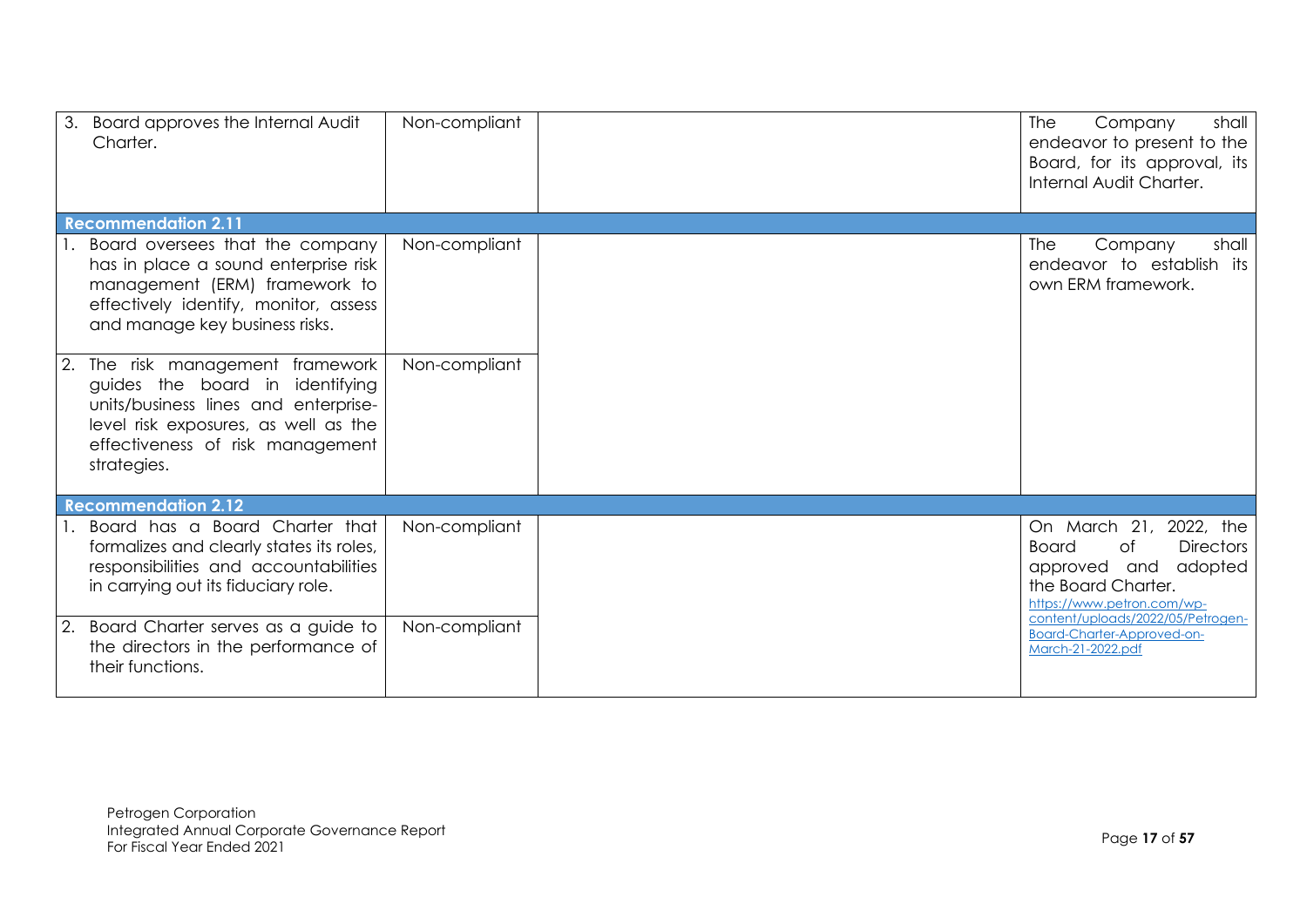| 3. Board Charter is publicly available   Non-compliant |  |  |
|--------------------------------------------------------|--|--|
| and posted on the company's                            |  |  |
| website.                                               |  |  |
|                                                        |  |  |

| <b>Principle 3:</b> Board committees should be set up to the extent possible to support the effective performance of the Board's functions, particularly with<br>respect to audit, risk management, related party transactions, and other key corporate governance concerns, such as nomination and remuneration.<br>The composition, functions and responsibilities of all committees established should be contained in a publicly available Committee Charter. |           |                                                                                                                                                                                                                                                                                                                                                                                                                                                                                                                                                                                                            |  |  |  |  |
|-------------------------------------------------------------------------------------------------------------------------------------------------------------------------------------------------------------------------------------------------------------------------------------------------------------------------------------------------------------------------------------------------------------------------------------------------------------------|-----------|------------------------------------------------------------------------------------------------------------------------------------------------------------------------------------------------------------------------------------------------------------------------------------------------------------------------------------------------------------------------------------------------------------------------------------------------------------------------------------------------------------------------------------------------------------------------------------------------------------|--|--|--|--|
| <b>Recommendation 3.1</b>                                                                                                                                                                                                                                                                                                                                                                                                                                         |           |                                                                                                                                                                                                                                                                                                                                                                                                                                                                                                                                                                                                            |  |  |  |  |
| Board establishes board committees<br>that focus on specific<br>board<br>functions to aid in the optimal<br>performance of its roles and<br>responsibilities.                                                                                                                                                                                                                                                                                                     | Compliant | Petrogen's existing board committees are the following:<br>1. Audit & Risk Oversight Committee<br><b>Corporate Governance Committee</b><br>3. Related Party Transaction Committee<br>List of Members of the Board Committees 2021-2022<br>https://www.petron.com/wp-content/uploads/2022/01/Petrogen-<br>Board-Committee-Members-2021-2022.pdf<br>2021 Amended General Information Sheet (page 4)<br>https://www.petron.com/wp-content/uploads/2022/01/Petrogen-Amended-<br>GIS-2021 Change-of-Principal-Office Notarized-Copy-as-filed-via-SEC-OST-<br>on-December-28-2021-with-QR-Code-redacted-copy.pdf |  |  |  |  |
| <b>Recommendation 3.2</b>                                                                                                                                                                                                                                                                                                                                                                                                                                         |           |                                                                                                                                                                                                                                                                                                                                                                                                                                                                                                                                                                                                            |  |  |  |  |
| Audit<br>Board<br>establishes<br>an<br>Committee to enhance its oversight<br>capability<br>over the<br>company's                                                                                                                                                                                                                                                                                                                                                  | Compliant | Appointed Members of the Audit and Risk Oversight<br>$\bullet$<br>Committee for 2021-2022                                                                                                                                                                                                                                                                                                                                                                                                                                                                                                                  |  |  |  |  |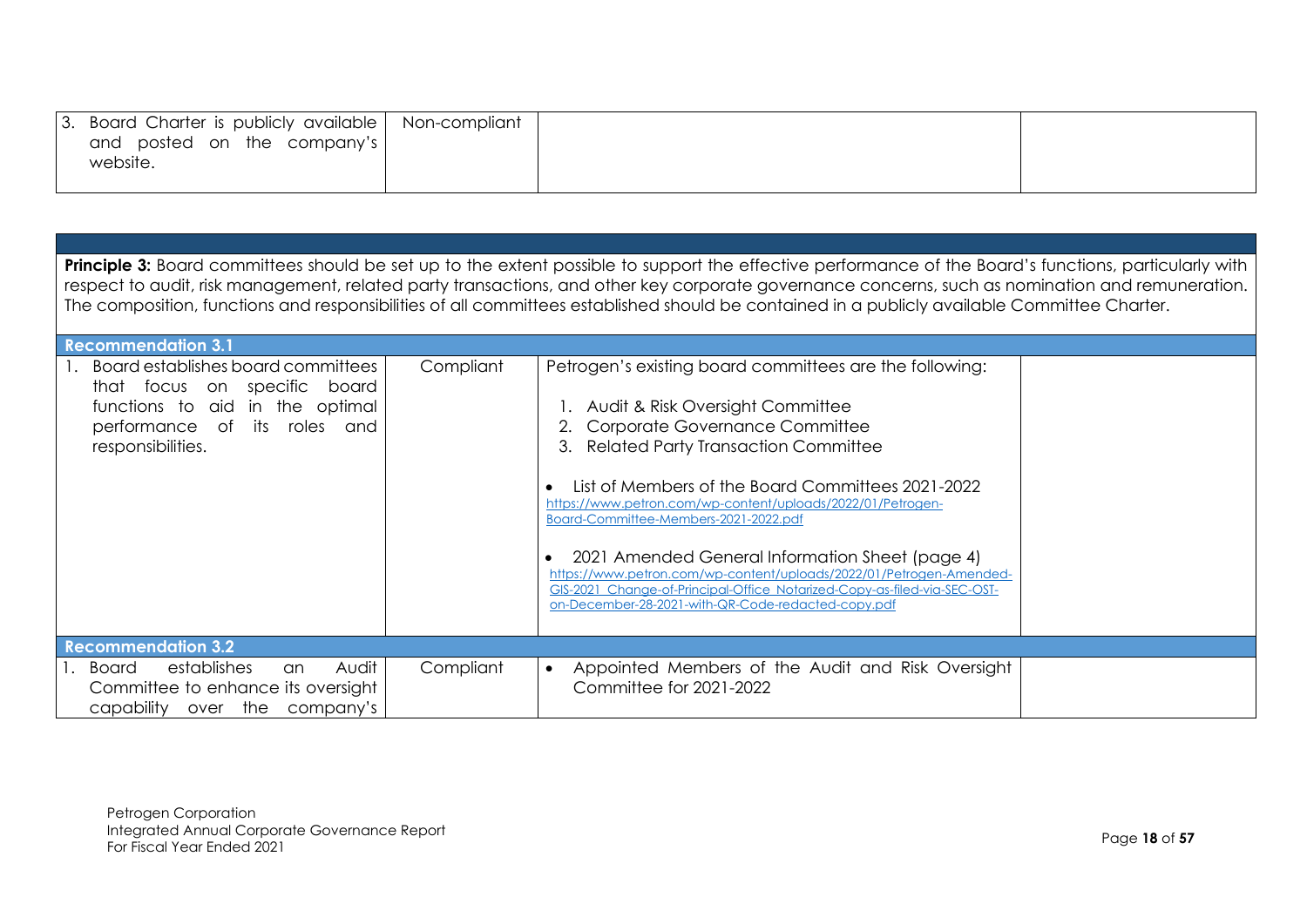| financial reporting, internal control<br>system, internal and external audit<br>processes, and compliance with<br>applicable laws and regulations.                         |           | https://www.petron.com/wp-content/uploads/2022/01/Petrogen-<br>Board-Committee-Members-2021-2022.pdf<br>2021 Amended General Information Sheet (page 4)<br>https://www.petron.com/wp-content/uploads/2022/01/Petrogen-Amended-<br>GIS-2021_Change-of-Principal-Office_Notarized-Copy-as-filed-via-SEC-OST-<br>on-December-28-2021-with-QR-Code-redacted-copy.pdf<br>Under the CG Manual, the Audit and Risk Oversight<br>Committee is established to enhance its oversight<br>capability over the Corporation's financial reporting,<br>internal control system, internal and external audit<br>processes, and compliance with applicable laws and<br>regulations.<br>• CG Manual (Section 2.2.2.2.1)<br>https://www.petron.com/wp-content/uploads/2022/02/Petrogen-Manual-<br>on-Corporate-Governance-approved-on-October-29-2021-final.pdf |  |
|----------------------------------------------------------------------------------------------------------------------------------------------------------------------------|-----------|----------------------------------------------------------------------------------------------------------------------------------------------------------------------------------------------------------------------------------------------------------------------------------------------------------------------------------------------------------------------------------------------------------------------------------------------------------------------------------------------------------------------------------------------------------------------------------------------------------------------------------------------------------------------------------------------------------------------------------------------------------------------------------------------------------------------------------------------|--|
| 2. Audit Committee is composed of at<br>least three appropriately qualified<br>non-executive directors, the majority<br>of whom, including the Chairman is<br>independent. | Compliant | The current Audit and Risk Oversight Committee is<br>composed of three (3) non-executive directors (namely, Ms.<br>Melinda Gonzales-Manto - Chairperson, Ms. Carmen N.<br>Pedrosa, and Ms. Susan Yu). Two (2) out of the three (3)<br>members are the independent directors of the Company,<br>namely: Ms. Manto and Ms. Pedrosa.<br>Appointed Members of the Audit and Risk Oversight<br>Committee for 2021-2022<br>https://www.petron.com/wp-content/uploads/2022/01/Petrogen-<br>Board-Committee-Members-2021-2022.pdf                                                                                                                                                                                                                                                                                                                    |  |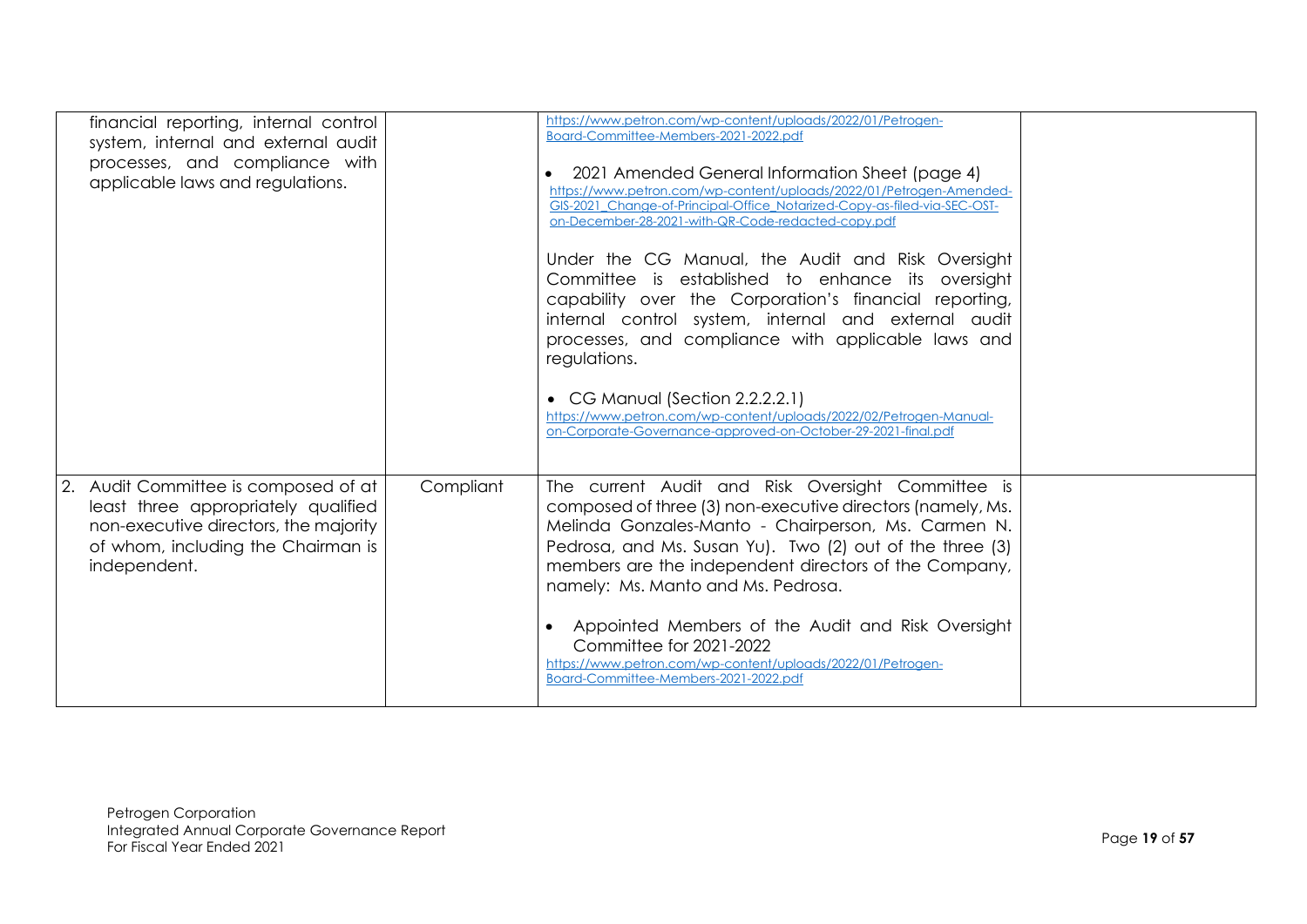|                                                                                                                                                                     |           | 2021 Amended General Information Sheet (page 4)<br>https://www.petron.com/wp-content/uploads/2022/01/Petrogen-<br>Amended-GIS-2021_Change-of-Principal-Office_Notarized-Copy-as-<br>filed-via-SEC-OST-on-December-28-2021-with-QR-Code-redacted-<br>copy.pdf                                                                                                                                                                                                                                                                                                                                                                                      |  |
|---------------------------------------------------------------------------------------------------------------------------------------------------------------------|-----------|---------------------------------------------------------------------------------------------------------------------------------------------------------------------------------------------------------------------------------------------------------------------------------------------------------------------------------------------------------------------------------------------------------------------------------------------------------------------------------------------------------------------------------------------------------------------------------------------------------------------------------------------------|--|
| All the members of the committee<br>relevant<br>background,<br>have<br>knowledge, skills, and/or experience<br>in the areas of accounting, auditing<br>and finance. | Compliant | Appointed Members of the Audit and Risk Oversight<br>$\bullet$<br>Committee for 2021-2022<br>https://www.petron.com/wp-content/uploads/2022/01/Petrogen-<br>Board-Committee-Members-2021-2022.pdf<br>The qualifications of the members of the Audit and Risk<br>Oversight Committee are set out in the Profiles of the<br>Directors and Officers of Petrogen for 2021-2022<br>https://www.petron.com/wp-content/uploads/2022/01/11-09-21-Petrogen-<br>Profile-of-BOD-and-Officers-2021-2022 JJE-rev.pdf                                                                                                                                           |  |
| Chairman<br>of the<br>Audit<br>4. The<br>Committee is not the Chairman of<br>Board or of<br>any other<br>the<br>committee.                                          | Compliant | Ms. Melinda Gonzales-Manto, the Chairperson of the Audit<br>and Risk Oversight Committee is: (i) not the Chairman of the<br>Board; nor (ii) the Chairperson of the other Board<br>Committees.<br>Appointed Members of the Audit and Risk Oversight<br>Committee for 2021-2022<br>https://www.petron.com/wp-content/uploads/2022/01/Petrogen-<br>Board-Committee-Members-2021-2022.pdf<br>2021 Amended General Information Sheet (page 4)<br>https://www.petron.com/wp-content/uploads/2022/01/Petrogen-Amended-<br>GIS-2021 Change-of-Principal-Office Notarized-Copy-as-filed-via-SEC-OST-<br>on-December-28-2021-with-QR-Code-redacted-copy.pdf |  |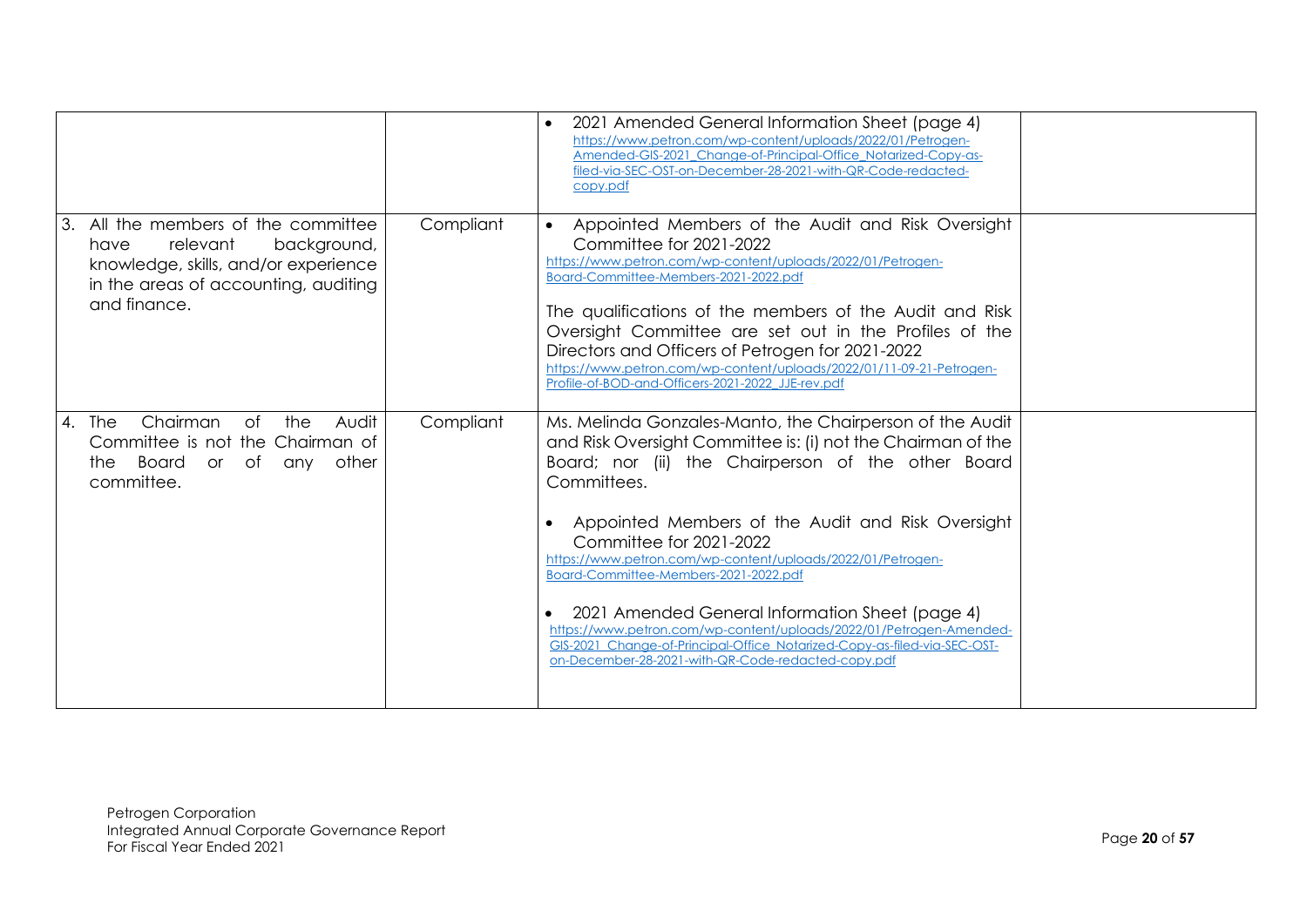| <b>Recommendation 3.3</b>                                                                                                                                                                                                                                                                      |           |                                                                                                                                                                                                                                                                                                                                                                                                                                                                                                                                                                                                                                                                                                                                                                                                     |                                                                                                                                                                                                                                                                                                                         |
|------------------------------------------------------------------------------------------------------------------------------------------------------------------------------------------------------------------------------------------------------------------------------------------------|-----------|-----------------------------------------------------------------------------------------------------------------------------------------------------------------------------------------------------------------------------------------------------------------------------------------------------------------------------------------------------------------------------------------------------------------------------------------------------------------------------------------------------------------------------------------------------------------------------------------------------------------------------------------------------------------------------------------------------------------------------------------------------------------------------------------------------|-------------------------------------------------------------------------------------------------------------------------------------------------------------------------------------------------------------------------------------------------------------------------------------------------------------------------|
| 1. Board establishes a Corporate<br>Governance Committee tasked to<br>assist the Board in the performance<br>corporate governance<br>its<br>of<br>responsibilities,<br>including<br>the<br>functions<br>that<br>formerly<br>were<br>assigned to a Nomination<br>and<br>Remuneration Committee. | Compliant | Appointed Members of the Corporate Governance<br>$\bullet$<br>Committee for 2021-2022<br>https://www.petron.com/wp-content/uploads/2022/01/Petrogen-<br>Board-Committee-Members-2021-2022.pdf<br>2021 Amended General Information Sheet (page 4)<br>https://www.petron.com/wp-content/uploads/2022/01/Petrogen-Amended-<br>GIS-2021 Change-of-Principal-Office Notarized-Copy-as-filed-vig-SEC-OST-<br>on-December-28-2021-with-QR-Code-redacted-copy.pdf<br>Under the CG Manual, the Corporate Governance<br>Committee is tasked to assist the Board in the performance<br>of its corporate governance responsibilities.<br>• CG Manual (Section 2.2.2.1.1)<br>https://www.petron.com/wp-content/uploads/2022/02/Petrogen-Manual-<br>on-Corporate-Governance-approved-on-October-29-2021-final.pdf | Board<br>establishes<br>a<br>Governance<br>Corporate<br>Committee tasked to assist<br><b>Board</b><br>the<br>the<br>in<br>performance<br>0f<br>its<br>corporate<br>governance<br>responsibilities,<br>including<br>the functions that were<br>formerly assigned<br>to a<br>Nomination<br>and<br>Remuneration Committee. |
| Corporate Governance Committee<br>2.<br>is composed of at least three<br>members, majority of whom should<br>be independent directors.                                                                                                                                                         | Compliant | The current Corporate Governance Committee is<br>composed of three (3) members (namely, Ms. Carmen N.<br>Pedrosa - Chairperson, Ms. Melinda Gonzales-Manto, and<br>Ms. Aurora T. Calderon). Two (2) out of the three (3)<br>members are the independent directors of the Company,<br>namely, Ms. Pedrosa and Ms. Manto.<br>Appointed Members of the Audit and Risk Oversight<br>Committee for 2021-2022<br>https://www.petron.com/wp-content/uploads/2022/01/Petrogen-<br>Board-Committee-Members-2021-2022.pdf                                                                                                                                                                                                                                                                                     |                                                                                                                                                                                                                                                                                                                         |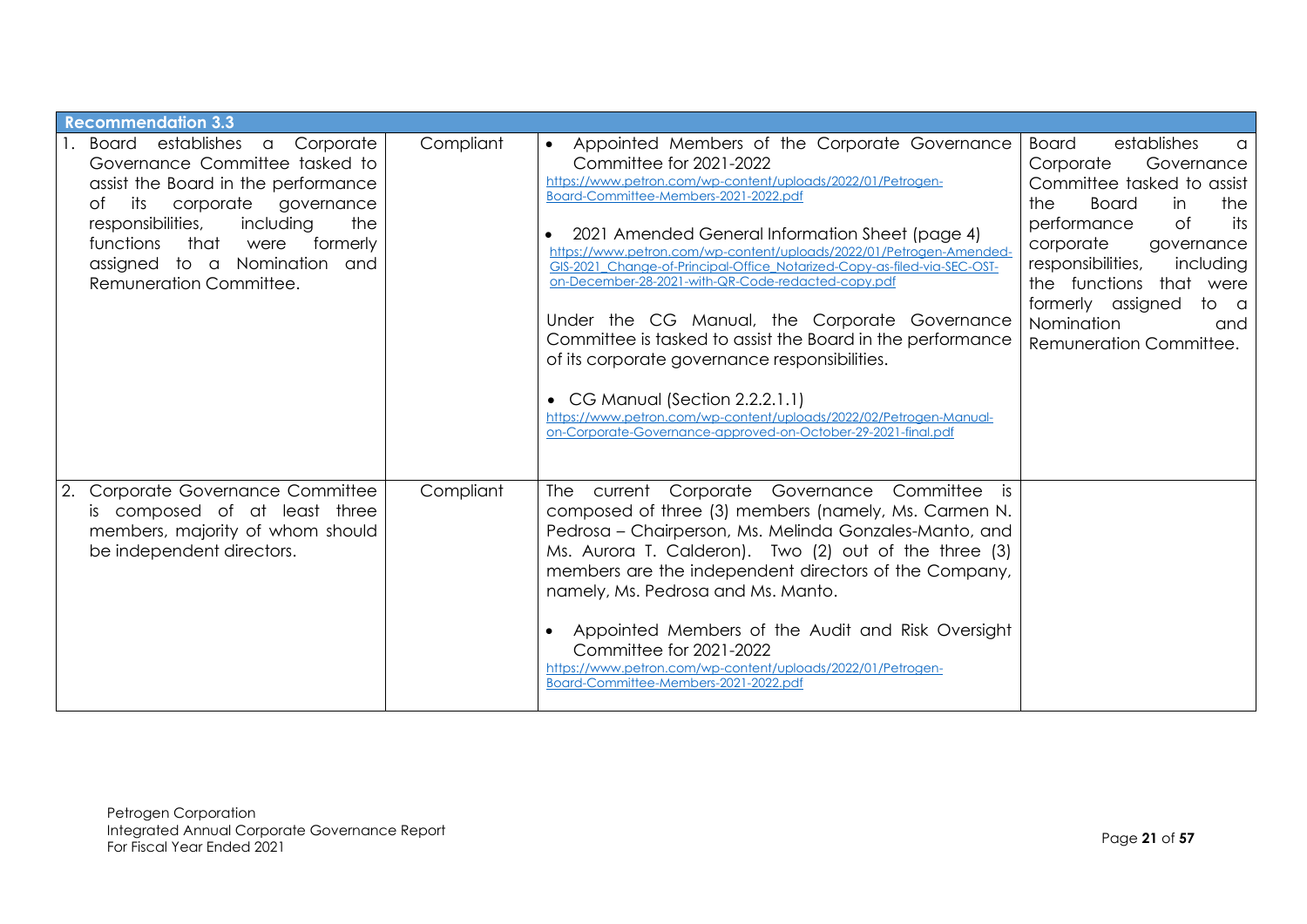|                                                                                                                                                                                                                                |           | 2021 Amended General Information Sheet (page 4)<br>https://www.petron.com/wp-content/uploads/2022/01/Petrogen-Amended-<br>GIS-2021 Change-of-Principal-Office Notarized-Copy-as-filed-via-SEC-OST-<br>on-December-28-2021-with-QR-Code-redacted-copy.pdf                                                                                                                                                                                                                                                                                                               |                                                                                                                                                                                                                                          |
|--------------------------------------------------------------------------------------------------------------------------------------------------------------------------------------------------------------------------------|-----------|------------------------------------------------------------------------------------------------------------------------------------------------------------------------------------------------------------------------------------------------------------------------------------------------------------------------------------------------------------------------------------------------------------------------------------------------------------------------------------------------------------------------------------------------------------------------|------------------------------------------------------------------------------------------------------------------------------------------------------------------------------------------------------------------------------------------|
| Chairman<br>Corporate<br>3.<br>of<br>the<br>Committee<br>is<br>Governance<br><b>an</b><br>independent director.                                                                                                                | Compliant | Ms. Ms. Carmen N. Pedrosa, the Chairperson of the<br>Corporate Governance Committee is an independent<br>director.<br>Appointed Members of the Audit and Risk Oversight<br>Committee for 2021-2022<br>https://www.petron.com/wp-content/uploads/2022/01/Petrogen-<br>Board-Committee-Members-2021-2022.pdf<br>2021 Amended General Information Sheet (page 4)<br>https://www.petron.com/wp-content/uploads/2022/01/Petrogen-Amended-<br>GIS-2021_Change-of-Principal-Office_Notarized-Copy-as-filed-via-SEC-OST-<br>on-December-28-2021-with-QR-Code-redacted-copy.pdf |                                                                                                                                                                                                                                          |
| <b>Recommendation 3.4</b>                                                                                                                                                                                                      |           |                                                                                                                                                                                                                                                                                                                                                                                                                                                                                                                                                                        |                                                                                                                                                                                                                                          |
| Board establishes a separate Board<br>Risk Oversight Committee (BROC)<br>that should be responsible for the<br>oversight of a company's Enterprise<br>Risk Management system to ensure<br>its functionality and effectiveness. | Compliant | Appointed Members of the Audit and Risk Oversight<br>$\bullet$<br>Committee for 2021-2022<br>https://www.petron.com/wp-content/uploads/2022/01/Petrogen-<br>Board-Committee-Members-2021-2022.pdf<br>2021 Amended General Information Sheet (page 4)<br>https://www.petron.com/wp-content/uploads/2022/01/Petrogen-Amended-<br>GIS-2021 Change-of-Principal-Office Notarized-Copy-as-filed-vig-SEC-OST-<br>on-December-28-2021-with-QR-Code-redacted-copy.pdf                                                                                                          | Due to the small size and non-<br>complex operations<br>of<br>Petrogen, which were limited<br>to mainly servicing<br>the<br>insurance requirements of<br>the SMC Group, the Board<br>deemed it not necessary to<br>have a separate BROC. |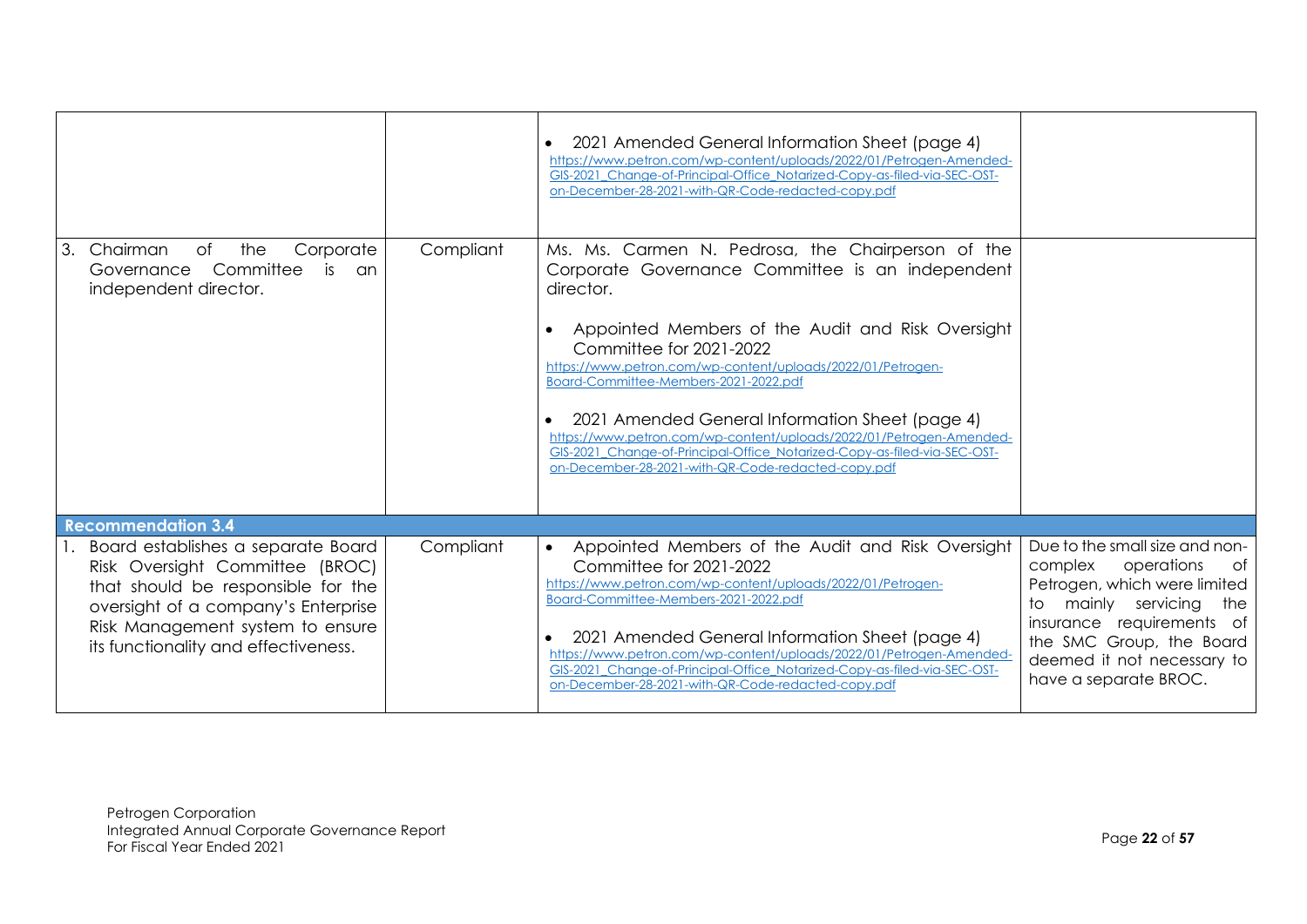|                                                                                                                                       |           | The CG Manual provides that the Audit and Risk Oversight<br>Committee shall enhance its oversight capability over the<br>Corporation's financial reporting, internal control system,<br>internal and external audit processes, and compliance with<br>applicable laws and regulations, as well as oversight over<br>the Corporation's ERM system to ensure its functionality and<br>effectiveness.<br>• CG Manual (Section 2.2.2.2.1)<br>https://www.petron.com/wp-content/uploads/2022/02/Petrogen-Manual-<br>on-Corporate-Governance-approved-on-October-29-2021-final.pdf                                                                                                                                                                                                          |  |
|---------------------------------------------------------------------------------------------------------------------------------------|-----------|---------------------------------------------------------------------------------------------------------------------------------------------------------------------------------------------------------------------------------------------------------------------------------------------------------------------------------------------------------------------------------------------------------------------------------------------------------------------------------------------------------------------------------------------------------------------------------------------------------------------------------------------------------------------------------------------------------------------------------------------------------------------------------------|--|
| 2. BROC is composed of at least three<br>members, the majority of whom<br>should be independent directors,<br>including the Chairman. | Compliant | The current Audit and Risk Oversight Committee is<br>composed of three (3) non-executive directors (namely, Ms.<br>Melinda Gonzales-Manto - Chairperson, Ms. Carmen N.<br>Pedrosa, and Ms. Susan Yu). Two (2) out of the three (3)<br>members are the independent directors of the Company,<br>namely: Ms. Manto and Ms. Pedrosa.<br>Appointed Members of the Audit and Risk Oversight<br>Committee for 2021-2022<br>https://www.petron.com/wp-content/uploads/2022/01/Petrogen-<br>Board-Committee-Members-2021-2022.pdf<br>2021 Amended General Information Sheet (page 4)<br>https://www.petron.com/wp-content/uploads/2022/01/Petrogen-<br>Amended-GIS-2021_Change-of-Principal-Office_Notarized-Copy-as-filed-<br>via-SEC-OST-on-December-28-2021-with-QR-Code-redacted-copy.pdf |  |
|                                                                                                                                       |           |                                                                                                                                                                                                                                                                                                                                                                                                                                                                                                                                                                                                                                                                                                                                                                                       |  |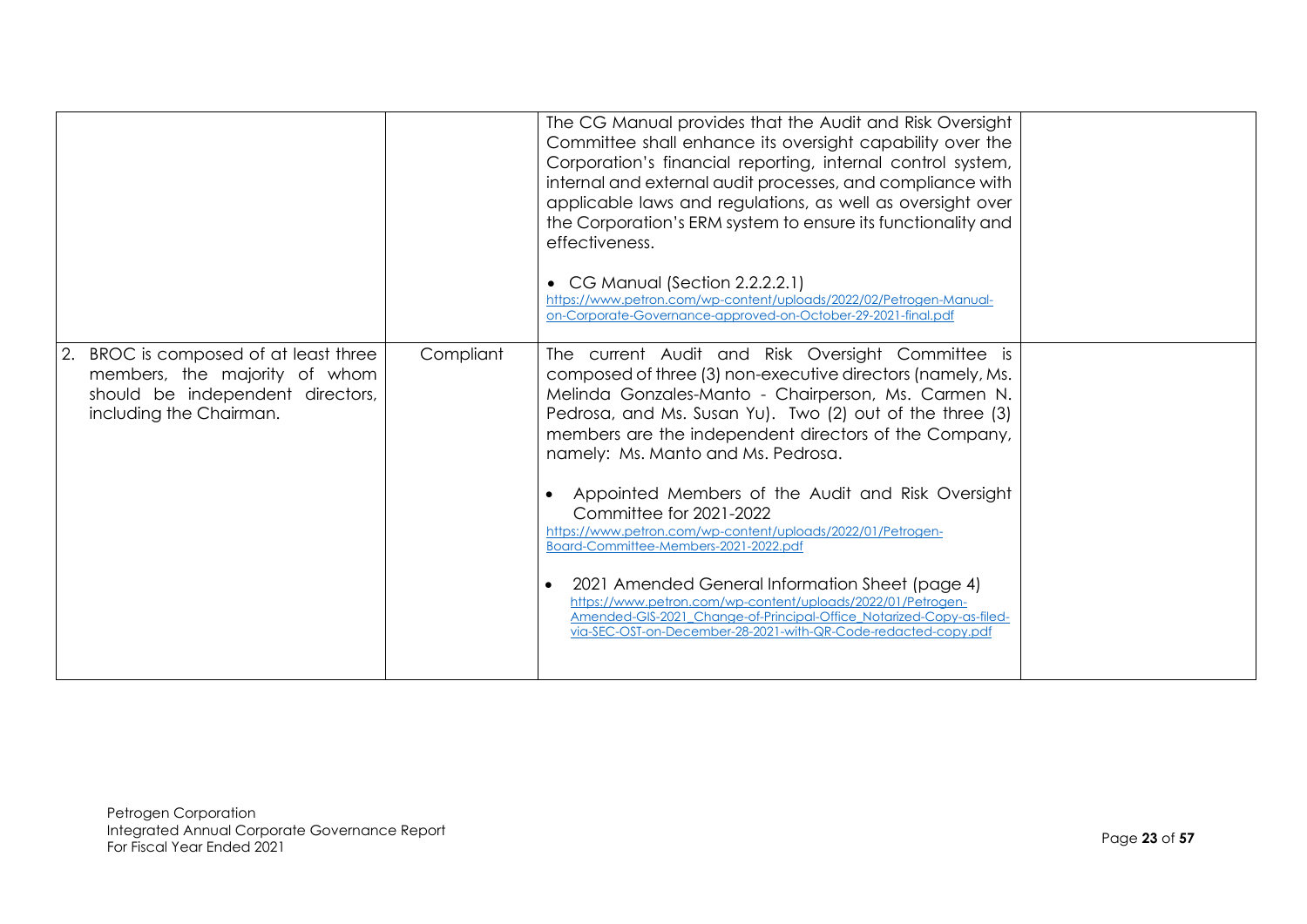| 3. The Chairman of the BROC is not the<br>Chairman of the Board or of any<br>other committee.                            | Compliant | Ms. Melinda Gonzales-Manto, the Chairperson of the Audit<br>and Risk Oversight Committee is not the Chairman of the<br>Board, nor is a Chairperson of the other Board Committees.<br>Appointed Members of the Audit and Risk Oversight<br>Committee for 2021-2022<br>https://www.petron.com/wp-content/uploads/2022/01/Petrogen-<br>Board-Committee-Members-2021-2022.pdf<br>2021 Amended General Information Sheet (page 4)<br>https://www.petron.com/wp-content/uploads/2022/01/Petrogen-<br>Amended-GIS-2021_Change-of-Principal-Office_Notarized-Copy-as-<br>filed-via-SEC-OST-on-December-28-2021-with-QR-Code-redacted-<br>copy.pdf |  |
|--------------------------------------------------------------------------------------------------------------------------|-----------|-------------------------------------------------------------------------------------------------------------------------------------------------------------------------------------------------------------------------------------------------------------------------------------------------------------------------------------------------------------------------------------------------------------------------------------------------------------------------------------------------------------------------------------------------------------------------------------------------------------------------------------------|--|
| 4. At least one member of the BROC<br>has relevant thorough knowledge<br>and experience on risk and risk<br>management.  | Compliant | Ms. Melinda Gonzales-Manto, the Chairperson of the Audit<br>and Risk Oversight Committee, was formerly a partner of<br>SGV & Co., Assurance and Advisory Business Services<br>Division.<br>The qualifications of the members of the Audit and Risk<br>Oversight Committee are set out in the Profiles of the<br>Directors and Officers of Petrogen for 2021-2022<br>https://www.petron.com/wp-content/uploads/2022/01/11-09-21-Petrogen-<br>Profile-of-BOD-and-Officers-2021-2022_JJE-rev.pdf                                                                                                                                             |  |
| <b>Recommendation 3.5</b>                                                                                                |           |                                                                                                                                                                                                                                                                                                                                                                                                                                                                                                                                                                                                                                           |  |
| 1. Board establishes a Related Party<br><b>Transactions</b><br>(RPT)<br>Committee,<br>which is tasked with reviewing all | Compliant | • Appointed Members of the Related Party Transaction<br>(RPT) Committee for 2021-2022<br>https://www.petron.com/wp-content/uploads/2022/01/Petrogen-<br>Board-Committee-Members-2021-2022.pdf                                                                                                                                                                                                                                                                                                                                                                                                                                             |  |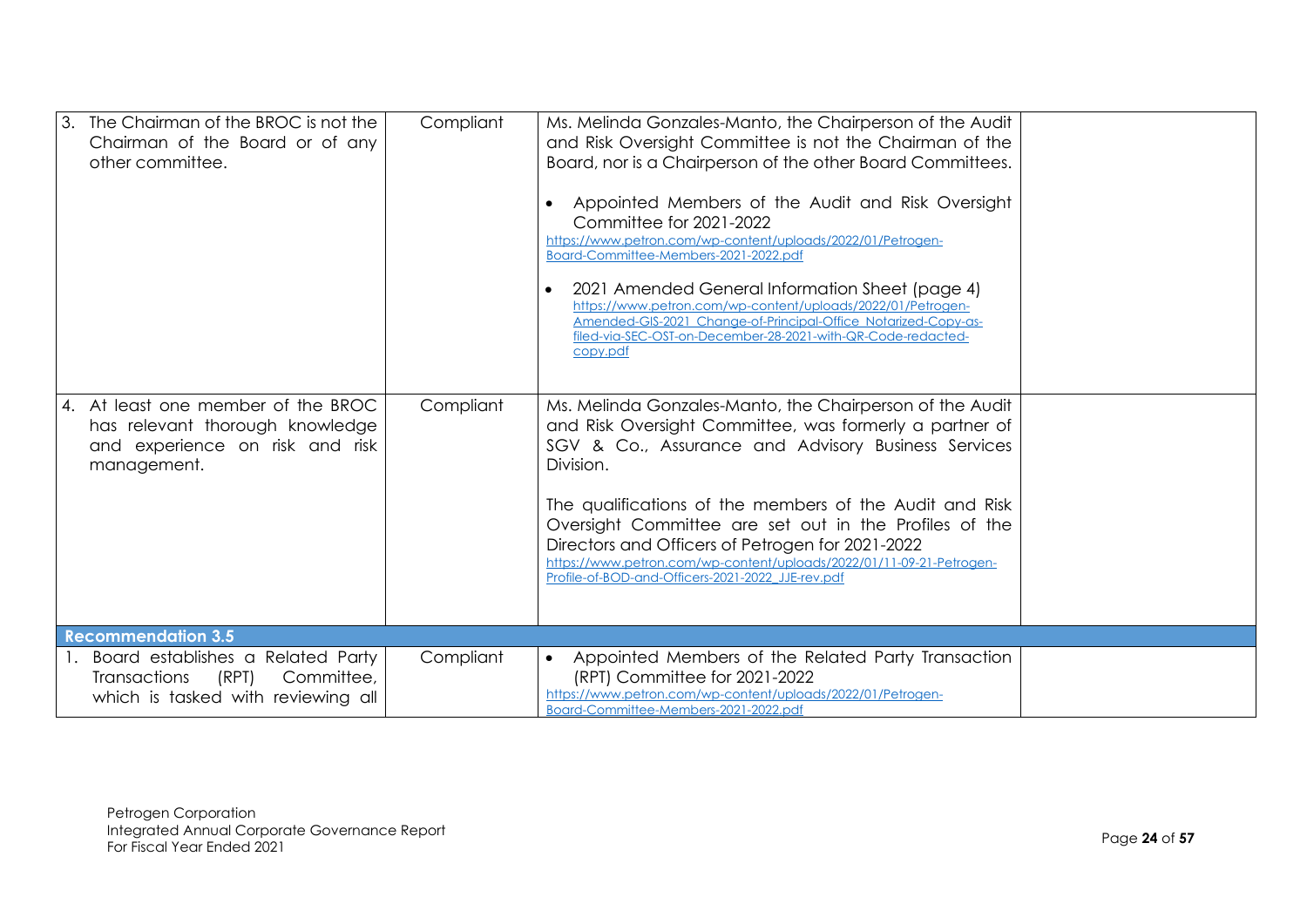| material related party transactions<br>of the company.                                                                                                    |           | • 2021 Amended General Information Sheet (page 4)<br>https://www.petron.com/wp-content/uploads/2022/01/Petrogen-Amended-<br>GIS-2021 Change-of-Principal-Office Notarized-Copy-as-filed-via-SEC-OST-<br>on-December-28-2021-with-QR-Code-redacted-copy.pdf<br>Under the CG Manual, the RPT Committee is tasked with<br>reviewing all material related party transactions of the<br>Corporation.<br>• CG Manual (Section 2.2.2.5.1)<br>https://www.petron.com/wp-content/uploads/2022/02/Petrogen-Manual-<br>on-Corporate-Governance-approved-on-October-29-2021-final.pdf                                                                                                                                                                                         |  |
|-----------------------------------------------------------------------------------------------------------------------------------------------------------|-----------|-------------------------------------------------------------------------------------------------------------------------------------------------------------------------------------------------------------------------------------------------------------------------------------------------------------------------------------------------------------------------------------------------------------------------------------------------------------------------------------------------------------------------------------------------------------------------------------------------------------------------------------------------------------------------------------------------------------------------------------------------------------------|--|
| RPT Committee is composed of at<br>least three non-executive directors,<br>majority of whom should<br>be<br>independent,<br>the<br>including<br>Chairman. | Compliant | The current RPT Committee is composed of three (3) non-<br>executive directors (namely, Ms. Carmen N. Pedrosa -<br>Chairperson, Ms. Melinda Gonzales-Manto, and Ms. Susan<br>Yu). Two (2) out of the three (3) members are the<br>independent directors of the Company, namely: Ms.<br>Pedrosa and Ms. Manto.<br>Appointed Members of the Audit and Risk Oversight<br>Committee for 2021-2022<br>https://www.petron.com/wp-content/uploads/2022/01/Petrogen-<br>Board-Committee-Members-2021-2022.pdf<br>2021 Amended General Information Sheet (page 4)<br>https://www.petron.com/wp-content/uploads/2022/01/Petrogen-Amended-<br>GIS-2021 Change-of-Principal-Office Notarized-Copy-as-filed-via-SEC-OST-<br>on-December-28-2021-with-QR-Code-redacted-copy.pdf |  |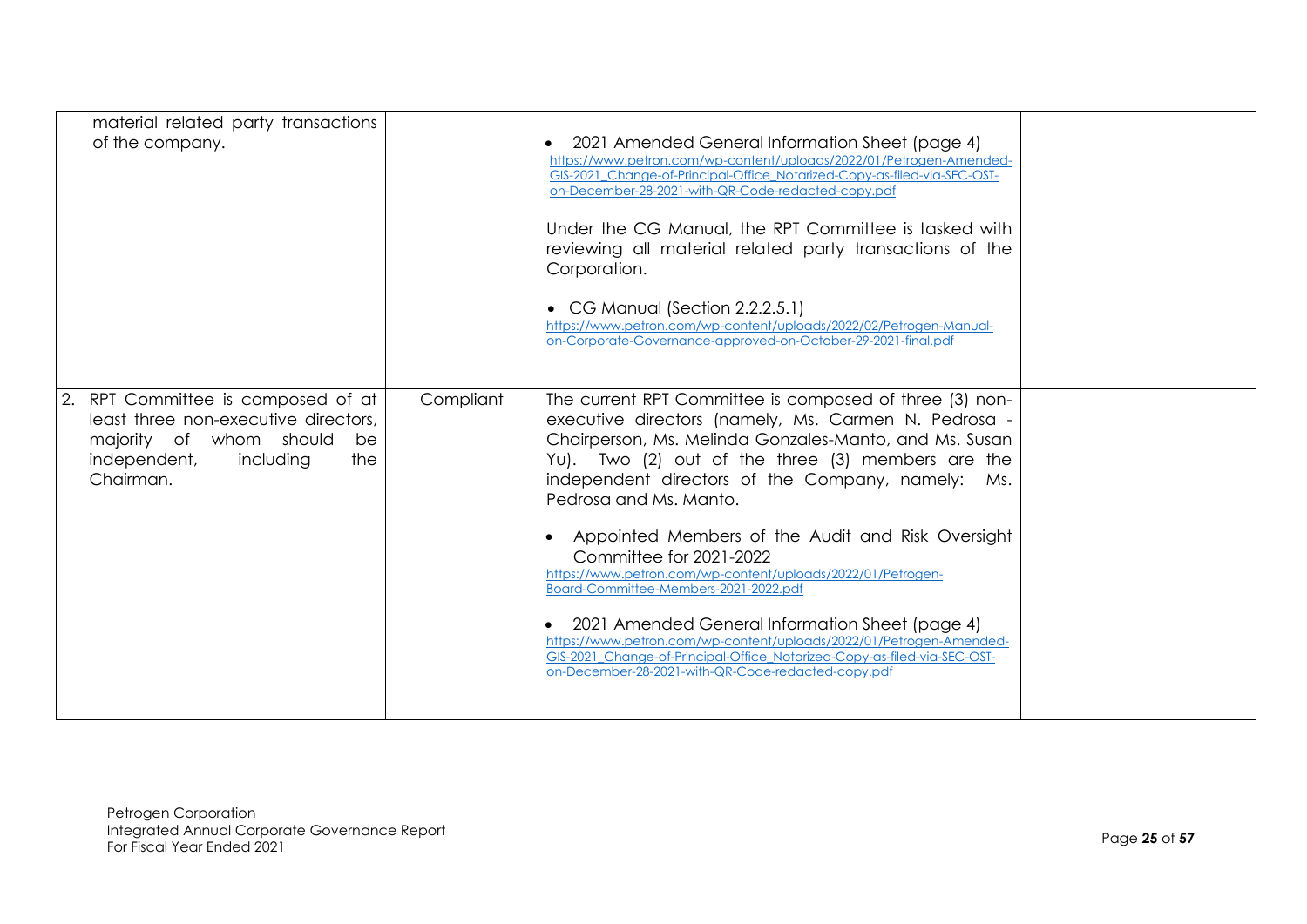| <b>Recommendation 3.6</b>                                                                                                                                                                                                 |           |                                                                                                                                                                                                                                                                                                                                                                                                                                                                                                                                                                                                                                                                                                                                                                                                                                                                                                                                 |  |
|---------------------------------------------------------------------------------------------------------------------------------------------------------------------------------------------------------------------------|-----------|---------------------------------------------------------------------------------------------------------------------------------------------------------------------------------------------------------------------------------------------------------------------------------------------------------------------------------------------------------------------------------------------------------------------------------------------------------------------------------------------------------------------------------------------------------------------------------------------------------------------------------------------------------------------------------------------------------------------------------------------------------------------------------------------------------------------------------------------------------------------------------------------------------------------------------|--|
| 1. All established committees have a<br>Committee Charter stating in plain<br>terms their respective purposes,<br>memberships, structures, operations,<br>reporting process, resources and<br>other relevant information. | Compliant | Each of the board committees of the Company has its own<br>charter that sets out, among others, its (i) purpose, (ii)<br>composition (chairmanship and membership), (iii) meeting<br>rules and procedures, (iv) duties and responsibilities, (v)<br>reporting procedures, (vi) access to information and<br>resources, and (vii) evaluation and assessment.                                                                                                                                                                                                                                                                                                                                                                                                                                                                                                                                                                     |  |
| 2. Committee<br>Charters<br>provide<br>standards for evaluating<br>the<br>performance of the Committees.                                                                                                                  | Compliant | The Charters of the previous Board committees are posted<br>on the Petrogen website.<br><b>Audit Committee Charter</b><br>$\bullet$<br>https://www.petron.com/wp-content/uploads/2018/10/5. Petrogen-<br>Audit_Committee_Charter_pdf<br>Nomination Committee<br>$\bullet$<br>https://www.petron.com/wp-content/uploads/2018/10/6. Petrogen -<br>Nomination Committee Charter .pdf<br><b>Compensation Committee</b><br>$\bullet$<br>https://www.petron.com/wp-content/uploads/2018/10/7. Petrogen -<br>Compensation_Committee_Charter_.pdf<br>The Charters of the new Board Committees, as approved<br>by the relevant Board Committees and the Board of<br>Directors on March 21, 2022, and are posted in the Petrogen<br>website.<br>Audit and Risk Oversight Committee Charter<br>https://www.petron.com/wp-content/uploads/2022/04/Petrogen-<br>Audit-and-Risk-Oversight-Committee-Charter-approved-on-March-21-<br>2022.pdf |  |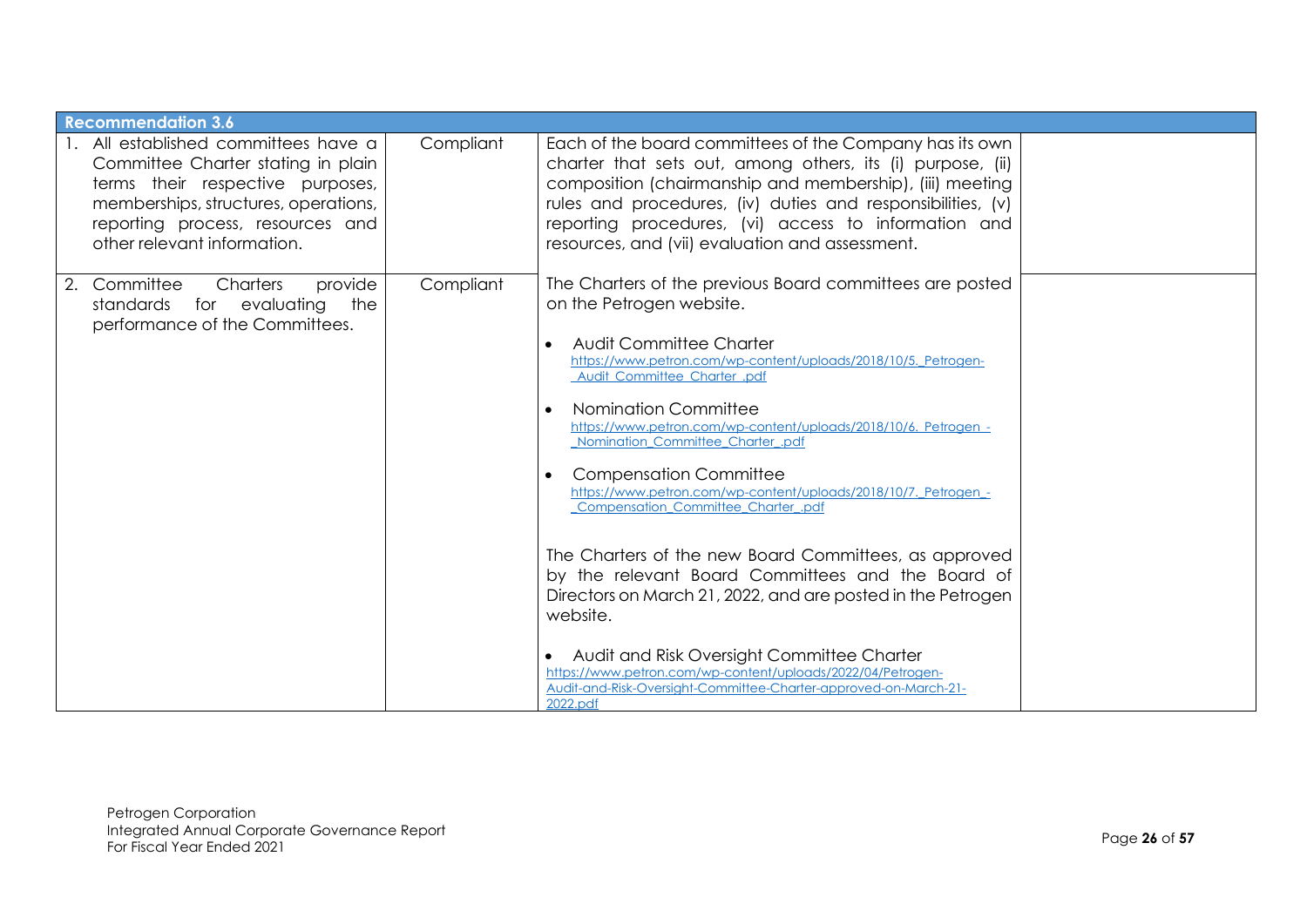|                                       |                       |                            |           | Corporate Governance Committee Charter<br>https://www.petron.com/wp-content/uploads/2022/04/Petrogen-<br>Corporate-Governance-Committee-Charter-Approved-on-March-21-<br>2022.pdf<br>Related Party Transaction Committee Charter<br>https://www.petron.com/wp-content/uploads/2022/04/Petrogen-Related-<br>Party-Transaction-Committee-Charter-Approved-on-March-21-2022.pdf |  |
|---------------------------------------|-----------------------|----------------------------|-----------|------------------------------------------------------------------------------------------------------------------------------------------------------------------------------------------------------------------------------------------------------------------------------------------------------------------------------------------------------------------------------|--|
| 3. Committee<br>disclosed<br>website. | Charters<br>the<br>on | fully<br>were<br>company's | Compliant | The Committee Charters are fully disclosed on<br>the<br>Company's website, as mentioned above.                                                                                                                                                                                                                                                                               |  |

|                                                                                                                                                                                                                                                        | <b>Principle 4:</b> To show full commitment to the company, the directors should devote the time and attention necessary to properly and effectively perform<br>their duties and responsibilities, including sufficient time to be familiar with the corporation's business. |                                                                                                                                                                                                                                                                                                                                                                                                                                                                                            |  |  |  |  |  |
|--------------------------------------------------------------------------------------------------------------------------------------------------------------------------------------------------------------------------------------------------------|------------------------------------------------------------------------------------------------------------------------------------------------------------------------------------------------------------------------------------------------------------------------------|--------------------------------------------------------------------------------------------------------------------------------------------------------------------------------------------------------------------------------------------------------------------------------------------------------------------------------------------------------------------------------------------------------------------------------------------------------------------------------------------|--|--|--|--|--|
| <b>Recommendation 4.1</b>                                                                                                                                                                                                                              |                                                                                                                                                                                                                                                                              |                                                                                                                                                                                                                                                                                                                                                                                                                                                                                            |  |  |  |  |  |
| 1. The Directors attend and actively<br>participate in all meetings of the<br>Board, Committees<br>and<br>shareholders in person or through<br>tele-/videoconferencing conducted<br>in accordance with the rules and<br>regulations of the Commission. | Compliant                                                                                                                                                                                                                                                                    | The Corporate Secretary certifies that directors participated<br>in the discussions during board and committee meetings by<br>requesting clarifications, raising questions, and making<br>recommendations as they deem necessary.<br>case of the attendance of any director via<br>In.<br>teleconference, the electronic presence of such director is<br>advised to the Board and a confirmation that the line is<br>clear is obtained from such director and those physically<br>present. |  |  |  |  |  |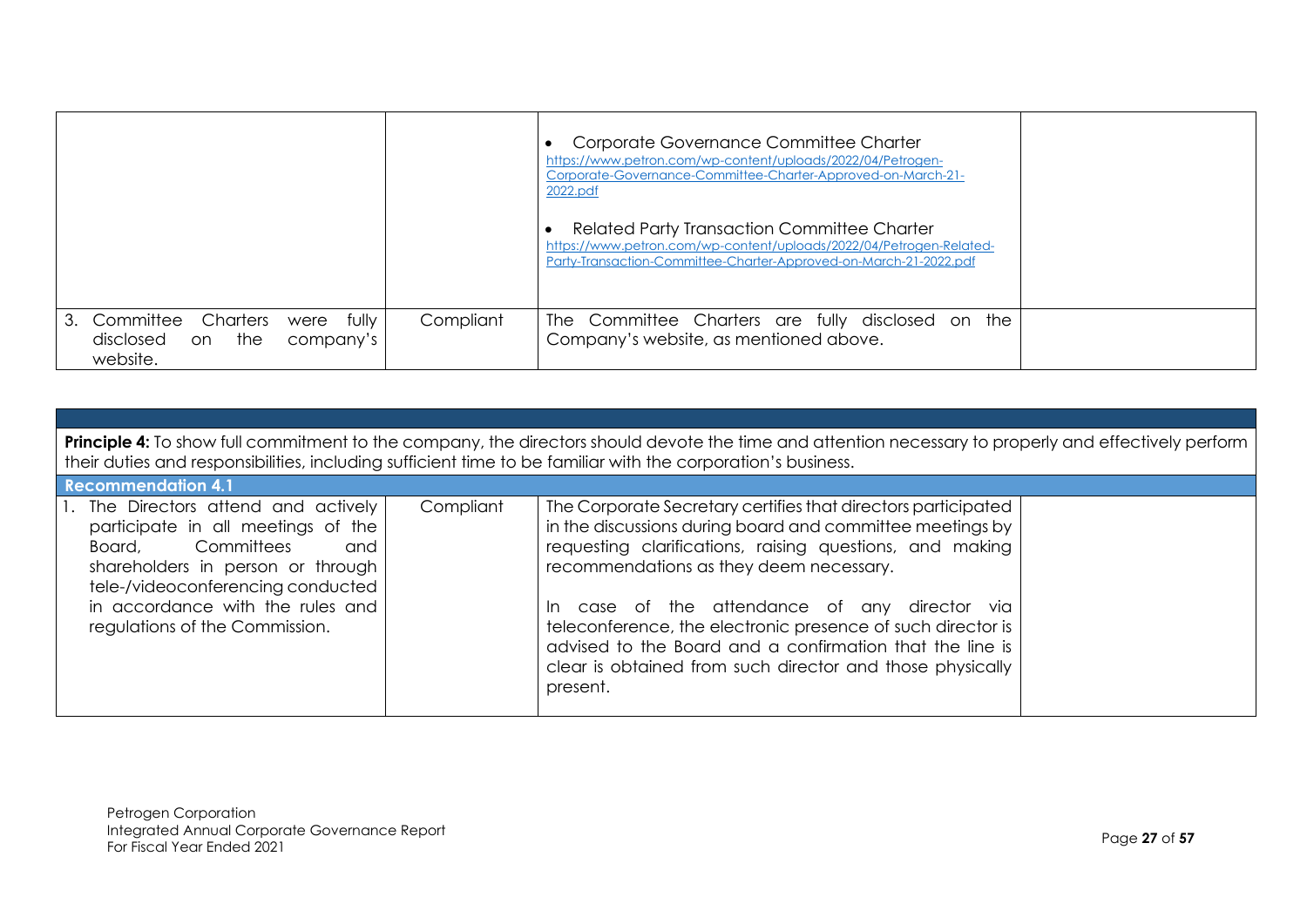| $2.$ The<br>directors<br>meeting<br>review<br><b>Board</b><br>materials<br>all<br>for<br>and<br>Committee meetings.                                                                                                                                                                                                                                          | Compliant | The Corporate Secretary certifies that directors participated<br>in the discussions during board and committee meetings in<br>2021 by requesting clarifications, raising questions, and<br>making recommendations as they deem necessary, which<br>may reasonably be attributed to, among others, their<br>review of the meeting materials.                                                                           |  |
|--------------------------------------------------------------------------------------------------------------------------------------------------------------------------------------------------------------------------------------------------------------------------------------------------------------------------------------------------------------|-----------|-----------------------------------------------------------------------------------------------------------------------------------------------------------------------------------------------------------------------------------------------------------------------------------------------------------------------------------------------------------------------------------------------------------------------|--|
| The directors ask the necessary<br>Ι3.<br>questions or seek clarifications and<br>explanations during the Board and<br>Committee meetings.                                                                                                                                                                                                                   | Compliant | The Corporate Secretary hereby certifies that the directors<br>participated in the discussions during board and committee<br>meetings in 2021 by requesting clarifications, raising<br>questions, and making recommendations as they deem<br>necessary.                                                                                                                                                               |  |
| <b>Recommendation 4.2</b>                                                                                                                                                                                                                                                                                                                                    |           |                                                                                                                                                                                                                                                                                                                                                                                                                       |  |
| Non-executive<br>directors<br>concurrently serve in a maximum of<br>five $(5)$<br>Insurance Commission<br>Regulated Entities<br>(ICRE) and<br>publicly-listed companies to ensure<br>that they have sufficient time to fully<br>prepare for meetings, challenge<br>Management's<br>proposals/views,<br>and oversee the long-term strategy<br>of the company. | Compliant | The non-executive directors of the Board of Directors in 2021<br>did not serve as directors in more than five (5) ICREs and<br>publicly listed companies, based on information provided<br>to the Company and as set out in the Profiles of the Directors<br>and Officers for 2021-2022.<br>https://www.petron.com/wp-content/uploads/2022/01/11-09-21-Petrogen-<br>Profile-of-BOD-and-Officers-2021-2022_JJE-rev.pdf |  |
| <b>Recommendation 4.3</b>                                                                                                                                                                                                                                                                                                                                    |           |                                                                                                                                                                                                                                                                                                                                                                                                                       |  |
| 1. The directors notify the company's<br>before<br>accepting<br>board<br>a<br>directorship in another company.                                                                                                                                                                                                                                               | Compliant | To the best knowledge of the undersigned, none of the<br>directors was appointed as a director of any other<br>company in 2021 and, therefore, who would have been<br>required to notify the Petrogen Board.                                                                                                                                                                                                          |  |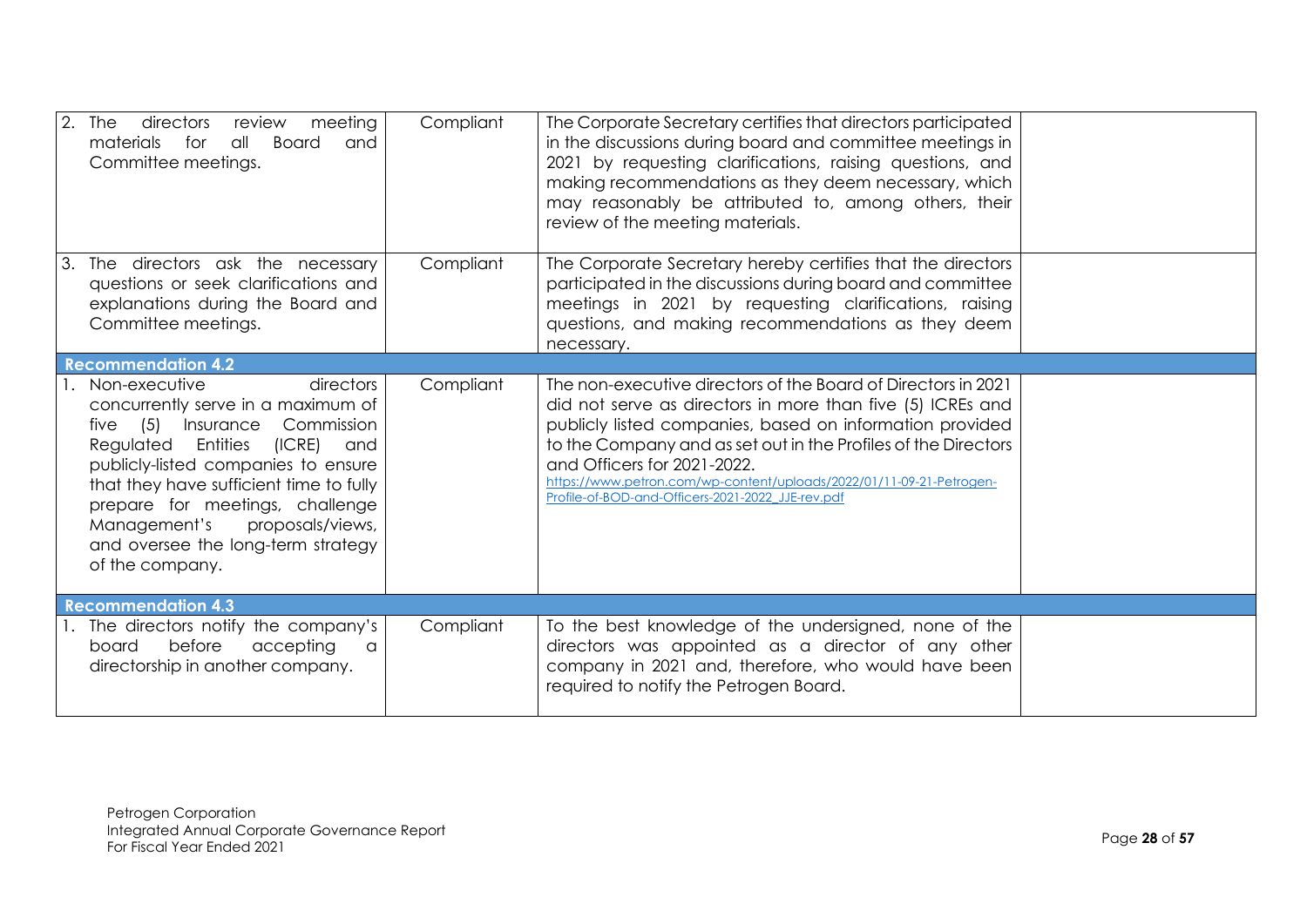|                                                                                                                                  |           | Principle 5: The board should endeavor to exercise an objective and independent judgment on all corporate affairs                                                                                                                                                                                                                                                                                                                                                                                                                                                                            |  |
|----------------------------------------------------------------------------------------------------------------------------------|-----------|----------------------------------------------------------------------------------------------------------------------------------------------------------------------------------------------------------------------------------------------------------------------------------------------------------------------------------------------------------------------------------------------------------------------------------------------------------------------------------------------------------------------------------------------------------------------------------------------|--|
| <b>Recommendation 5.1</b>                                                                                                        |           |                                                                                                                                                                                                                                                                                                                                                                                                                                                                                                                                                                                              |  |
| 1. The Board<br>has at least twenty<br>$(20\%)$<br>independent<br>percent<br>directors.                                          | Compliant | Out of the seven (7)-member board in 2021, two (2)<br>members (or 28.57%) are independent directors, namely,<br>Ms. Melinda Gonzales-Manto and Ms. Carmen N. Pedrosa.<br>2021 Amended General Information Sheet (page 4)<br>https://www.petron.com/wp-content/uploads/2022/01/Petrogen-Amended-<br>GIS-2021 Change-of-Principal-Office Notarized-Copy-as-filed-via-SEC-OST-<br>on-December-28-2021-with-QR-Code-redacted-copy.pdf                                                                                                                                                            |  |
| <b>Recommendation 5.2</b>                                                                                                        |           |                                                                                                                                                                                                                                                                                                                                                                                                                                                                                                                                                                                              |  |
| 1. The independent directors possess<br>all the qualifications and none of the<br>disqualifications to hold<br>the<br>positions. | Compliant | The independent directors elected in 2021 had all the<br>qualifications and none of the disqualifications to hold the<br>position of independent director as set out in applicable<br>law and regulations and the CG Manual.<br>• CG Manual (Section 2.2.1.6)<br>https://www.petron.com/wp-content/uploads/2022/02/Petrogen-Manual-<br>on-Corporate-Governance-approved-on-October-29-2021-final.pdf<br>• Profiles of the Directors and Officers for 2021-2022.<br>https://www.petron.com/wp-content/uploads/2022/01/11-09-21-Petrogen-<br>Profile-of-BOD-and-Officers-2021-2022 JJE-rev.pdf |  |
| <b>Recommendation 5.3</b>                                                                                                        |           |                                                                                                                                                                                                                                                                                                                                                                                                                                                                                                                                                                                              |  |
| 1. The independent directors serve for<br>a maximum cumulative term of nine<br>years.                                            | Compliant | The CG Manual provides that the Board's Independent<br>Directors shall serve for a maximum cumulative term of nine<br>$(9)$ years.                                                                                                                                                                                                                                                                                                                                                                                                                                                           |  |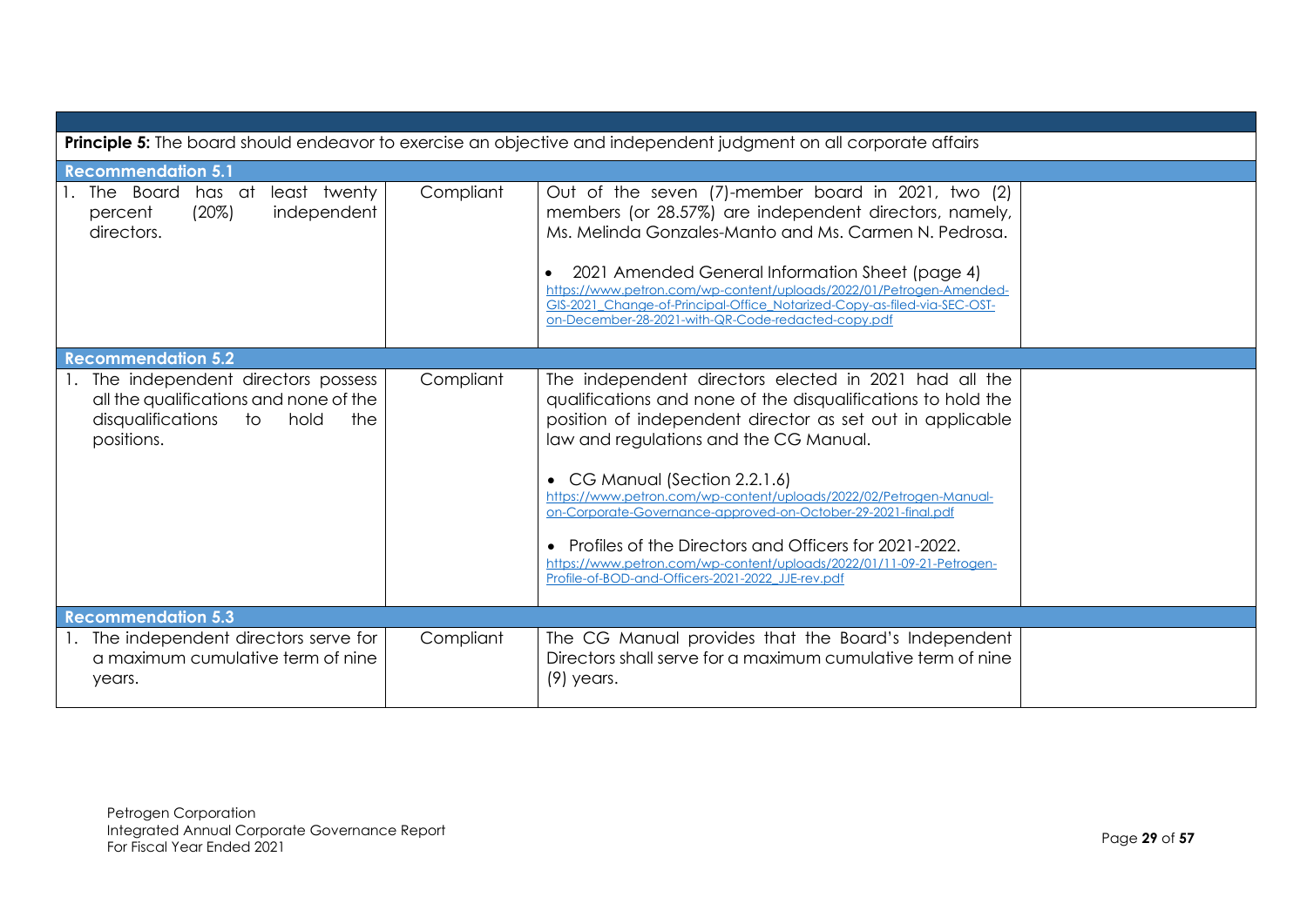| As far as insurance companies are<br>concerned, the foregoing term limit<br>shall be reckoned from 02 January<br>2015.                                                                                                                                                                          |           | • CG Manual (Section 2.2.1.6.2)<br>https://www.petron.com/wp-content/uploads/2022/02/Petrogen-Manual-<br>on-Corporate-Governance-approved-on-October-29-2021-final.pdf<br>As of 2021, none of the independent directors have served<br>the maximum cumulative term of nine (9) years.                                                                                                                                                                                                                                                                                                                                                                 |  |
|-------------------------------------------------------------------------------------------------------------------------------------------------------------------------------------------------------------------------------------------------------------------------------------------------|-----------|-------------------------------------------------------------------------------------------------------------------------------------------------------------------------------------------------------------------------------------------------------------------------------------------------------------------------------------------------------------------------------------------------------------------------------------------------------------------------------------------------------------------------------------------------------------------------------------------------------------------------------------------------------|--|
| 2. The company bars an independent<br>director from serving in such<br>capacity after the term limit of nine<br>years.                                                                                                                                                                          | Compliant | The CG Manual provides that the Board's Independent<br>Directors shall serve for a maximum cumulative term of nine<br>(9) years. Upon reaching this limit, an Independent Director<br>should be perpetually barred from re-election as such in the<br>Corporation, but may continue to qualify for nomination<br>and election as a non-independent director.<br>• CG Manual (Section 2.2.1.6.2)<br>https://www.petron.com/wp-content/uploads/2022/02/Petrogen-Manual-<br>on-Corporate-Governance-approved-on-October-29-2021-final.pdf<br>As of 2021, none of the independent directors have served<br>the maximum cumulative term of nine (9) years. |  |
| In the instance that the company<br>retains an independent director in<br>the same capacity after nine years,<br>the board submits to the Insurance<br>Commission a<br>formal<br>written<br>justification and seeks shareholders'<br>approval during<br>the<br>annual<br>shareholders' meeting. | Compliant | The CG Manual likewise provides that in the instance that<br>the Corporation needs to retain an Independent Director<br>who has served for nine (9) years, the Board shall provide<br>meritorious justifications and seek shareholders' approval<br>during the annual shareholders' meeting.<br>• CG Manual (Section 2.2.1.6.2)<br>https://www.petron.com/wp-content/uploads/2022/02/Petrogen-Manual-<br>on-Corporate-Governance-approved-on-October-29-2021-final.pdf                                                                                                                                                                                |  |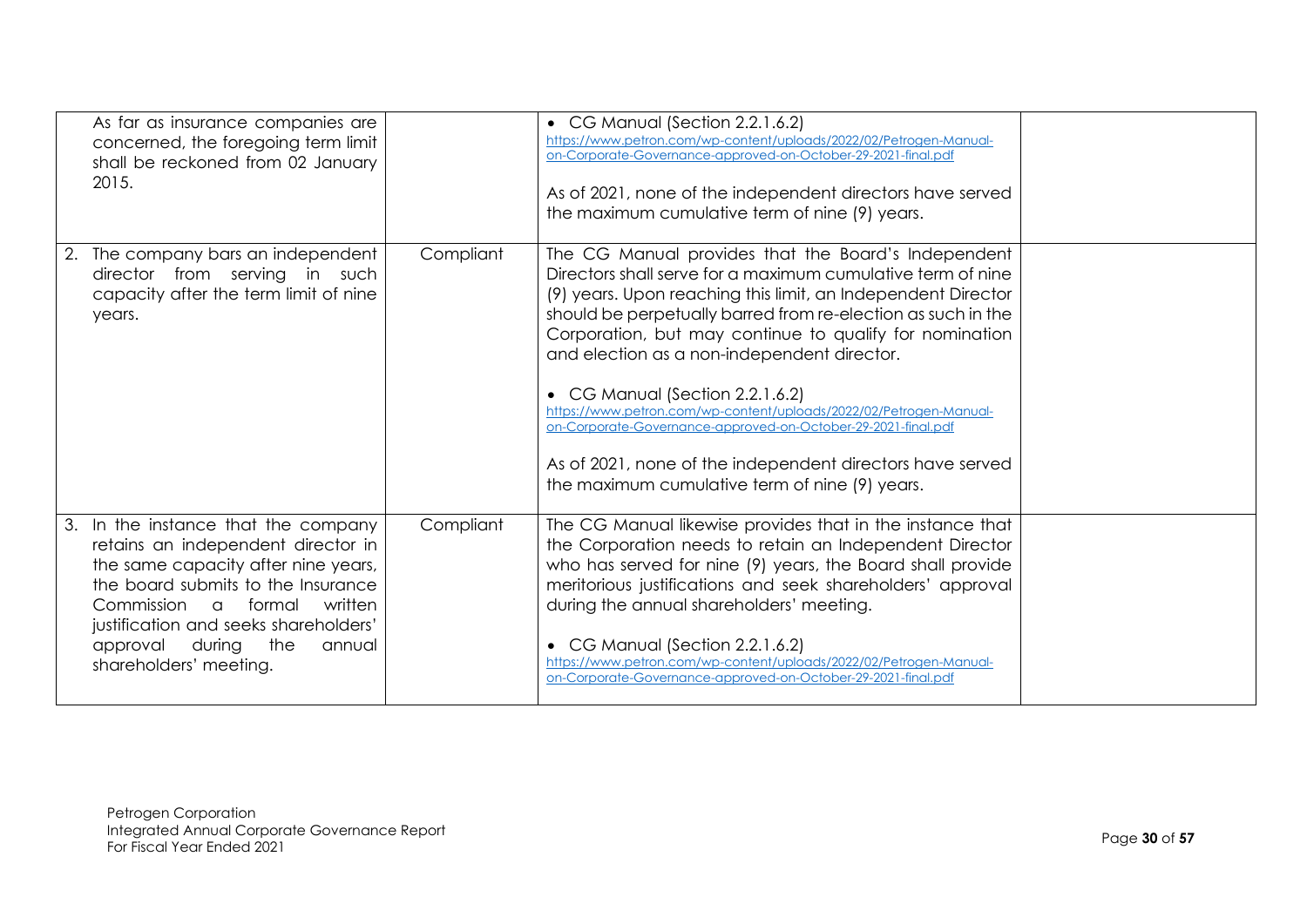|                                                                                                               |           | As of 2021, none of the independent directors have served<br>the maximum cumulative term of nine (9) years.                                                                                                                                                                                                                                                                                                                                                                                                                                                                                                           |  |
|---------------------------------------------------------------------------------------------------------------|-----------|-----------------------------------------------------------------------------------------------------------------------------------------------------------------------------------------------------------------------------------------------------------------------------------------------------------------------------------------------------------------------------------------------------------------------------------------------------------------------------------------------------------------------------------------------------------------------------------------------------------------------|--|
| <b>Recommendation 5.4</b>                                                                                     |           |                                                                                                                                                                                                                                                                                                                                                                                                                                                                                                                                                                                                                       |  |
| 1. The positions of Chairman of the<br>Board and Chief Executive Officer<br>are held by separate individuals. | Compliant | In 2021, the Chairman of the Board was Mr. Ramon S. Ang,<br>while the President (who is the Chief Executive Officer under<br>the Amended By-laws) was Ms. Aurora T. Calderon.<br>2021 Amended General Information Sheet (page 4)<br>https://www.petron.com/wp-content/uploads/2022/01/Petrogen-Amended-<br>GIS-2021_Change-of-Principal-Office_Notarized-Copy-as-filed-via-SEC-OST-<br>on-December-28-2021-with-QR-Code-redacted-copy.pdf<br>• Amended By-laws (Article IV, Section 3)<br>https://www.petron.com/wp-content/uploads/2019/12/Petrogen-<br>Amended-By-Laws-Provision-on-Meeting-Schedule-May-3-2019.pdf |  |
| The Chairman of the Board and<br>Chief Executive Officer have clearly<br>defined responsibilities.            | Compliant | The responsibilities of the Chairman of the Board and the<br>Chief Executive Officer (the President) are clearly set out in<br>the Amended By-laws and in the CG Manual.<br>• Amended By-laws (Article IV, Section 3)<br>https://www.petron.com/wp-content/uploads/2019/12/Petrogen-Amended-<br>By-Laws-Provision-on-Meeting-Schedule-May-3-2019.pdf<br>• CG Manual (Section 2.2.3)<br>https://www.petron.com/wp-content/uploads/2022/02/Petrogen-Manual-<br>on-Corporate-Governance-approved-on-October-29-2021-final.pdf                                                                                            |  |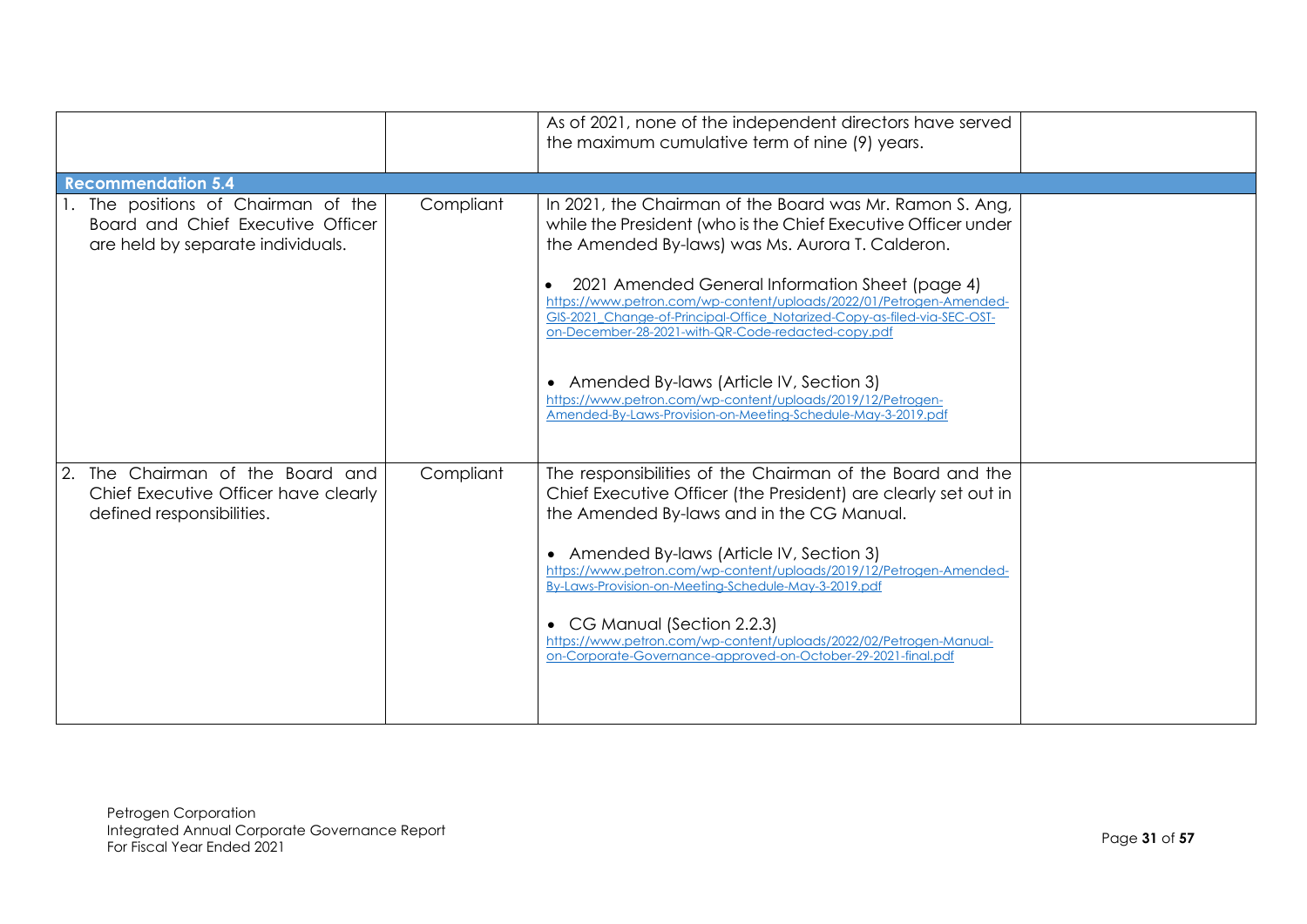| <b>Recommendation 5.5</b>                                                                                                                                                                                                               |               |                                                                                                                                                                                                                                                                                                                                                                                                                                                                                                                                                                                           |                                                                                                                                            |
|-----------------------------------------------------------------------------------------------------------------------------------------------------------------------------------------------------------------------------------------|---------------|-------------------------------------------------------------------------------------------------------------------------------------------------------------------------------------------------------------------------------------------------------------------------------------------------------------------------------------------------------------------------------------------------------------------------------------------------------------------------------------------------------------------------------------------------------------------------------------------|--------------------------------------------------------------------------------------------------------------------------------------------|
| 1. If the Chairman of the Board is not an<br>independent director, or where the<br>roles of Chairman and CEO are<br>being held by the same person, the<br>Board should designate a lead<br>director among the independent<br>directors. | Compliant     | Mr. Ramon S. Ang, the Chairman of the Board, is not an<br>independent director.<br>The positions of Chairman and President are held by<br>different persons, Mr. Ramon S. Ang and Ms. Aurora T.<br>Calderon, respectively. The Company has also designated<br>Ms. Melinda Gonzales-Manto as its Lead Independent<br>Director.<br>2021 Amended General Information Sheet (page 4)<br>https://www.petron.com/wp-content/uploads/2022/01/Petrogen-Amended-<br>GIS-2021_Change-of-Principal-Office_Notarized-Copy-as-filed-via-SEC-OST-<br>on-December-28-2021-with-QR-Code-redacted-copy.pdf |                                                                                                                                            |
| <b>Recommendation 5.6</b>                                                                                                                                                                                                               |               |                                                                                                                                                                                                                                                                                                                                                                                                                                                                                                                                                                                           |                                                                                                                                            |
| 1. Directors with material interest in a<br>transaction<br>affecting<br>the<br>corporation abstain from taking part<br>in the deliberations<br>on the<br>transaction.                                                                   | Compliant     | The Corporate Secretary hereby certifies that no director<br>had any material interest in any matter presented to and<br>approved by the Board in 2021.                                                                                                                                                                                                                                                                                                                                                                                                                                   |                                                                                                                                            |
| <b>Recommendation 5.7</b>                                                                                                                                                                                                               |               |                                                                                                                                                                                                                                                                                                                                                                                                                                                                                                                                                                                           |                                                                                                                                            |
| 1. The non-executive directors (NEDs)<br>have separate periodic meetings<br>with the external auditor and heads<br>of the internal audit, compliance<br>and risk functions, without any                                                 | Non-compliant |                                                                                                                                                                                                                                                                                                                                                                                                                                                                                                                                                                                           | The non-executive directors<br>held meetings with the<br>presence of an executive<br>director, Ms. Aurora T.<br>Calderon, being a director |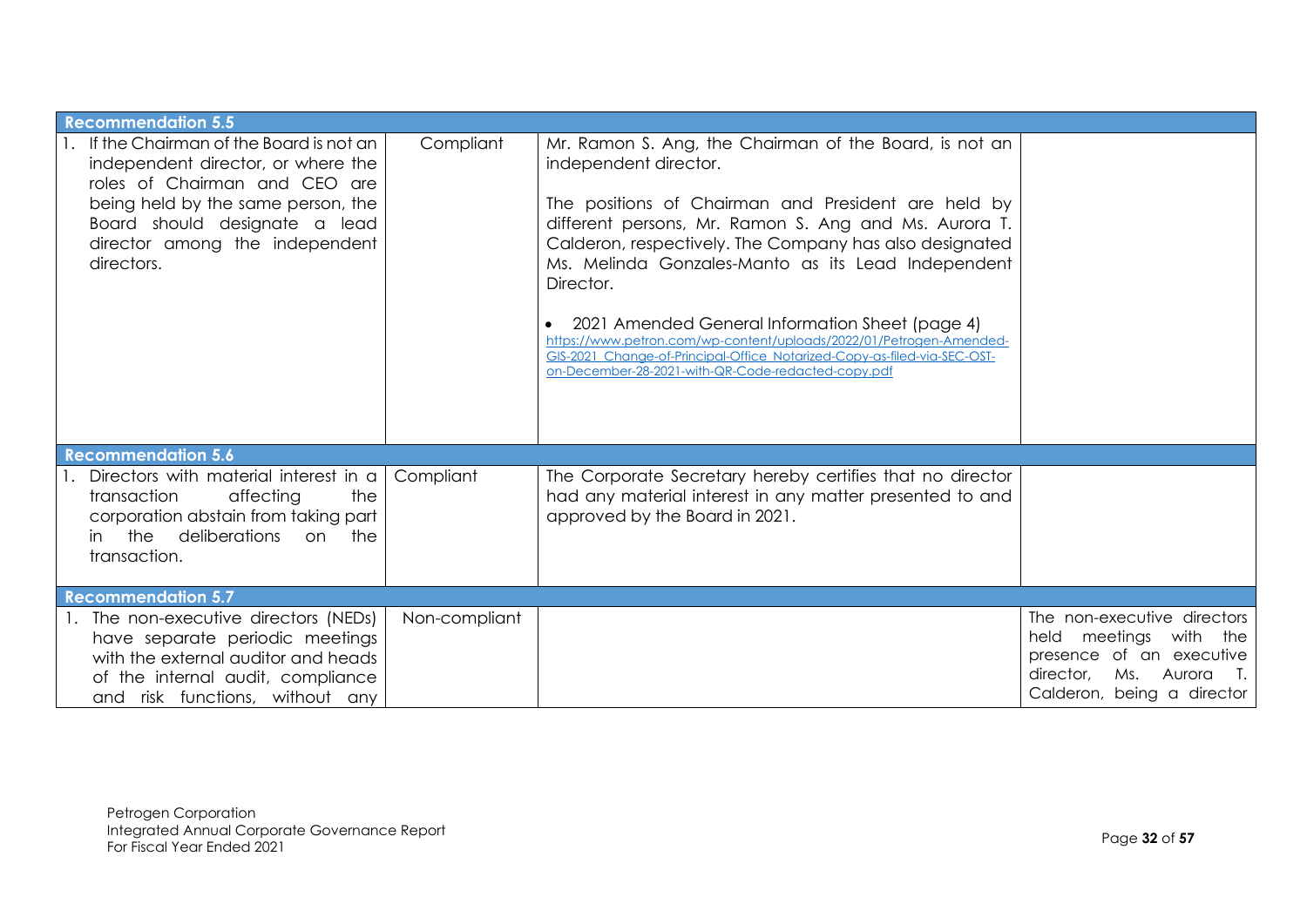| executive present to ensure that<br>proper checks and balances are in<br>place within the corporation. |               | and the President of the<br>Company.<br>of<br>the<br>The<br>presence                                                                                                         |
|--------------------------------------------------------------------------------------------------------|---------------|------------------------------------------------------------------------------------------------------------------------------------------------------------------------------|
| 2. The meetings are chaired by the<br>lead independent director.                                       | Non-compliant | aforesaid executive director<br>did not undermine nor affect<br>the independence of the<br>non-executive directors in<br>performing their functions.                         |
|                                                                                                        |               | 2022, the Board shall<br>For<br>endeavor that such meetings<br>with non-executive directors<br>are held, which will be<br>chaired by<br>the<br>lead<br>independent director. |

| Principle 6: The best measure of the Board's effectiveness is through an assessment process. The Board should regularly carry out evaluations to appraise |
|-----------------------------------------------------------------------------------------------------------------------------------------------------------|
| its performance as a body, and assess whether it possesses the right mix of backgrounds and competencies.                                                 |

| <b>Recommendation 6.1</b>                                                                         |               |  |                                                                                         |  |
|---------------------------------------------------------------------------------------------------|---------------|--|-----------------------------------------------------------------------------------------|--|
| 1. Board conducts an annual self-   Non-compliant<br>assessment of its performance as a<br>whole. |               |  | The Company is drafting a<br>self-assessment form for the<br>review and approval by the |  |
| 2. The Chairman conducts a self-<br>assessment of his performance.                                | Non-compliant |  | Board.                                                                                  |  |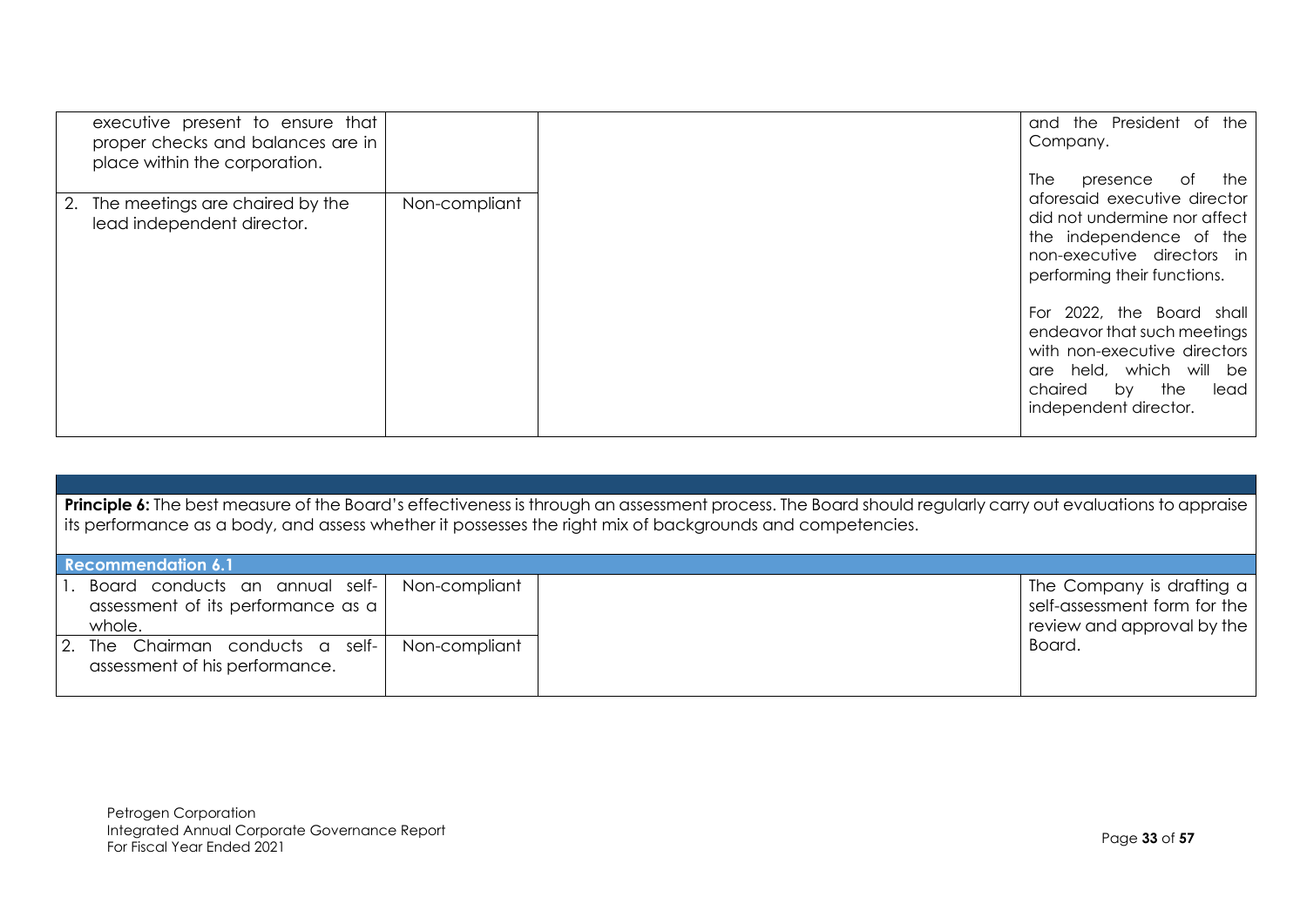|    | 3. The individual members conduct a<br>their<br>self-assessment<br>0f<br>performance.                                                                                       | Non-compliant |                                                                                                                                                                                                                    |                                                                                                   |
|----|-----------------------------------------------------------------------------------------------------------------------------------------------------------------------------|---------------|--------------------------------------------------------------------------------------------------------------------------------------------------------------------------------------------------------------------|---------------------------------------------------------------------------------------------------|
|    | 4. Each committee conducts a self-<br>assessment of its performance.                                                                                                        | Non-compliant |                                                                                                                                                                                                                    |                                                                                                   |
| 5. | Every three years, the assessments<br>are supported by an external<br>facilitator.                                                                                          | Non-compliant |                                                                                                                                                                                                                    |                                                                                                   |
|    | <b>Recommendation 6.2</b>                                                                                                                                                   |               |                                                                                                                                                                                                                    |                                                                                                   |
|    | Board has in place a system that<br>provides, at the minimum, criteria<br>and process to determine the<br>performance of the Board,<br>individual directors and committees. | Non-compliant |                                                                                                                                                                                                                    | The Company is drafting a<br>self-assessment form for the<br>review and approval by<br>the Board. |
|    | 2. The system allows for a feedback<br>mechanism from the shareholders.                                                                                                     | Compliant     | The shareholders of Petrogen are San Miguel Corporation<br>(SMC), Petron Corporation, and its seven (7) Board<br>members. Shareholders may send feedback to the<br>Company thru any of its directors and officers. |                                                                                                   |

| Recommendation 7.1                |           |                                                        |  |  |
|-----------------------------------|-----------|--------------------------------------------------------|--|--|
| Board adopts a Code of Business   | Compliant | Considering that SMC is Petrogen's parent company, the |  |  |
| Conduct and Ethics, which provide |           | Board adopted as its own, the SMC Code of Conduct and  |  |  |
| standards for professional<br>and |           | Ethics, during its meeting held on October 29, 2021.   |  |  |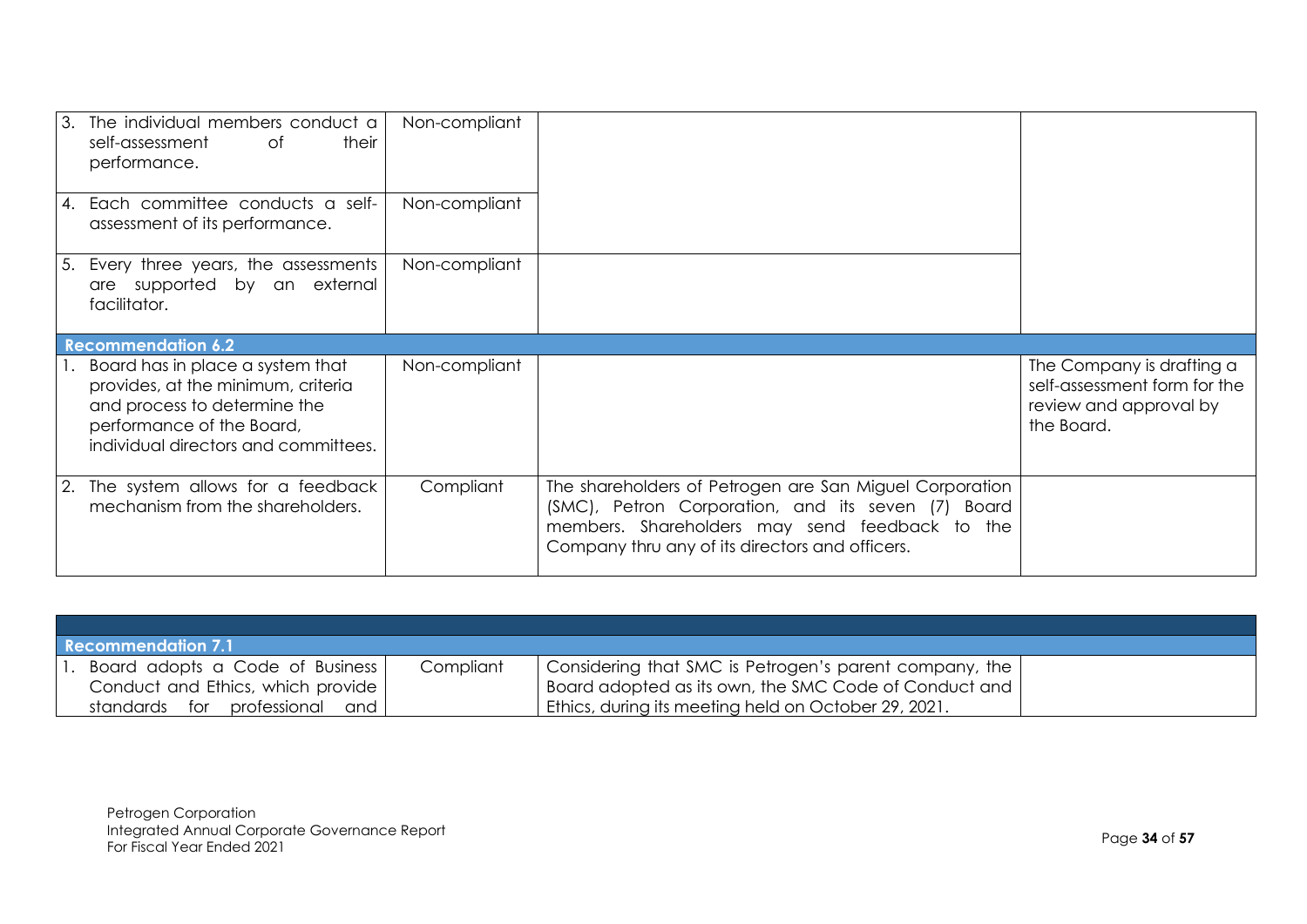|                | ethical behavior, as well as articulate<br>acceptable and unacceptable<br>conduct and practices in internal<br>and external dealings of the<br>company. |           | Code of Conduct and Ethics<br>https://www.petron.com/wp-content/uploads/2022/05/SMC-Code-of-<br>Conduct-Adopted-by-Petrogen-Insurance-Corporation.pdf                                                                                                                                         |  |
|----------------|---------------------------------------------------------------------------------------------------------------------------------------------------------|-----------|-----------------------------------------------------------------------------------------------------------------------------------------------------------------------------------------------------------------------------------------------------------------------------------------------|--|
|                | 2. The Code is properly disseminated to<br>the Board, senior management and<br>employees.                                                               | Compliant | Petrogen's Code of Conduct and Ethics is properly<br>disseminated, as posted in the Company's website.<br>Code of Conduct and Ethics<br>https://www.petron.com/wp-content/uploads/2022/05/SMC-Code-of-<br>Conduct-Adopted-by-Petrogen-Insurance-Corporation.pdf                               |  |
| 3.             | The Code is disclosed and made<br>available to the public through the<br>company website.                                                               | Compliant | Petrogen's Code of Conduct and Ethics is posted in the<br>Company's website.<br>Code of Conduct and Ethics<br>https://www.petron.com/wp-content/uploads/2022/05/SMC-Code-of-<br>Conduct-Adopted-by-Petrogen-Insurance-Corporation.pdf                                                         |  |
|                | <b>Recommendation 7.2</b>                                                                                                                               |           |                                                                                                                                                                                                                                                                                               |  |
| $\mathbf{1}$ . | Board ensures the proper<br>and<br>implementation<br>efficient<br>and<br>monitoring of compliance with the<br>Code of Business Conduct and<br>Ethics.   | Compliant | The standards of conduct embodied in the Petrogen's<br>Code of Conduct and Ethics are part of the Company rules<br>and regulations. As such, the directors, officers, and<br>employees of the Company are required to comply with<br>the provisions of Petrogen's Code of Conduct and Ethics. |  |
|                | 2. Board ensures the proper<br>and<br>efficient<br>implementation<br>and                                                                                | Compliant | Code of Conduct and Ethics<br>https://www.petron.com/wp-content/uploads/2022/05/SMC-Code-of-<br>Conduct-Adopted-by-Petrogen-Insurance-Corporation.pdf                                                                                                                                         |  |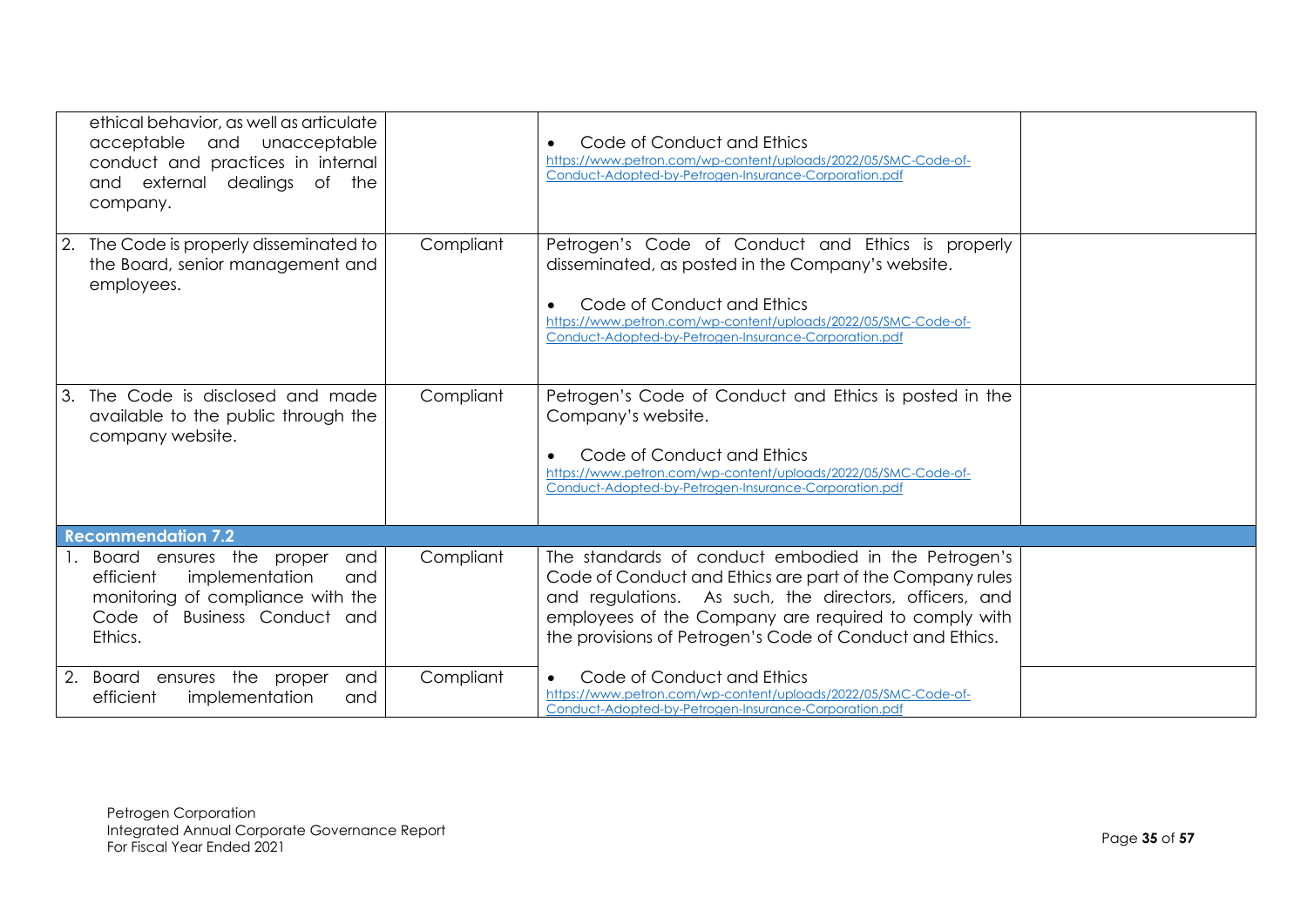| with<br>monitoring<br>compliance<br>0t |  |  |
|----------------------------------------|--|--|
| company internal policies.             |  |  |
|                                        |  |  |

| <b>Disclosure and Transparency</b>                                                                                                                                                                                                                                                                                                               |                                                                                                                                                                                                                                                                                                                                                                                                                                                                                                                                                                                                                                                                                   |  |  |  |  |
|--------------------------------------------------------------------------------------------------------------------------------------------------------------------------------------------------------------------------------------------------------------------------------------------------------------------------------------------------|-----------------------------------------------------------------------------------------------------------------------------------------------------------------------------------------------------------------------------------------------------------------------------------------------------------------------------------------------------------------------------------------------------------------------------------------------------------------------------------------------------------------------------------------------------------------------------------------------------------------------------------------------------------------------------------|--|--|--|--|
| regulatory expectations.                                                                                                                                                                                                                                                                                                                         | Principle 8: The company should establish corporate disclosure policies and procedures that are practical and in accordance with best practices and                                                                                                                                                                                                                                                                                                                                                                                                                                                                                                                               |  |  |  |  |
| <b>Recommendation 8.1</b>                                                                                                                                                                                                                                                                                                                        |                                                                                                                                                                                                                                                                                                                                                                                                                                                                                                                                                                                                                                                                                   |  |  |  |  |
| Compliant<br>establishes<br><b>Board</b><br>corporate<br>disclosure policies and procedures<br>ensure a comprehensive,<br>to.<br>accurate, reliable and timely report<br>shareholders<br>and<br>other<br>t∩<br>stakeholders that gives a fair and<br>complete picture of a company's<br>financial condition, results and<br>business operations. | The CG Manual provides for the policies and procedures on<br>the disclosure and transparency of the Company's<br>corporate governance policies.<br>• CG Manual (Section 2.2.3)<br>https://www.petron.com/wp-content/uploads/2022/02/Petrogen-Manual-<br>on-Corporate-Governance-approved-on-October-29-2021-final.pdf<br>Material information of the Company is released via the<br>company website. Matters disclosed in the Company's<br>website include:<br>(i) the audited financial statements, (ii) the annual<br>statements submitted to the IC, (iii) periodic reportorial<br>requirements such as the General Information Sheet; and<br>(iv) other relevant information. |  |  |  |  |
| <b>Recommendation 8.3</b>                                                                                                                                                                                                                                                                                                                        |                                                                                                                                                                                                                                                                                                                                                                                                                                                                                                                                                                                                                                                                                   |  |  |  |  |
| 1. Board fully discloses all relevant and<br>Compliant<br>material information on individual<br>board members to evaluate their<br>experience and qualifications, and<br>assess any potential conflicts of                                                                                                                                       | The directors' academic qualifications, membership in<br>other boards, other executive positions, professional<br>experiences, expertise and 2021 trainings are available on<br>the Petrogen website.                                                                                                                                                                                                                                                                                                                                                                                                                                                                             |  |  |  |  |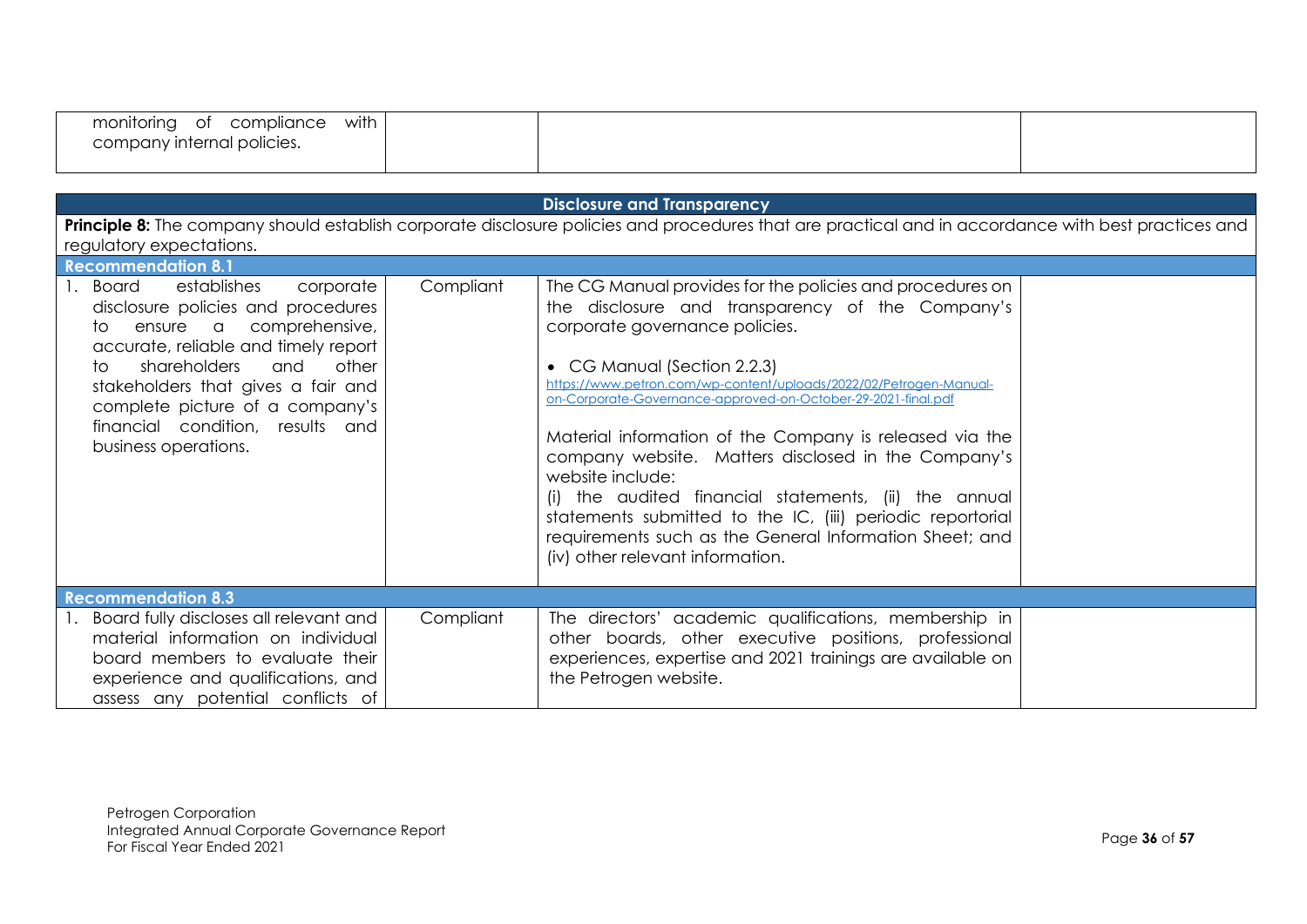| interest that might affect their<br>judgment.                                                                                                                                                                                                                                                                                                   |           | Profiles of the Directors in 2021<br>https://www.petron.com/wp-content/uploads/2022/01/11-09-21-<br>Petrogen-Profile-of-BOD-and-Officers-2021-2022_JJE-rev.pdf<br>Trainings of the Directors in 2021<br>https://www.petron.com/wp-content/uploads/2022/05/Petrogen-BOD-and-<br>Officers-2021-Trainings-Attended.pdf                                                                                                                                                                                                                                                 |  |
|-------------------------------------------------------------------------------------------------------------------------------------------------------------------------------------------------------------------------------------------------------------------------------------------------------------------------------------------------|-----------|---------------------------------------------------------------------------------------------------------------------------------------------------------------------------------------------------------------------------------------------------------------------------------------------------------------------------------------------------------------------------------------------------------------------------------------------------------------------------------------------------------------------------------------------------------------------|--|
| Board fully discloses all relevant and<br>information on<br>material<br>key<br>executives to evaluate<br>their<br>experience and qualifications, and<br>assess any potential conflicts of<br>interest that might affect their<br>judgment.                                                                                                      | Compliant | <b>The</b><br>officers'<br>executive<br>academic<br>qualifications,<br>membership in boards, other executive positions,<br>professional experiences expertise and 2021 trainings are<br>available on the Petrogen website.<br>Profiles of the Executive Officers in 2021<br>https://www.petron.com/wp-content/uploads/2022/01/11-09-21-<br>Petrogen-Profile-of-BOD-and-Officers-2021-2022_JJE-rev.pdf<br>Trainings of the Executive Officers in 2021<br>https://www.petron.com/wp-content/uploads/2022/05/Petrogen-BOD-and-<br>Officers-2021-Trainings-Attended.pdf |  |
| <b>Recommendation 8.4</b>                                                                                                                                                                                                                                                                                                                       |           |                                                                                                                                                                                                                                                                                                                                                                                                                                                                                                                                                                     |  |
| provides<br>clear<br>1. Company<br>a<br>disclosure of its policies<br>and<br>for setting<br>procedure<br><b>Board</b><br>remuneration, including the level<br>and mix of the same, in the Annual<br>Corporate Governance<br>Report<br>consistent<br>with<br>the<br>ASEAN<br>Corporate Governance Scorecard<br>and the Revised Corporation Code. | Compliant | Petrogen's policies and procedure for setting Board<br>remuneration is set out in the CG Manual which requires the<br>Company to provide a disclosure of its policies and<br>procedures for setting Board and executive remuneration.<br>• CG Manual (Section 4.6)<br>https://www.petron.com/wp-content/uploads/2022/02/Petrogen-<br>Manual-on-Corporate-Governance-approved-on-October-29-2021-<br>final.pdf                                                                                                                                                       |  |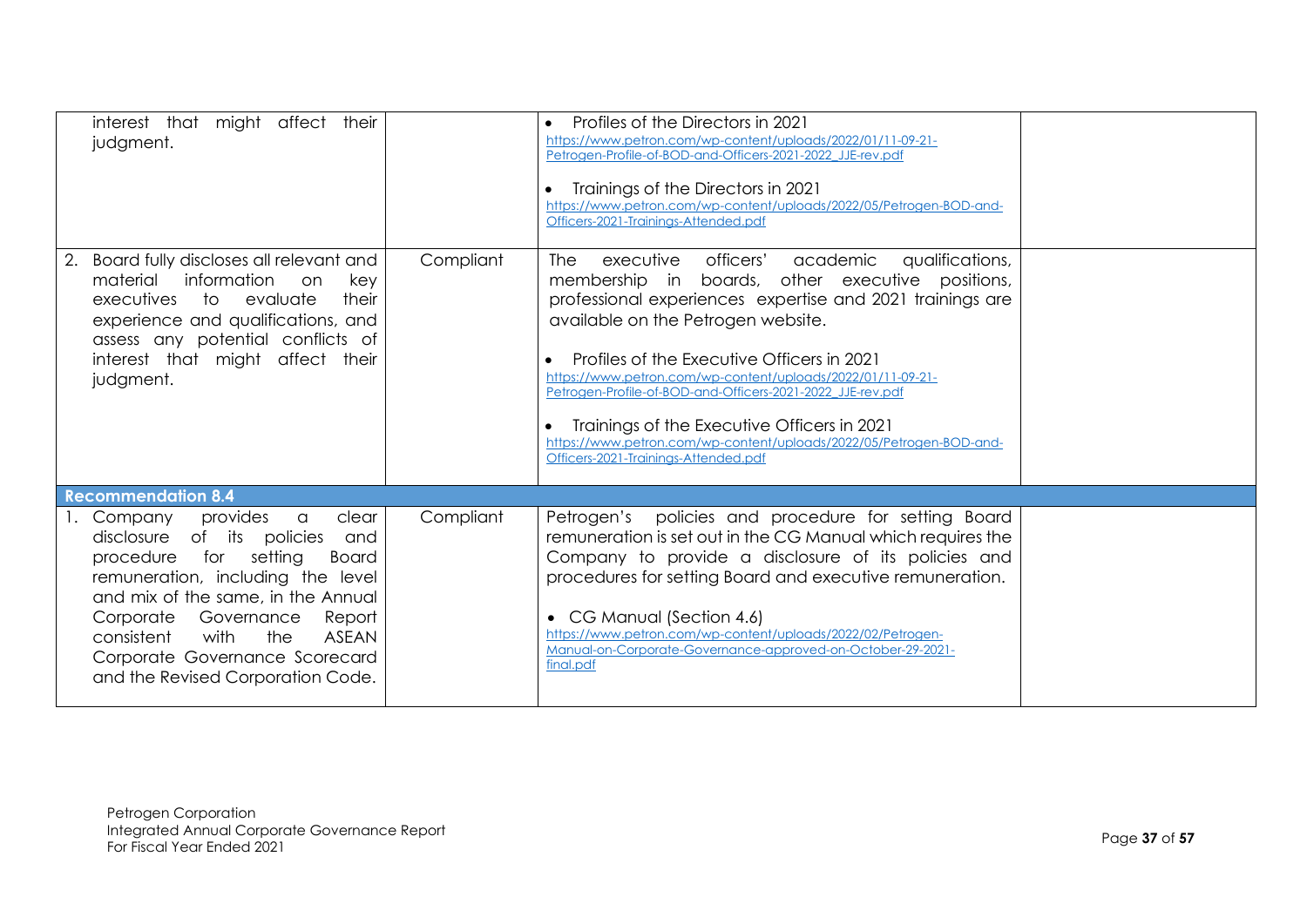| 2. Company<br>provides<br>clear<br>$\alpha$<br>of its policies<br>disclosure<br>and<br>procedure for setting executive<br>remuneration, including the level<br>and mix of the same, in the Annual<br>Governance<br>Corporate<br>Report<br>with<br><b>ASEAN</b><br>consistent<br>the<br>Corporate Governance Scorecard<br>and the Revised Corporation Code. | Compliant | The Amended By-laws of the Company provides for the<br>policy and procedure for the compensation to directors<br>and executives.<br>• Amended By-laws (Article III, Section 8; and Article IV,<br>Section 9)<br>https://www.petron.com/wp-content/uploads/2019/12/Petrogen-<br>Amended-By-Laws-Provision-on-Meeting-Schedule-May-3-2019.pdf |  |
|------------------------------------------------------------------------------------------------------------------------------------------------------------------------------------------------------------------------------------------------------------------------------------------------------------------------------------------------------------|-----------|---------------------------------------------------------------------------------------------------------------------------------------------------------------------------------------------------------------------------------------------------------------------------------------------------------------------------------------------|--|
| the<br>discloses<br>3. Company<br>remuneration on an individual basis,<br>including<br>termination<br>and<br>retirement provisions.                                                                                                                                                                                                                        | Compliant | As disclosed in Note 22 of its 2021 Audited Financial<br>Statements, the compensation of the Company's key<br>management personnel (KMP) amounted to P4.32 million in<br>2021.                                                                                                                                                              |  |
| <b>Recommendation 8.5</b>                                                                                                                                                                                                                                                                                                                                  |           |                                                                                                                                                                                                                                                                                                                                             |  |
| policies<br>discloses<br>1. Company<br>its<br>Related<br>governing<br>Party<br>(RPTs)<br><b>Transactions</b><br>other<br>and<br>unusual or infrequently occurring<br>transactions.                                                                                                                                                                         | Compliant | Note 22 of the 2021 Audited Financial Statements of the<br>Company sets out the RPTs for 2021.                                                                                                                                                                                                                                              |  |
| material<br>Company<br>discloses<br><b>or</b><br>significant RPTs in the Annual Report<br>the<br>Annual<br>Corporate<br>Ωr<br>Governance Report, reviewed and<br>Board<br>by the<br>approved<br>and<br>submitted<br>confirmation<br>for<br>by<br>majority vote of the stockholders in                                                                      | Compliant | The Corporate Secretary hereby certifies that the 2021 RPTs<br>were presented to the RPT Committee and the Board during<br>their respective meetings held on March 21, 2022.<br>Note 22 of the 2021 Audited Financial Statements of the<br>Company sets out the RPTs for 2021.                                                              |  |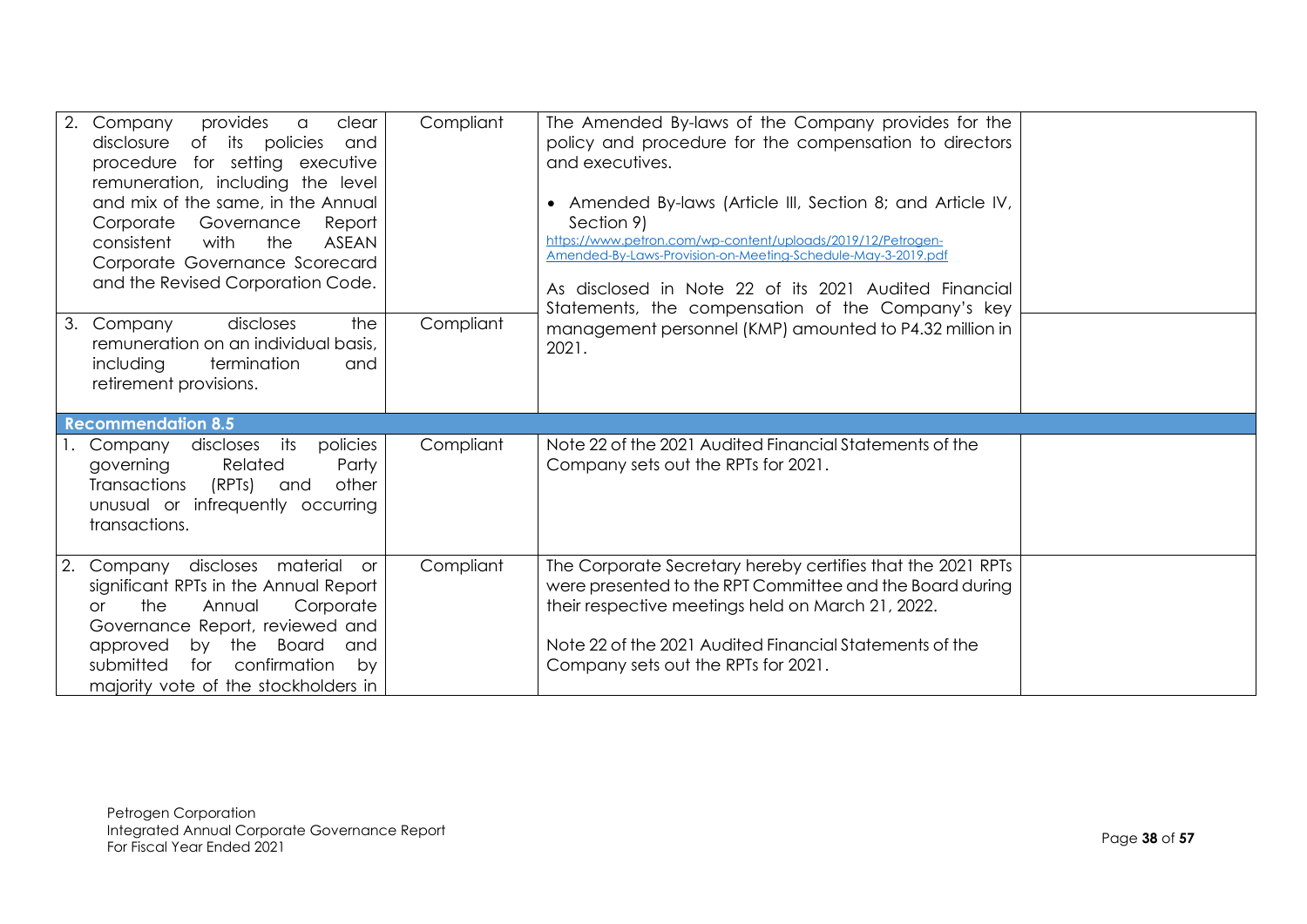| the annual stockholders' meeting<br>during the year.                                                                                                                    |           | The Corporate Secretary further certifies the stockholders<br>ratified all the matters approved by the Board and all acts<br>of Management in 2021 at the Annual Stockholders'<br>Meeting held on March 21, 2021.                                                                     |  |
|-------------------------------------------------------------------------------------------------------------------------------------------------------------------------|-----------|---------------------------------------------------------------------------------------------------------------------------------------------------------------------------------------------------------------------------------------------------------------------------------------|--|
| <b>Recommendation 8.7</b>                                                                                                                                               |           |                                                                                                                                                                                                                                                                                       |  |
| 1. Company's corporate governance<br>policies, programs and procedures<br>are contained in its Manual on<br>Corporate Governance (MCG).                                 | Compliant | The Company's corporate governance policies, programs<br>and procedures are contained in its CG Manual posted on<br>the Company website.<br>• CG Manual<br>https://www.petron.com/wp-content/uploads/2022/02/Petrogen-<br>Manual-on-Corporate-Governance-approved-on-October-29-2021- |  |
| Company's MCG is posted on its<br>2.<br>company website.                                                                                                                | Compliant | final.pdf                                                                                                                                                                                                                                                                             |  |
|                                                                                                                                                                         |           |                                                                                                                                                                                                                                                                                       |  |
| to strengthen the external auditor's independence and enhance audit quality.                                                                                            |           | Principle 9: The company should establish standards for the appropriate selection of an external auditor, and exercise effective oversight of the same                                                                                                                                |  |
| <b>Recommendation 9.1</b>                                                                                                                                               |           |                                                                                                                                                                                                                                                                                       |  |
| 1. Audit Committee has a robust<br>for<br>approving<br>process<br>and<br>recommending the appointment,<br>reappointment, removal, and fees of<br>the external auditors. | Compliant | Under the Audit Committee Charter, the Audit Committee<br><b>Board</b><br>the<br>appointment,<br>to<br>the<br>recommends<br>reappointment, removal, and fees of the external auditor.                                                                                                 |  |
|                                                                                                                                                                         |           | • Audit Committee Charter<br>https://www.petron.com/wp-content/uploads/2018/09/c.-Petron-Audit-<br>Committee-Charter.pdf                                                                                                                                                              |  |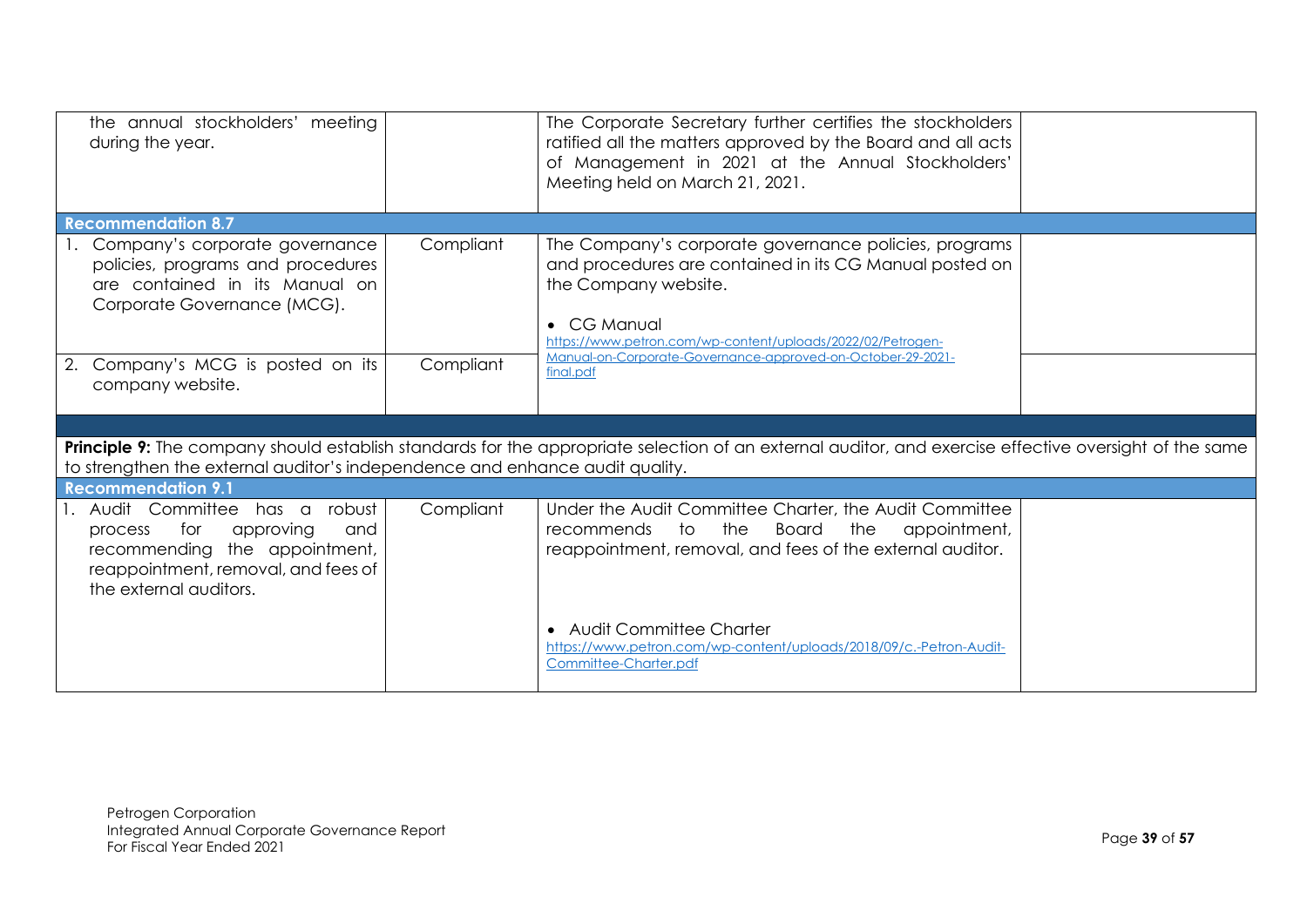|    | 2. The appointment, reappointment,<br>removal, and fees of the external<br>auditor is recommended by the<br>Audit Committee, approved by the<br>ratified<br><b>Board</b><br>and<br>by the<br>shareholders.                                                                             | Compliant                                                                            | On March 9, 2020, the Audit Committee endorsed the re-<br>appointment of KPMG as external auditor for 2020.<br>At the 2021 Annual Stockholders' Meeting held on March 9,<br>2021, the re-appointment of R.G. Manabat & Co.,<br>CPAs/KPMG as external auditor for 2020 was ratified<br>unanimously by the stockholders. |  |
|----|----------------------------------------------------------------------------------------------------------------------------------------------------------------------------------------------------------------------------------------------------------------------------------------|--------------------------------------------------------------------------------------|------------------------------------------------------------------------------------------------------------------------------------------------------------------------------------------------------------------------------------------------------------------------------------------------------------------------|--|
| 3. | For removal of the external auditor,<br>the reasons for removal or change<br>are disclosed to the regulators and<br>the public through the company<br>website and required disclosures.                                                                                                | Not<br>applicable<br>since there was<br>no change in<br>external auditor<br>in 2021. |                                                                                                                                                                                                                                                                                                                        |  |
|    | <b>Recommendation 9.2</b>                                                                                                                                                                                                                                                              |                                                                                      |                                                                                                                                                                                                                                                                                                                        |  |
|    | 1. Audit Committee Charter includes<br>the Audit Committee's responsibility<br>on:<br>assessing the integrity and<br>i.<br>independence of external<br>auditors;<br>ii.<br>exercising effective oversight<br>to review and monitor the<br>external<br>auditor's<br>independence<br>and | Compliant                                                                            | Audit Committee Charter<br>https://www.petron.com/wp-content/uploads/2018/10/5. Petrogen-<br>Audit Committee Charter .pdf                                                                                                                                                                                              |  |
|    | objectivity; and                                                                                                                                                                                                                                                                       |                                                                                      |                                                                                                                                                                                                                                                                                                                        |  |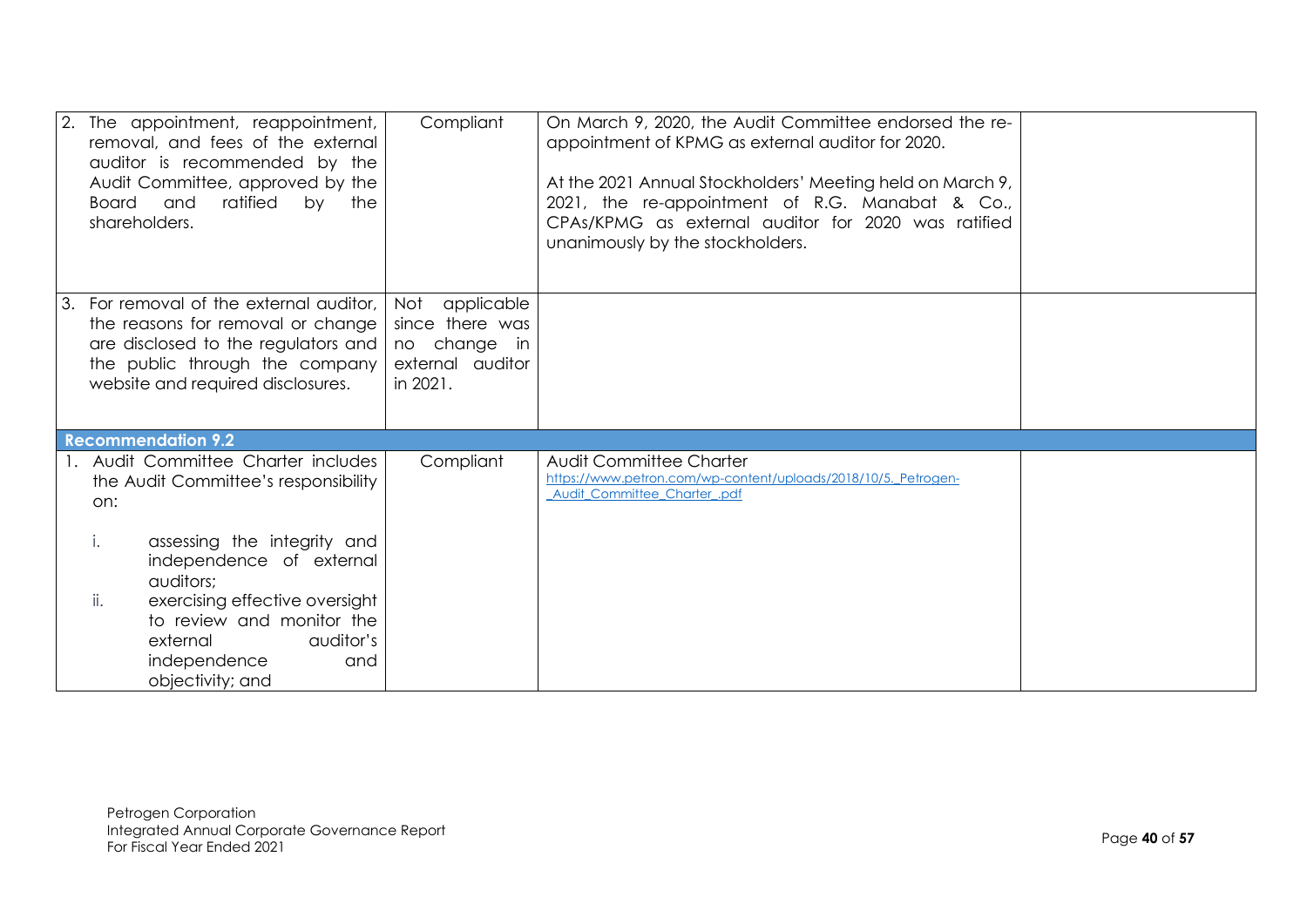| iii.<br>exercising effective oversight<br>to review and monitor the<br>effectiveness of the audit<br>taking<br>into<br>process,<br>consideration<br>relevant<br>Philippine professional and<br>regulatory requirements.               |           |                                                                                                                                                        |  |
|---------------------------------------------------------------------------------------------------------------------------------------------------------------------------------------------------------------------------------------|-----------|--------------------------------------------------------------------------------------------------------------------------------------------------------|--|
| 2. Audit Committee Charter contains<br>the Committee's responsibility on<br>reviewing and monitoring<br>the<br>external auditor's suitability and<br>effectiveness on an annual basis.                                                | Compliant | Audit Committee Charter<br>https://www.petron.com/wp-content/uploads/2018/10/5. Petrogen-<br>Audit Committee Charter .pdf                              |  |
| <b>Recommendation 9.3</b>                                                                                                                                                                                                             |           |                                                                                                                                                        |  |
| 1. Company discloses the nature of<br>non-audit services performed by its<br>external auditor in the Annual<br>Report to deal with the potential<br>conflict of interest.                                                             | Compliant | R.G. Manabat & Co., CPAs/KPMG did not provide the<br>Company non-audit services in 2021.                                                               |  |
| 2. Audit Committee stays alert for any<br>conflict<br>potential<br>of interest<br>situations, given the guidelines or<br>policies on non-audit services, which<br>could be viewed as impairing the<br>external auditor's objectivity. | Compliant | There was no occasion to exercise this power in 2021 since<br>R.G. Manabat & Co., CPAs/KPMG did not provide the<br>Company non-audit services in 2021. |  |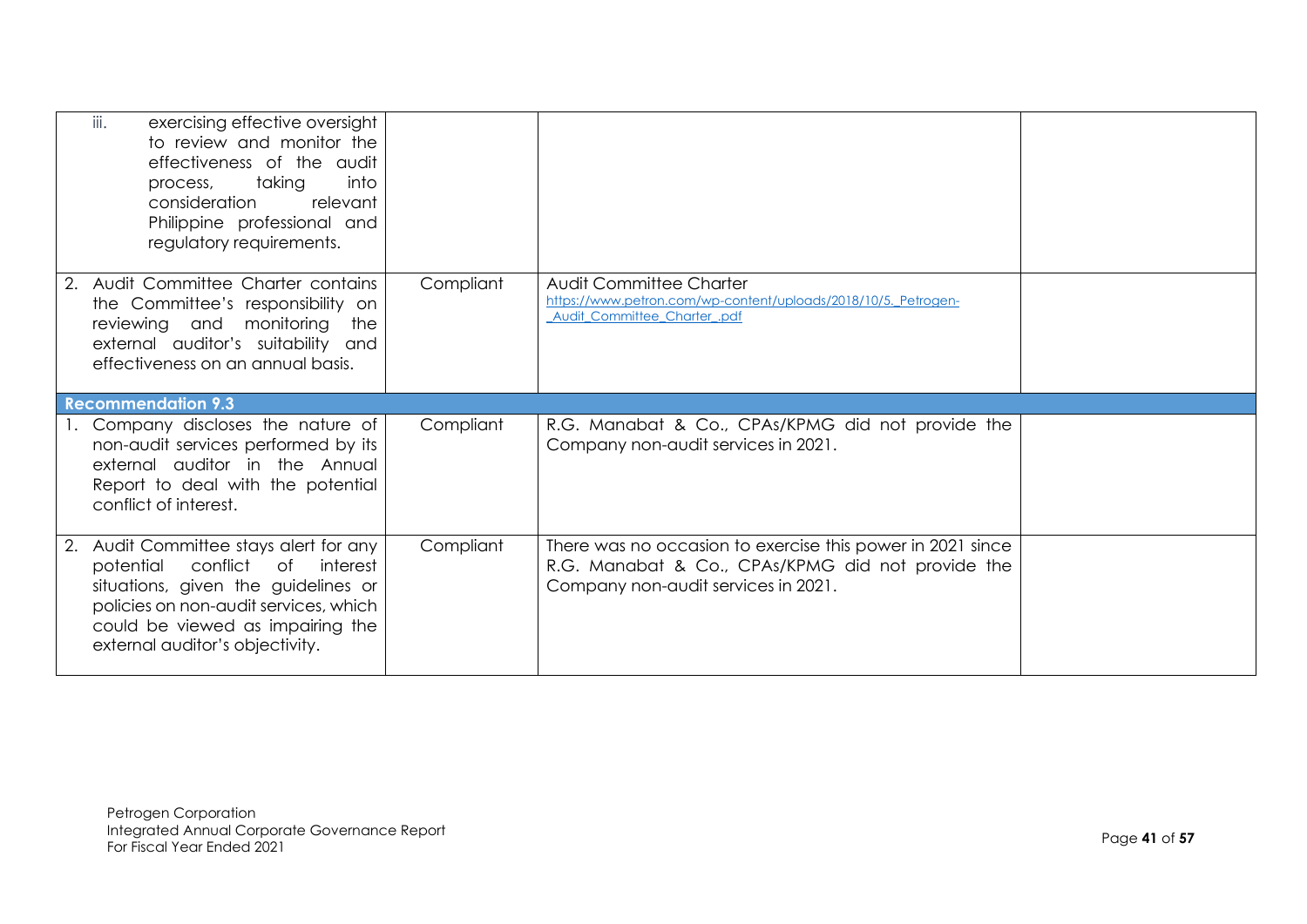| Principle 10: The company should ensure that the material and reportable non-financial and sustainability issues are disclosed.                                                                                                                                        |           |                                                                                                                                                                                                                                                                                                                                                                                                                                                                                                                                                                                             |  |  |  |  |
|------------------------------------------------------------------------------------------------------------------------------------------------------------------------------------------------------------------------------------------------------------------------|-----------|---------------------------------------------------------------------------------------------------------------------------------------------------------------------------------------------------------------------------------------------------------------------------------------------------------------------------------------------------------------------------------------------------------------------------------------------------------------------------------------------------------------------------------------------------------------------------------------------|--|--|--|--|
| <b>Recommendation 10.1</b>                                                                                                                                                                                                                                             |           |                                                                                                                                                                                                                                                                                                                                                                                                                                                                                                                                                                                             |  |  |  |  |
| Board has a clear and focused<br>policy on the disclosure of non-<br>financial information, with emphasis<br>on the management of economic,<br>environmental,<br>social<br>and<br>governance (EESG) issues of its<br>which<br>underpin<br>business,<br>sustainability. | Compliant | Under the CG Manual, the Corporation should ensure that<br>the material and reportable non-financial and sustainability<br>issues are disclosed. The Board should have a clear and<br>focused policy on the disclosure of non-financial<br>information, with emphasis on the management of<br>economic, environmental, social and governance issues of<br>its business, which underpin sustainability.<br>• CG Manual (Section 4.9)<br>https://www.petron.com/wp-content/uploads/2022/02/Petrogen-<br>Manual-on-Corporate-Governance-approved-on-October-29-2021-<br>final.pdf              |  |  |  |  |
| 2.<br>Company<br>adopts<br>globally<br>$\alpha$<br>recognized standard/framework in<br>reporting sustainability and non-<br>financial issues.                                                                                                                          | Compliant | Pursuant to the CG Manual, the Corporation shall endeavor<br>to adopt a globally recognized standard or framework in<br>reporting sustainability and non-financial issues.<br>• CG Manual (Section 4.9)<br>https://www.petron.com/wp-content/uploads/2022/02/Petrogen-<br>Manual-on-Corporate-Governance-approved-on-October-29-2021-<br>final.pdf<br>SMC discloses the non-financial aspects of its business<br>(which includes all its subsidiaries, such as Petrogen),<br>including those relating to environmental, social, employee<br>and governance matters, as measured against its |  |  |  |  |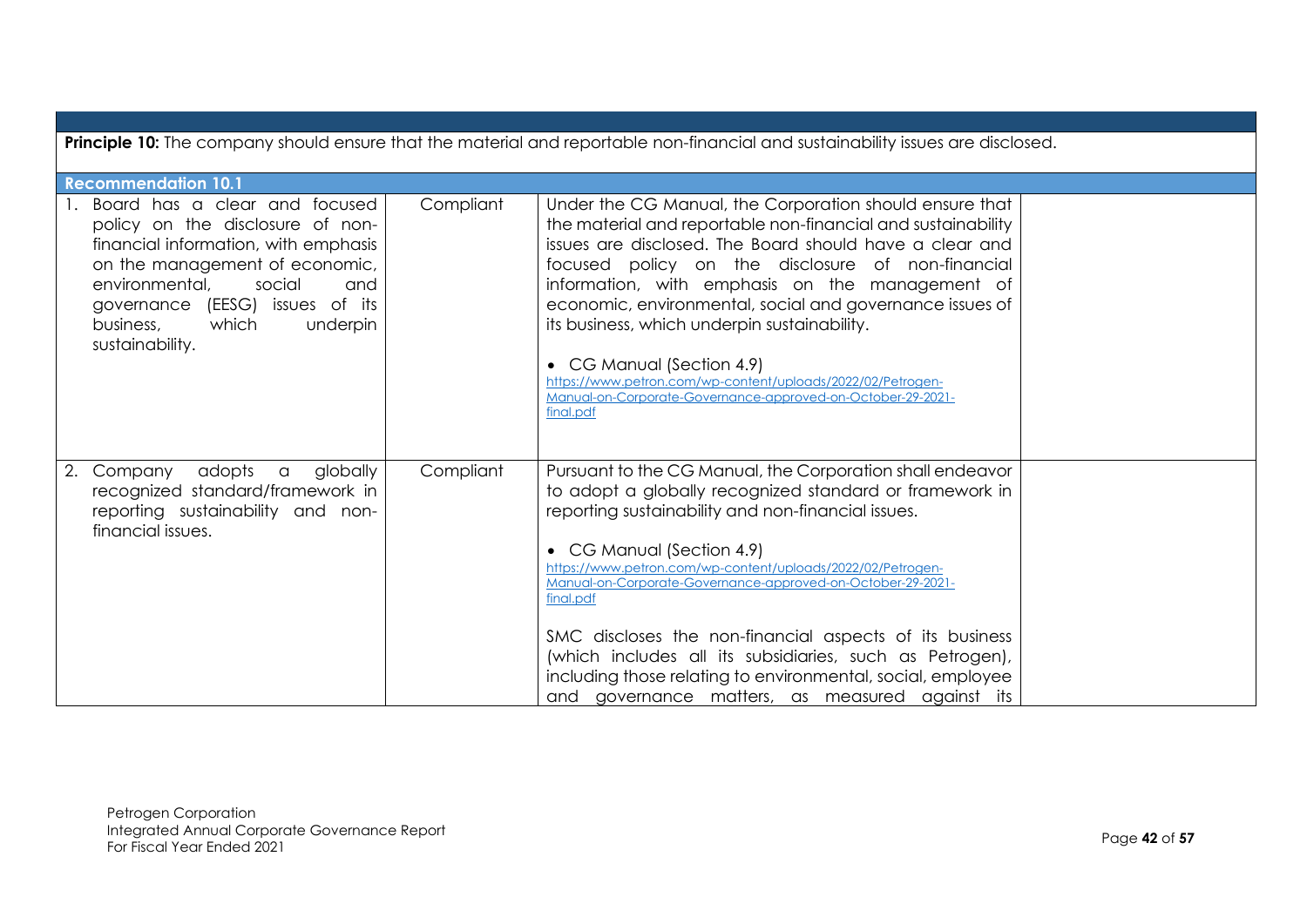| sustainability goals that form part of its business strategy<br>through its Sustainability Report based on the template<br>required by the Securities and Exchange Commission<br>pursuant to SEC Memorandum Circular No. 4 (Series of<br>$2019$ . |  |
|---------------------------------------------------------------------------------------------------------------------------------------------------------------------------------------------------------------------------------------------------|--|
|---------------------------------------------------------------------------------------------------------------------------------------------------------------------------------------------------------------------------------------------------|--|

Principle 11: The company should maintain a comprehensive and cost-efficient communication channel for disseminating relevant information. This channel is crucial for informed decision-making by investors, stakeholders and other interested users.

| <b>Recommendation 11.1</b>                                                                                                                                                   |           |                                                                                                                                  |  |  |
|------------------------------------------------------------------------------------------------------------------------------------------------------------------------------|-----------|----------------------------------------------------------------------------------------------------------------------------------|--|--|
| 1. Company should have a website to  <br>ensure a comprehensive, cost-<br>efficient transparent and timely<br>manner of disseminating relevant<br>information to the public. | Compliant | The Company has a website as its communication channel.<br>https://www.petron.com/who-we-are/petrogen-<br>insurance-corporation/ |  |  |

## **Internal Control System and Risk Management Framework**

**Principle 12:** To ensure the integrity, transparency and proper governance in the conduct of its affairs, the company should have a strong and effective internal control system and enterprise risk management framework.

| <b>Recommendation 12.1</b>                                                                             |           |                                                                                                                     |  |  |
|--------------------------------------------------------------------------------------------------------|-----------|---------------------------------------------------------------------------------------------------------------------|--|--|
| 1. Company has an adequate and<br>effective internal control system in<br>the conduct of its business. | Compliant | The SMC Corporate Internal Audit conducts the internal<br>audit of SMC and other subsidiaries (including Petrogen). |  |  |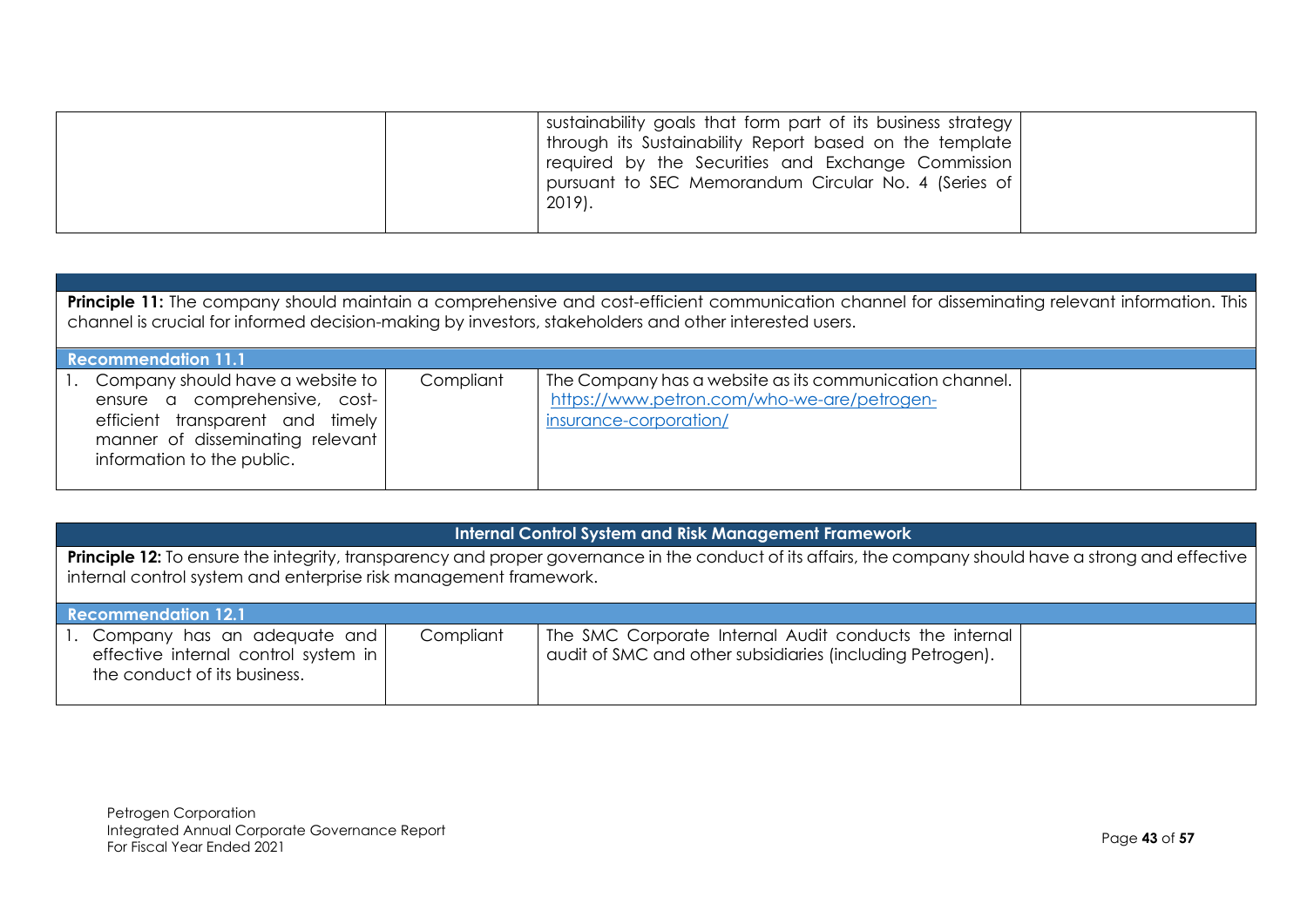| Company has an adequate and<br>effective<br>enterprise<br>risk<br>management framework in the<br>conduct of its business.                                                                                                     | Non-compliant  |                                                                                                                                                                                                                      | <b>The</b><br>Company<br>shall<br>endeavor to establish its<br>own ERM framework. |
|-------------------------------------------------------------------------------------------------------------------------------------------------------------------------------------------------------------------------------|----------------|----------------------------------------------------------------------------------------------------------------------------------------------------------------------------------------------------------------------|-----------------------------------------------------------------------------------|
| <b>Recommendation 12.2</b>                                                                                                                                                                                                    |                |                                                                                                                                                                                                                      |                                                                                   |
| has in<br>place<br>Company<br>an<br>independent internal audit function<br>that provides an independent and<br>objective assurance, and consulting<br>services designed to add value and<br>improve the company's operations. | Compliant      | The internal audit function is being performed by the SMC<br>Corporate Internal Audit for other subsidiaries of SMC,<br>including, Petrogen.                                                                         |                                                                                   |
| <b>Recommendation 12.3</b>                                                                                                                                                                                                    |                |                                                                                                                                                                                                                      |                                                                                   |
| 1. Company has a qualified Chief<br>Audit Executive (CAE) appointed by<br>the Board.                                                                                                                                          | Compliant      | Mr. Ramon R. Bantigue is SMC's Chief Audit Executive, being<br>the Vice President and Head of SMC Corporate Internal<br>Audit.<br>Mr. Bantigue is a Certified Internal Auditor and a Certified<br>Public Accountant. |                                                                                   |
| CAE oversees and is responsible for<br>the internal audit activity of the<br>organization, including that portion<br>that is outsourced to a third party<br>service provider.                                                 | Compliant      | SMC's Internal Audit Group Head oversees and is<br>responsible for the internal audit activity of the organization,<br>including any portion that may be outsourced to a third<br>party service provider.            |                                                                                   |
| 3.<br>In case of a fully outsourced internal<br>audit<br>activity,<br>qualified<br>$\alpha$                                                                                                                                   | Not applicable |                                                                                                                                                                                                                      |                                                                                   |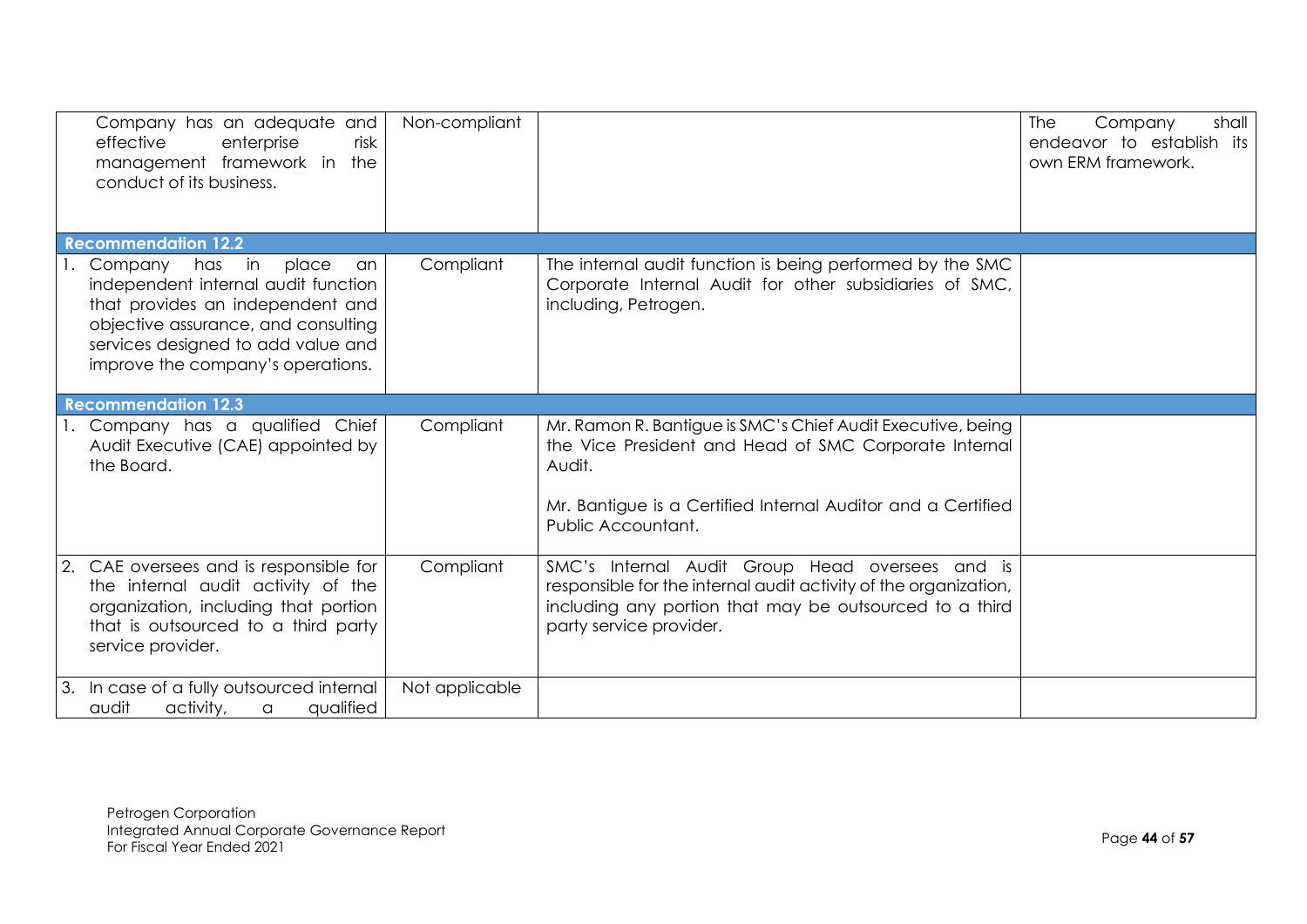| independent executive or senior<br>management personnel is assigned<br>the responsibility for managing the<br>fully outsourced internal audit<br>activity.                     |           |                                                                                                                                                                                                                |  |
|--------------------------------------------------------------------------------------------------------------------------------------------------------------------------------|-----------|----------------------------------------------------------------------------------------------------------------------------------------------------------------------------------------------------------------|--|
| <b>Recommendation 12.4</b><br>Company has a separate risk<br>1.                                                                                                                | Compliant | The Company has a Risk Management Services                                                                                                                                                                     |  |
| management function to identify,<br>assess and monitor key risk<br>exposures.                                                                                                  |           | Department which is in-charge of identifying, assessing and<br>monitoring key risk exposures, whose tasks include<br>implementing risk management assessment and providing<br>loss mitigation recommendations. |  |
| <b>Recommendation 12.5</b>                                                                                                                                                     |           |                                                                                                                                                                                                                |  |
| 1. In managing the company's Risk<br>Management System, the company<br>has a Chief Risk Officer (CRO), who is<br>the ultimate champion of Enterprise<br>Risk Management (ERM). | Compliant | Mr. Jesus D. Nequila is the Company's Head of the Risk<br>Management Services, equivalent to a Chief Risk Officer.                                                                                             |  |
| authority,<br>adequate<br><b>CRO</b><br>has<br>stature, resources and support to<br>fulfill his/her responsibilities.                                                          | Compliant | Being the Head of the Risk Management Services, Mr. Jesus<br>D. Nequila has adequate authority, stature, resources and<br>support to fulfill his responsibilities.                                             |  |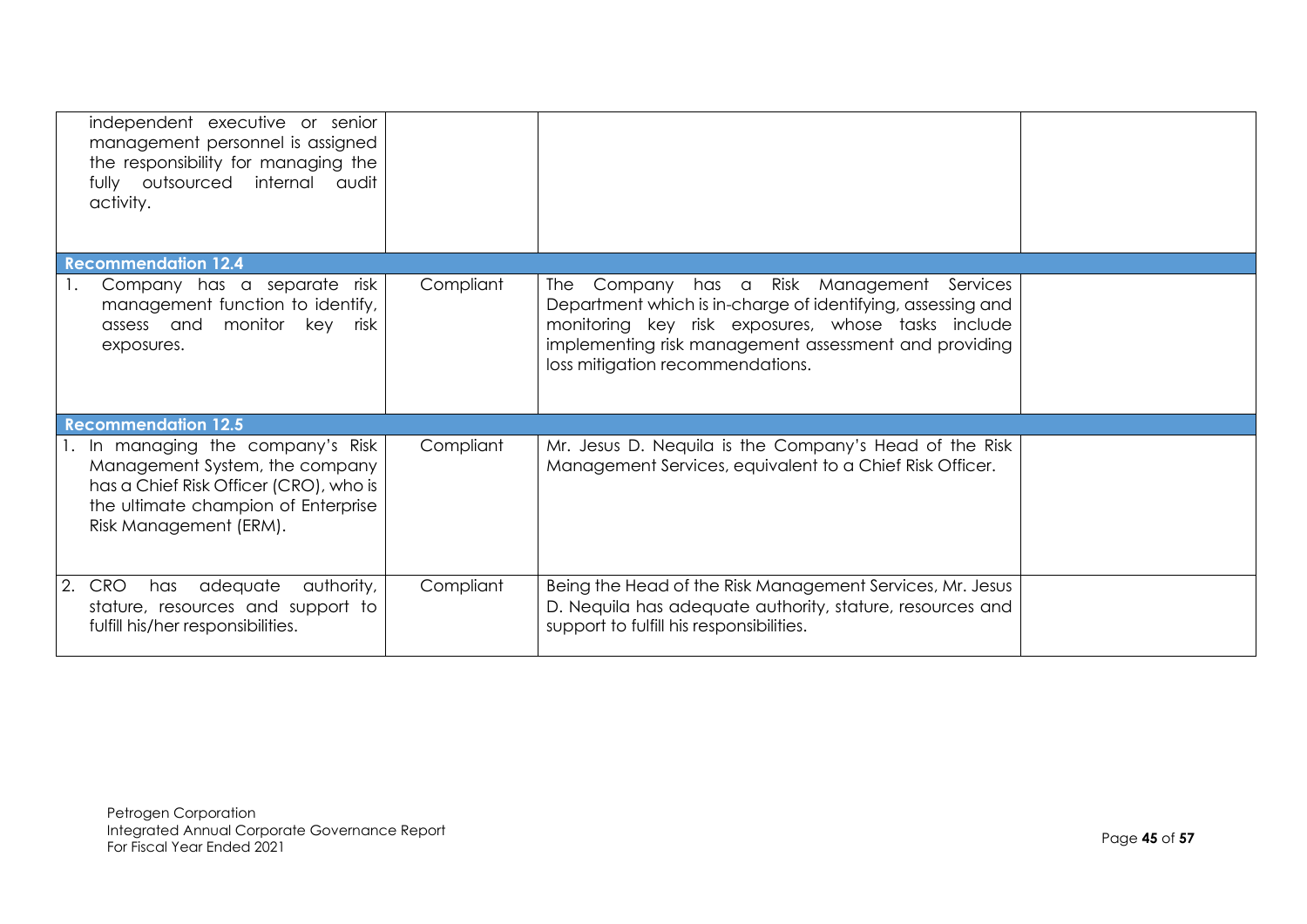| <b>Cultivating a Synergic Relationship with Shareholders</b>                                                                                                                                                                      |               |                                                                                                                                                                                                                               |                                                                                                                                                                                                                                                                                                                                                                                                |
|-----------------------------------------------------------------------------------------------------------------------------------------------------------------------------------------------------------------------------------|---------------|-------------------------------------------------------------------------------------------------------------------------------------------------------------------------------------------------------------------------------|------------------------------------------------------------------------------------------------------------------------------------------------------------------------------------------------------------------------------------------------------------------------------------------------------------------------------------------------------------------------------------------------|
|                                                                                                                                                                                                                                   |               | Principle 13: The company should treat all shareholders fairly and equitably, and also recognize, protect and facilitate the exercise of their rights.                                                                        |                                                                                                                                                                                                                                                                                                                                                                                                |
| <b>Recommendation 13.1</b>                                                                                                                                                                                                        |               |                                                                                                                                                                                                                               |                                                                                                                                                                                                                                                                                                                                                                                                |
| 1. Board ensures that basic shareholder<br>rights are disclosed in the Manual on<br>Corporate Governance.                                                                                                                         | Compliant     | The rights of shareholders are provided in the CG Manual.<br>• CG Manual (Section 5.1)<br>https://www.petron.com/wp-content/uploads/2022/02/Petrogen-Manual-<br>on-Corporate-Governance-approved-on-October-29-2021-final.pdf |                                                                                                                                                                                                                                                                                                                                                                                                |
| Board ensures that basic shareholder<br>rights are disclosed<br>the<br>on.<br>company's website.                                                                                                                                  | Compliant     | The CG Manual is posted in the Company's website.<br>• CG Manual<br>https://www.petron.com/wp-content/uploads/2022/02/Petrogen-Manual-<br>on-Corporate-Governance-approved-on-October-29-2021-final.pdf                       |                                                                                                                                                                                                                                                                                                                                                                                                |
| <b>Recommendation 13.2</b>                                                                                                                                                                                                        |               |                                                                                                                                                                                                                               |                                                                                                                                                                                                                                                                                                                                                                                                |
| active<br>1.<br>Board<br>encourages<br>shareholder<br>participation<br>by<br>sending the Notice of Annual and<br>Special shareholders' Meeting with<br>sufficient and relevant information<br>at least 21 days before the meeting | Non-compliant |                                                                                                                                                                                                                               | While the notices of the past<br>stockholders'<br>meetings<br>were not given 21 days<br>before the meetings, such<br>notices<br>relevant<br>and<br>information were released<br>within such period which<br>allowed the stockholders to<br>review the agenda items.<br><b>The</b><br>shareholders<br>Оf<br>Petrogen are SMC, Petron<br>Corporation,<br>and<br>the<br>Company's seven (7) Board |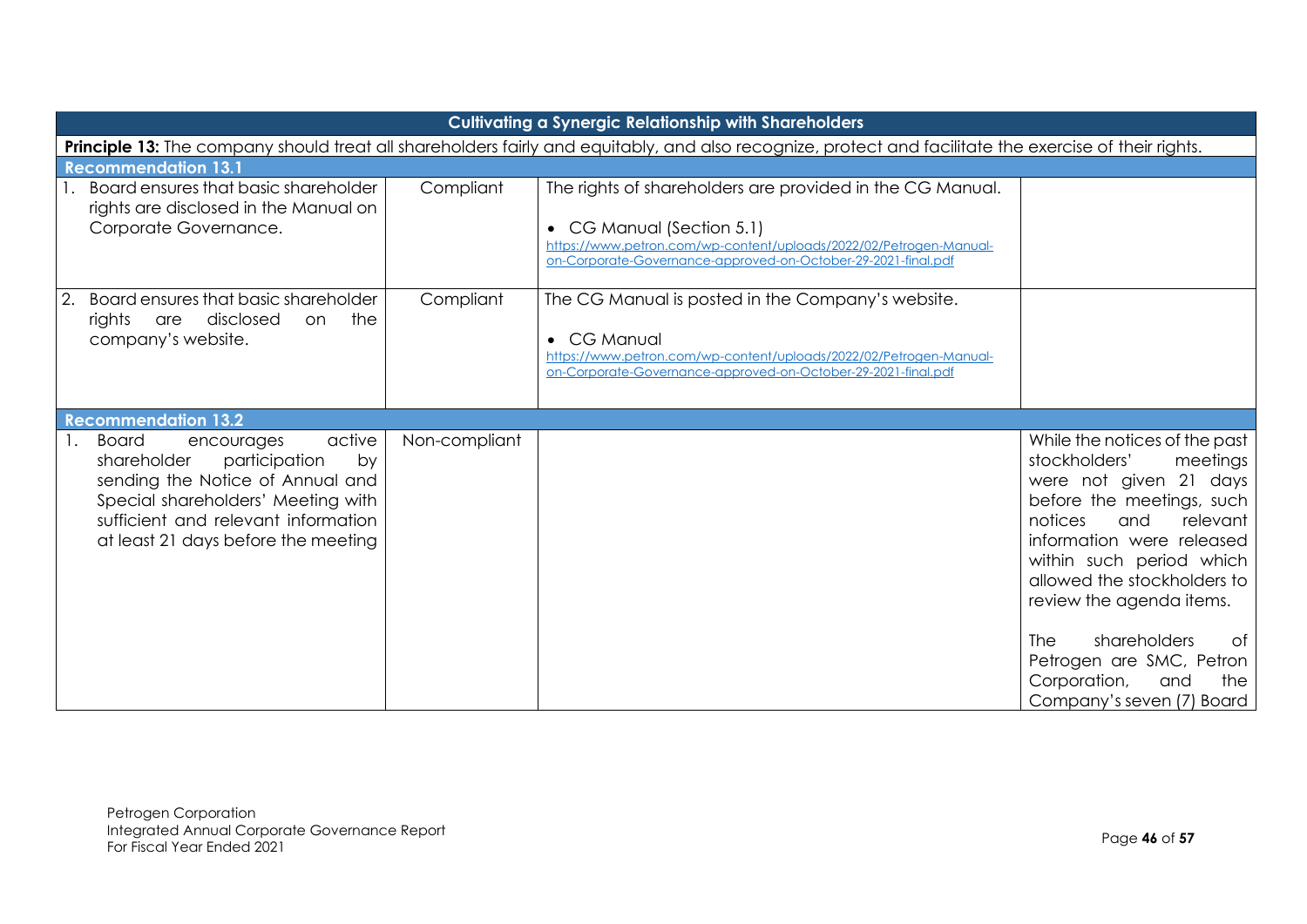|                                                                                                                                                                                                                                 |               |                                                                                                                                                                                                                                                                                                                                                             | members, all<br>of whom<br>promptly<br>received<br>the<br>notices and all relevant<br>information<br>for<br>the<br>shareholders' meetings.<br>The timing for the release of<br>the notices for future<br>shareholders' meetings will<br>be considered<br>by the<br>Company.                                                                                                                        |
|---------------------------------------------------------------------------------------------------------------------------------------------------------------------------------------------------------------------------------|---------------|-------------------------------------------------------------------------------------------------------------------------------------------------------------------------------------------------------------------------------------------------------------------------------------------------------------------------------------------------------------|----------------------------------------------------------------------------------------------------------------------------------------------------------------------------------------------------------------------------------------------------------------------------------------------------------------------------------------------------------------------------------------------------|
| <b>Recommendation 13.3</b>                                                                                                                                                                                                      |               |                                                                                                                                                                                                                                                                                                                                                             |                                                                                                                                                                                                                                                                                                                                                                                                    |
| active<br>1. Board<br>encourages<br>shareholder participation by making<br>the result of the votes taken during<br>the most recent Annual or Special<br>Shareholders'<br>Meeting<br>publicly<br>available the next working day. | Non-compliant | The minutes of the Stockholders' Meetings held in 2021 are<br>available on the Company website via:<br>https://www.petron.com/wp-content/uploads/2022/05/Petrogen-Minutes-of-<br>Annual-Stockholders-Meeting-March-9-2021.pdf<br>https://www.petron.com/wp-content/uploads/2022/05/Petrogen-Minutes-of-<br>Special-Stockholders-Meeting-October-29-2021.pdf | Since the shareholders of<br>Petrogen are SMC, Petron<br>Corporation,<br>and<br>the<br>Company's seven (7) Board<br>members, the vote results<br>for each agenda item in<br>stockholders'<br>meetings<br>were immediately known<br>during the meeting soon<br>after each agenda item<br>was put to a vote.<br>The timing for the public<br>disclosure of the results of<br>future<br>shareholders' |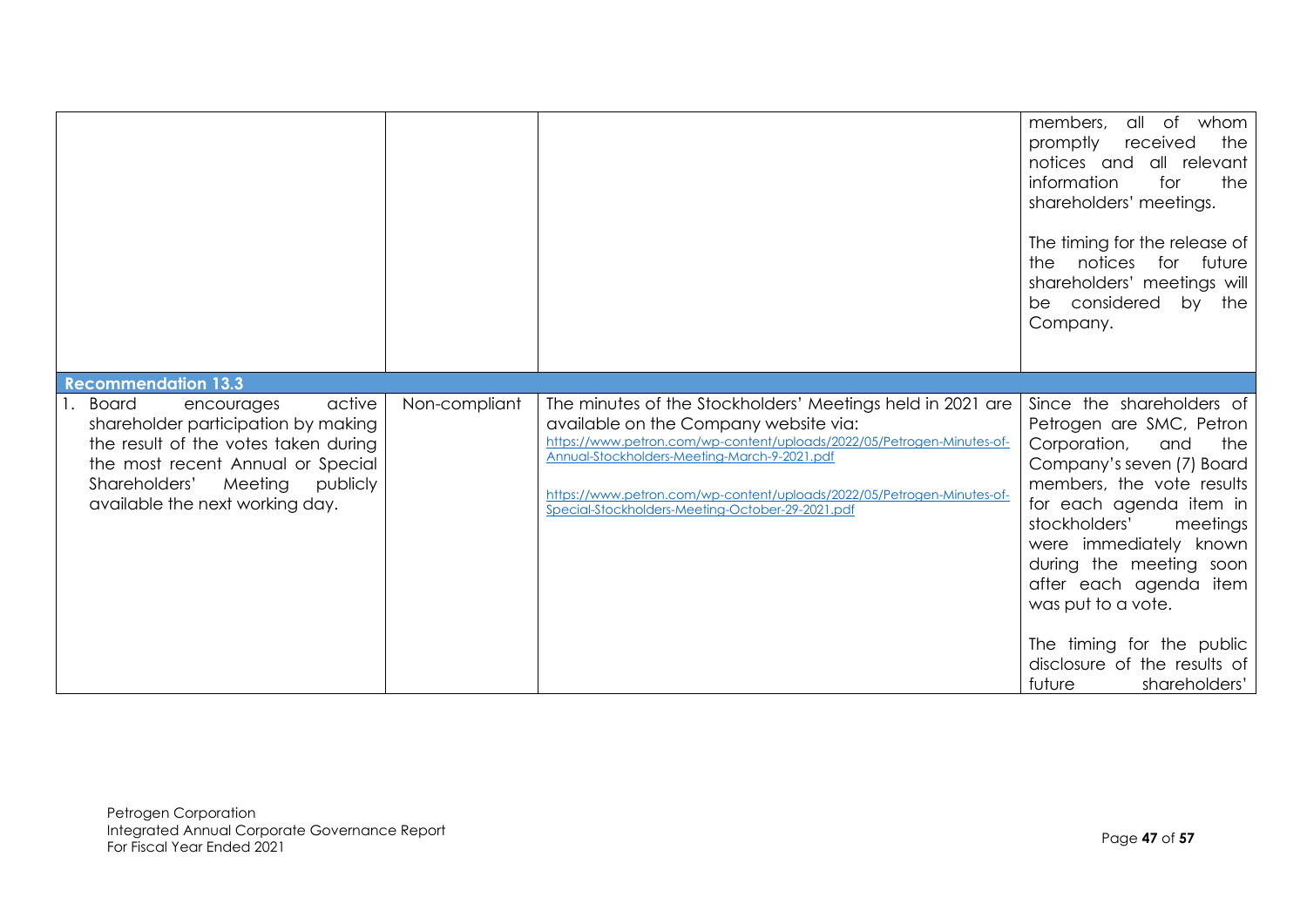|                                                                                                                                                                         |               |                                                                                                                                                                                                                                                                                                                                                             | meetings will be considered<br>by the Company.                                                                                                                                                                                                                                                                                                                       |
|-------------------------------------------------------------------------------------------------------------------------------------------------------------------------|---------------|-------------------------------------------------------------------------------------------------------------------------------------------------------------------------------------------------------------------------------------------------------------------------------------------------------------------------------------------------------------|----------------------------------------------------------------------------------------------------------------------------------------------------------------------------------------------------------------------------------------------------------------------------------------------------------------------------------------------------------------------|
| Minutes of the Annual and Special<br>Shareholders'<br>Meetings<br>were<br>available on the company website<br>within five business days from the<br>end of the meeting. | Non-compliant | The minutes of the Stockholders' Meetings held in 2021 are<br>available on the Company website via:<br>https://www.petron.com/wp-content/uploads/2022/05/Petrogen-Minutes-of-<br>Annual-Stockholders-Meeting-March-9-2021.pdf<br>https://www.petron.com/wp-content/uploads/2022/05/Petrogen-Minutes-of-<br>Special-Stockholders-Meeting-October-29-2021.pdf | A copy of the minutes of the<br>2021<br>stockholders'<br>meetings showing that all<br>agenda<br>items<br>were<br>unanimously approved was<br>posted on the Company<br>website after they have<br>approved<br>been<br>and<br>signed.<br>The timing for the posting of<br>minutes of future<br>the.<br>shareholders' meetings will<br>be considered by the<br>Company. |
| <b>Recommendation 13.4</b>                                                                                                                                              |               |                                                                                                                                                                                                                                                                                                                                                             |                                                                                                                                                                                                                                                                                                                                                                      |
| Board has an alternative dispute<br>resolve<br>mechanism<br>to<br>intra-<br>corporate disputes in an amicable<br>and effective manner.                                  | Compliant     | The CG Manual provides for the mechanism for the<br>alternative dispute resolution for intra-corporate disputes.<br>• CG Manual (Section 5.1.8)<br>https://www.petron.com/wp-content/uploads/2022/02/Petrogen-Manual-                                                                                                                                       |                                                                                                                                                                                                                                                                                                                                                                      |
| The alternative dispute mechanism is<br>included in the company's Manual<br>on Corporate Governance.                                                                    | Compliant     | on-Corporate-Governance-approved-on-October-29-2021-final.pdf                                                                                                                                                                                                                                                                                               |                                                                                                                                                                                                                                                                                                                                                                      |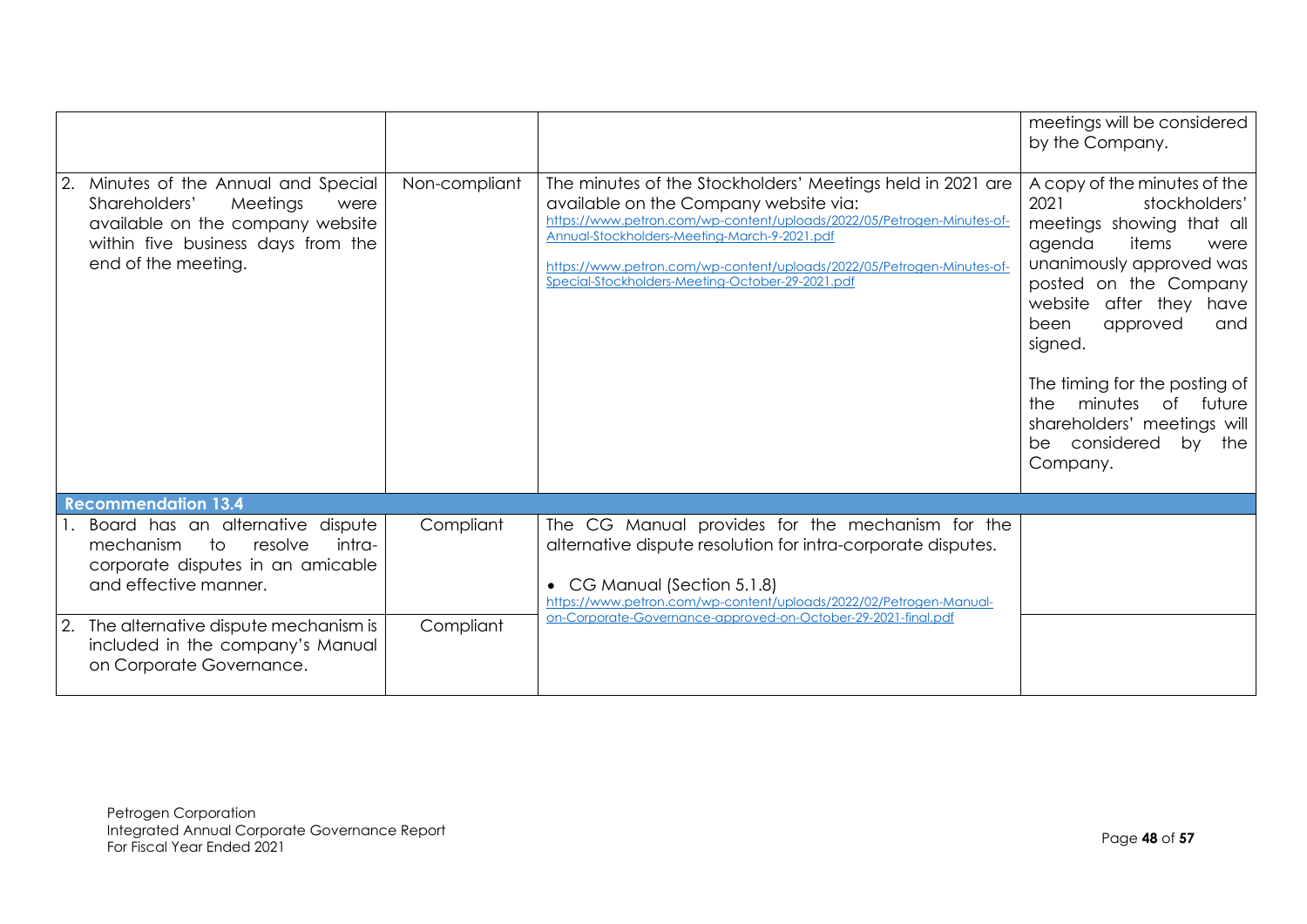| <b>Duties to Stakeholders</b>                                                                                                                                                                                                                                                                                             |           |                                                                                                                                                                                                                                                                                                                                                                                                                                                                                                                                                                 |  |  |
|---------------------------------------------------------------------------------------------------------------------------------------------------------------------------------------------------------------------------------------------------------------------------------------------------------------------------|-----------|-----------------------------------------------------------------------------------------------------------------------------------------------------------------------------------------------------------------------------------------------------------------------------------------------------------------------------------------------------------------------------------------------------------------------------------------------------------------------------------------------------------------------------------------------------------------|--|--|
| Principle 14: The rights of stakeholders established by law, by contractual relations and through voluntary commitments must be respected. Where<br>stakeholders' rights and/or interests are at stake, stakeholders should have the opportunity to obtain prompt effective redress for the violation of their<br>rights. |           |                                                                                                                                                                                                                                                                                                                                                                                                                                                                                                                                                                 |  |  |
| <b>Recommendation 14.1</b>                                                                                                                                                                                                                                                                                                |           |                                                                                                                                                                                                                                                                                                                                                                                                                                                                                                                                                                 |  |  |
| Board identifies the company's<br>various stakeholders and promotes<br>cooperation between them and the<br>company in creating<br>wealth,<br>growth and sustainability.                                                                                                                                                   | Compliant | Petrogen's identified stakeholders include its stockholders,<br>clients, and government.                                                                                                                                                                                                                                                                                                                                                                                                                                                                        |  |  |
| <b>Recommendation 14.2</b>                                                                                                                                                                                                                                                                                                |           |                                                                                                                                                                                                                                                                                                                                                                                                                                                                                                                                                                 |  |  |
| Board establishes clear policies and<br>programs to provide a mechanism<br>on the fair treatment and protection<br>of stakeholders.                                                                                                                                                                                       | Compliant | Under the CG Manual, the Company's Code of Business<br>Conduct and Ethics shall establish clear policies and<br>programs to provide a mechanism for the fair treatment of<br>stakeholders and better protection of their rights.<br>• CG Manual (Section 5.2.2)<br>https://www.petron.com/wp-content/uploads/2022/02/Petrogen-Manual-<br>on-Corporate-Governance-approved-on-October-29-2021-final.pdf<br>Code of Conduct and Ethics<br>https://www.petron.com/wp-content/uploads/2022/05/SMC-Code-of-<br>Conduct-Adopted-by-Petrogen-Insurance-Corporation.pdf |  |  |
| <b>Recommendation 14.3</b>                                                                                                                                                                                                                                                                                                |           |                                                                                                                                                                                                                                                                                                                                                                                                                                                                                                                                                                 |  |  |
| transparent<br>Board<br>adopts<br>a<br>framework and process that allow<br>stakeholders to communicate with                                                                                                                                                                                                               | Compliant | The Company maintains a website through which it can be<br>reached by stakeholders and regulators.<br>https://www.petron.com/who-we-are/petrogen-insurance-corporation/                                                                                                                                                                                                                                                                                                                                                                                         |  |  |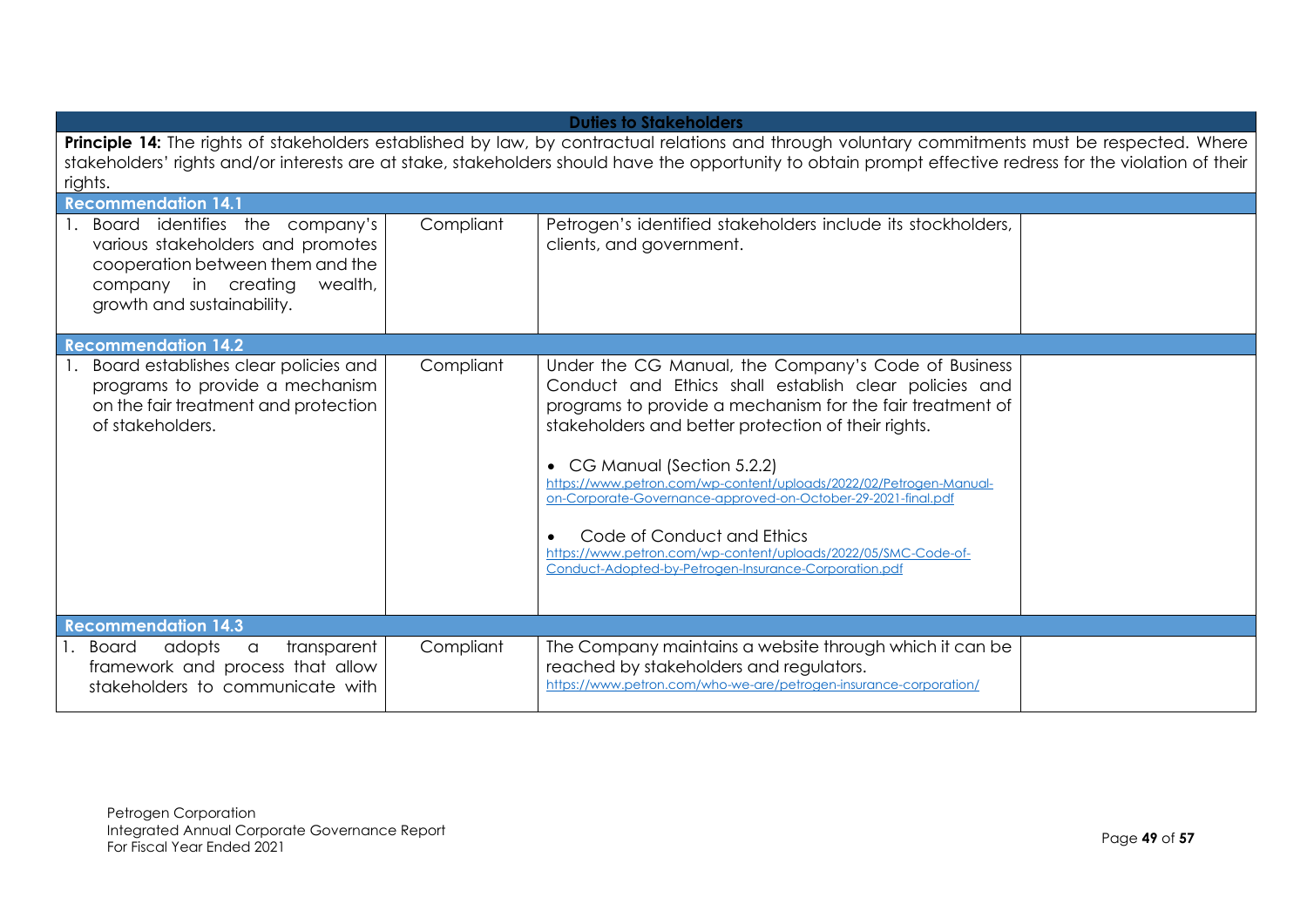| the company and to obtain redress  | Being a subsidiary of SMC, Petrongen is covered by the |  |
|------------------------------------|--------------------------------------------------------|--|
| for the violation of their rights. | SMC's whistle-blowing policy.                          |  |
|                                    | https://www.sanmiguel.com.ph/page/company-policy       |  |
|                                    |                                                        |  |

| <b>Principle 15:</b> A mechanism for employee participation should be developed to create a symbiotic environment, realize the company's goals and<br>participate in its corporate governance processes. |           |                                                                                                                                                                                                                                                                                                                                                                                                                                                  |  |  |
|----------------------------------------------------------------------------------------------------------------------------------------------------------------------------------------------------------|-----------|--------------------------------------------------------------------------------------------------------------------------------------------------------------------------------------------------------------------------------------------------------------------------------------------------------------------------------------------------------------------------------------------------------------------------------------------------|--|--|
| <b>Recommendation 15.1</b>                                                                                                                                                                               |           |                                                                                                                                                                                                                                                                                                                                                                                                                                                  |  |  |
| Board establishes policies, programs<br>and procedures that encourage<br>employees to actively participate in<br>the realization of the company's<br>goals and in its governance.                        | Compliant | Under the CG Manual, the Corporation shall develop and<br>maintain mechanisms for active employee participation to<br>create a symbiotic environment, and encourage<br>involvement in corporate governance processes and in the<br>realization of the Corporation's goals.<br>• CG Manual (Section 5.2.4)<br>https://www.petron.com/wp-content/uploads/2022/02/Petrogen-Manual-<br>on-Corporate-Governance-approved-on-October-29-2021-final.pdf |  |  |
| <b>Recommendation 15.2</b>                                                                                                                                                                               |           |                                                                                                                                                                                                                                                                                                                                                                                                                                                  |  |  |
| Board sets the tone and makes a<br>stand against corrupt practices by<br>adopting an anti-corruption policy<br>and program in its Code of<br>Conduct.                                                    | Compliant | Under the CG Manual, the Corporation does not tolerate<br>corrupt practices, as expressed in its Code of Business<br>Conduct and Ethics and various anti-corruption policies<br>and programs, which are disseminated to employees<br>across the organization to embed them in the Corporation's<br>culture.                                                                                                                                      |  |  |
|                                                                                                                                                                                                          |           | • CG Manual (Section 5.2.6)                                                                                                                                                                                                                                                                                                                                                                                                                      |  |  |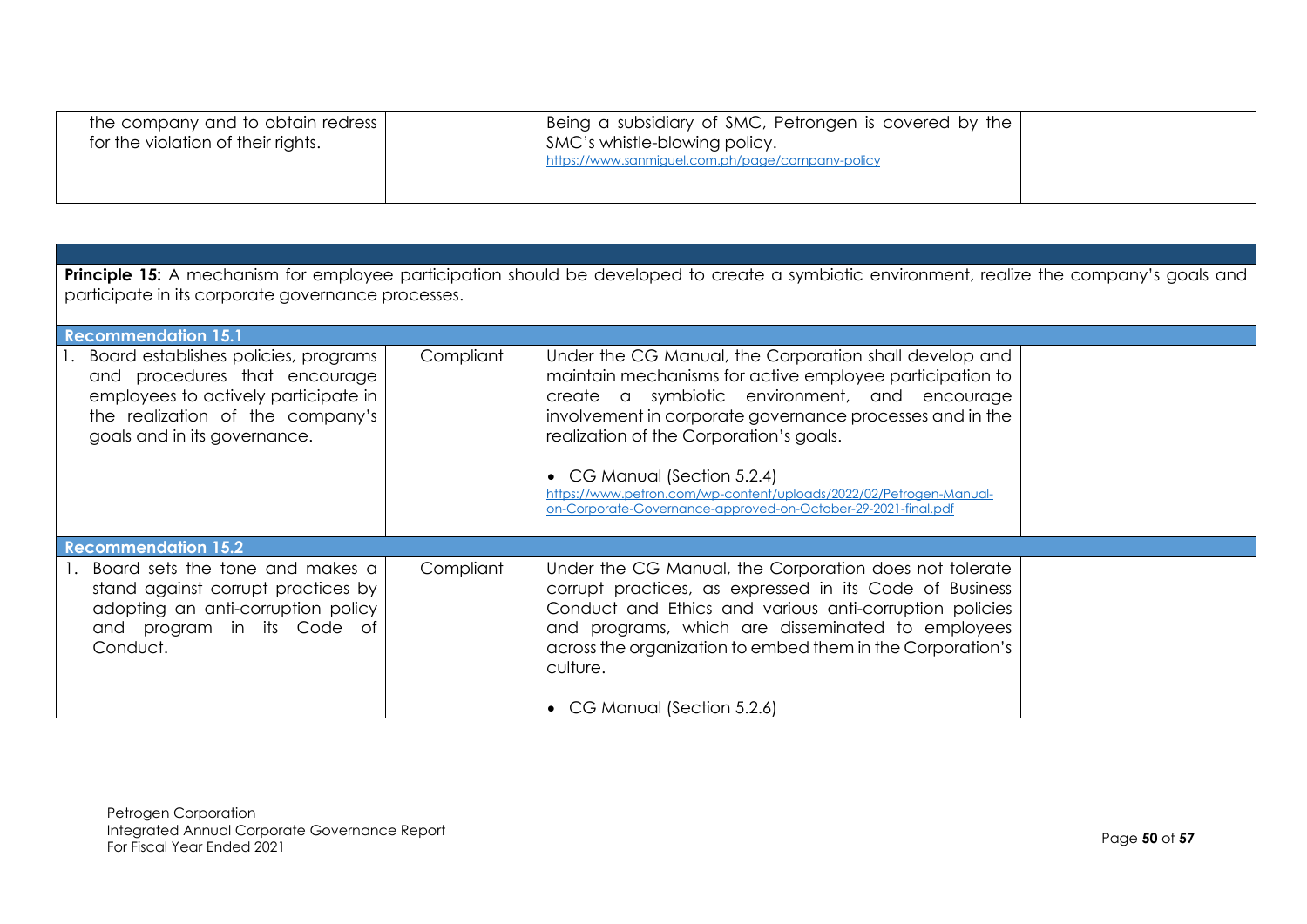|                                                                                                                                                                                                                                    |           | https://www.petron.com/wp-content/uploads/2022/02/Petrogen-Manual-<br>on-Corporate-Governance-approved-on-October-29-2021-final.pdf<br>Code of Conduct and Ethics<br>https://www.petron.com/wp-content/uploads/2022/05/SMC-Code-of-<br>Conduct-Adopted-by-Petrogen-Insurance-Corporation.pdf                                                                                                                                                                                                                                                                                                                                                                                                                                                                          |  |
|------------------------------------------------------------------------------------------------------------------------------------------------------------------------------------------------------------------------------------|-----------|-----------------------------------------------------------------------------------------------------------------------------------------------------------------------------------------------------------------------------------------------------------------------------------------------------------------------------------------------------------------------------------------------------------------------------------------------------------------------------------------------------------------------------------------------------------------------------------------------------------------------------------------------------------------------------------------------------------------------------------------------------------------------|--|
| Board disseminates the policy and<br>program to employees across the<br>organization through trainings to<br>embed them in the company's<br>culture.                                                                               | Compliant | The Compliance Officer hereby attests that the Code of<br>Conduct and Ethics was properly disseminated to all<br>directors, senior management and employees.                                                                                                                                                                                                                                                                                                                                                                                                                                                                                                                                                                                                          |  |
| <b>Recommendation 15.3</b>                                                                                                                                                                                                         |           |                                                                                                                                                                                                                                                                                                                                                                                                                                                                                                                                                                                                                                                                                                                                                                       |  |
| 1. Board<br>establishes<br>suitable<br>$\alpha$<br>framework for whistleblowing that<br>employees<br>allows<br>to<br>freely<br>communicate their concerns about<br>illegal or unethical practices, without<br>fear of retaliation. | Compliant | Under the CG Manual, the Corporation shall establish and<br>maintain a whistleblowing policy that allows employees to<br>freely communicate their concerns about illegal or<br>unethical practices, without fear of retaliation and to have<br>direct access to a unit tasked to handle whistleblowing<br>concerns. The Board shall be conscientious in establishing<br>the framework, as well as in supervising and ensuring its<br>enforcement.<br>• CG Manual (Section 5.2.7)<br>https://www.petron.com/wp-content/uploads/2022/02/Petrogen-Manual-<br>on-Corporate-Governance-approved-on-October-29-2021-final.pdf<br>Being a subsidiary of SMC, Petrogen is covered by the<br>SMC's whistle-blowing policy.<br>https://www.sanmiguel.com.ph/page/company-policy |  |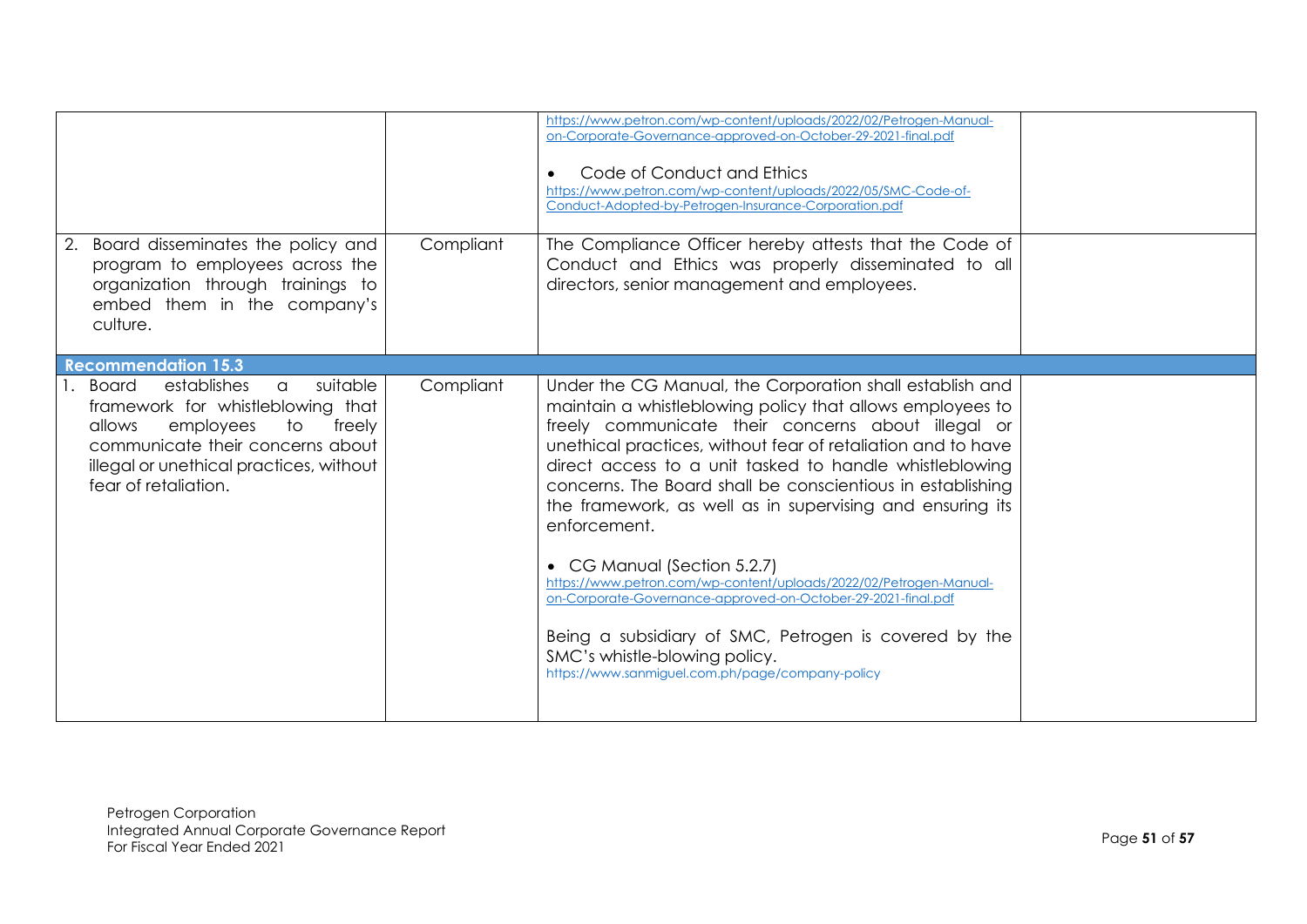|    | 2. Board<br>establishes a<br>suitable<br>framework for whistleblowing that<br>allows employees to have direct<br>access to an independent member<br>of the Board or a unit created to<br>handle whistleblowing concerns. | Compliant | Being a subsidiary of SMC, Petrongen is covered by the<br>SMC's whistle-blowing policy.<br>https://www.sanmiguel.com.ph/page/company-policy                                                                                                                                                                                        |  |
|----|--------------------------------------------------------------------------------------------------------------------------------------------------------------------------------------------------------------------------|-----------|------------------------------------------------------------------------------------------------------------------------------------------------------------------------------------------------------------------------------------------------------------------------------------------------------------------------------------|--|
| 3. | Board supervises and ensures the<br>enforcement of the whistleblowing<br>framework.                                                                                                                                      | Compliant | As mentioned above, under the CG Manual, the Board shall<br>be conscientious in supervising and ensuring the<br>enforcement of the whistleblowing framework.<br>• CG Manual (Section 5.2.7)<br>https://www.petron.com/wp-content/uploads/2022/02/Petrogen-Manual-<br>on-Corporate-Governance-approved-on-October-29-2021-final.pdf |  |

**Principle 16:** The company should be socially responsible in all its dealings with the communities where it operates. It should ensure that its interactions serve its environment and stakeholders in a positive and progressive manner that is fully supportive of its comprehensive and balanced development.

| <b>Recommendation 16.1</b>                                                                                                                                                                                                                       |           |                                                                                                                                                                                                                                                                                                                                                                                                                                                                                    |  |  |  |  |
|--------------------------------------------------------------------------------------------------------------------------------------------------------------------------------------------------------------------------------------------------|-----------|------------------------------------------------------------------------------------------------------------------------------------------------------------------------------------------------------------------------------------------------------------------------------------------------------------------------------------------------------------------------------------------------------------------------------------------------------------------------------------|--|--|--|--|
| 1. Company recognizes and places<br>importance<br>the<br>on<br>interdependence between business<br>and society, and promotes a<br>mutually beneficial relationship that<br>allows the company to grow its<br>business, while contributing to the | Compliant | Under the CG Manual, the Corporation shall be socially<br>responsible in all its dealings with the communities where it<br>operates. It should ensure that its interactions serve its<br>environment and stakeholders in a positive and progressive<br>manner that is fully supportive of its comprehensive and<br>balanced development. The Corporation shall recognize<br>and place an importance on the interdependence<br>between business and society, and promote a mutually |  |  |  |  |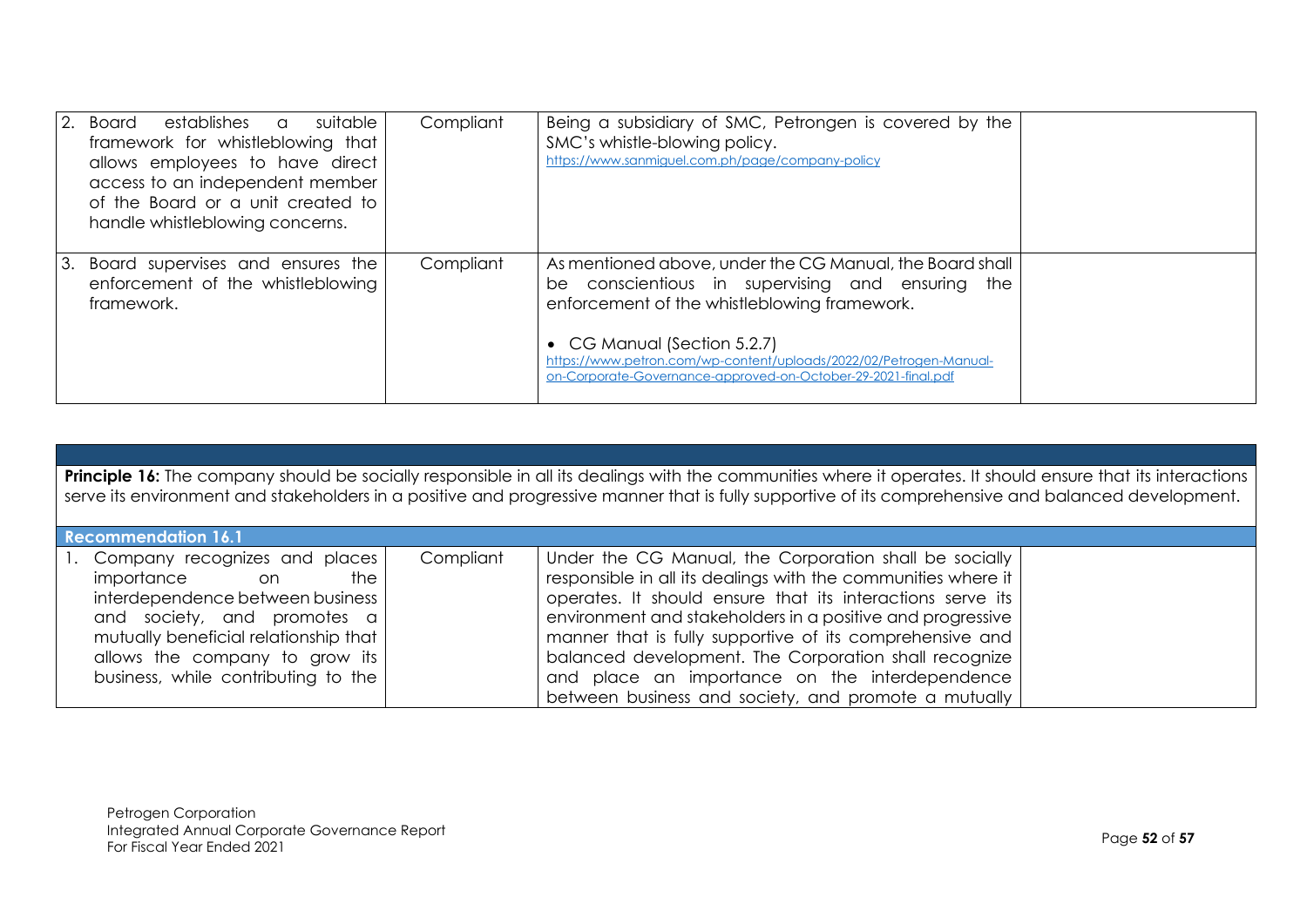| advancement of the society where<br>it operates. | beneficial relationship that allows the Corporation to grow<br>its business, while contributing to the advancement of the<br>society where it operates.                                                                                                    |  |
|--------------------------------------------------|------------------------------------------------------------------------------------------------------------------------------------------------------------------------------------------------------------------------------------------------------------|--|
|                                                  | • CG Manual (Sections $5.2.8$ and $5.2.9$ )<br>https://www.petron.com/wp-content/uploads/2022/02/Petrogen-Manual-<br>on-Corporate-Governance-approved-on-October-29-2021-final.pdf                                                                         |  |
|                                                  | Being part of the SMC Group, Petrogen shares in the<br>corporate social responsibility initiatives of SMC as disclosed<br>in SMC's website and accessed through the following link:<br>https://www.sanmiquel.com.ph/page/corporate-social-responsibilities |  |

Philippine Catastrophe Insurance Facility: The Company is intended to continue to primarily insure the risks of its own group of companies and will not presently participate in the Philippine Catastrophe Insurance Facility.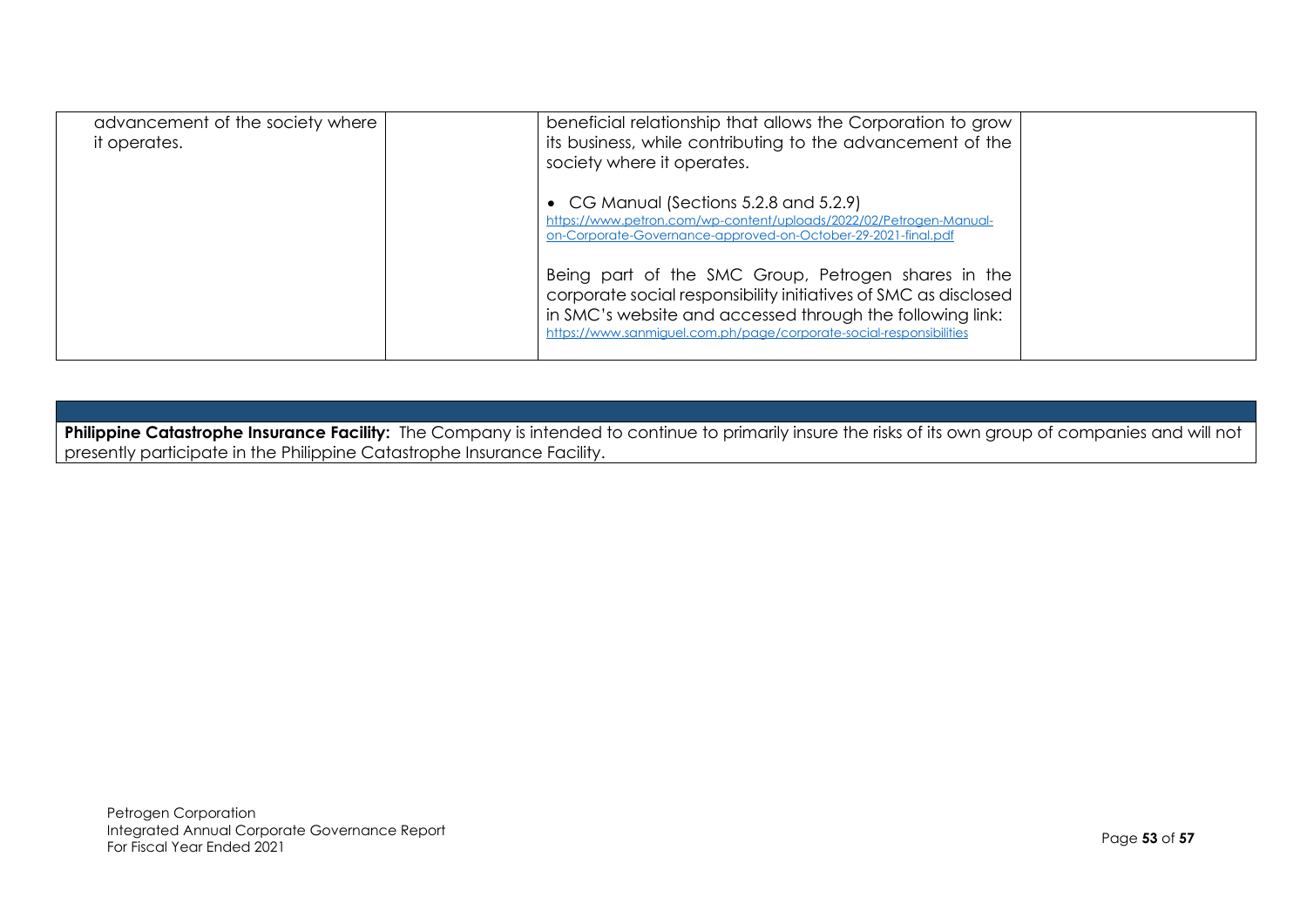### **SIGNATURES**

j.

The undersigned certify that the responses and explanations set forth in the above Annual Corporate governance Report are true, complete and correct of our personal knowledge and/or based on authentic records available as of the date hereof.

Signed in the City of Mandaluyong on May 27, 2022.

i d

**RAMONS. ANG** 

Chairman of the Board

**AURORA T. CALDERON** President

<u>Aresi</u>

**IRENE M. CIPRIANO** Incumbent Corporate Secretary and Compliance Officer

Petrogen Insurance Corporation Annual Corporate Governance Report For Fiscal Year Ended 2021

Page 54 of 57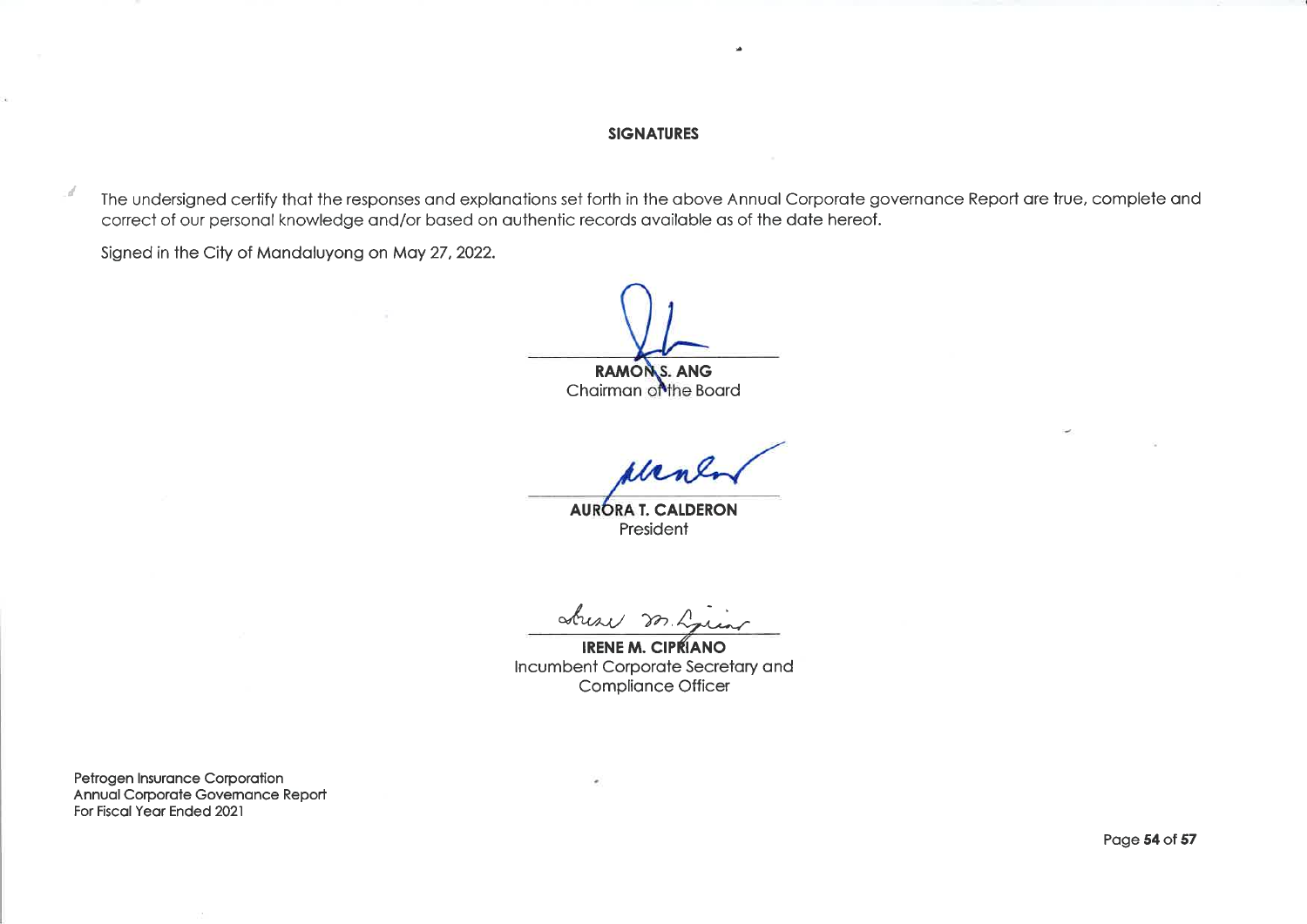Jeans

**JOEL ANGELO C. CRUZ** Former Corporate Secretary<br>and Compliance Officer<br>(from March 9, 2021 to March 21, 2022)

 $\Delta \vec{r}$ 

Petrogen Insurance Corporation<br>Annual Corporate Governance Report<br>For Fiscal Year Ended 2021

- di

Page 55 of 57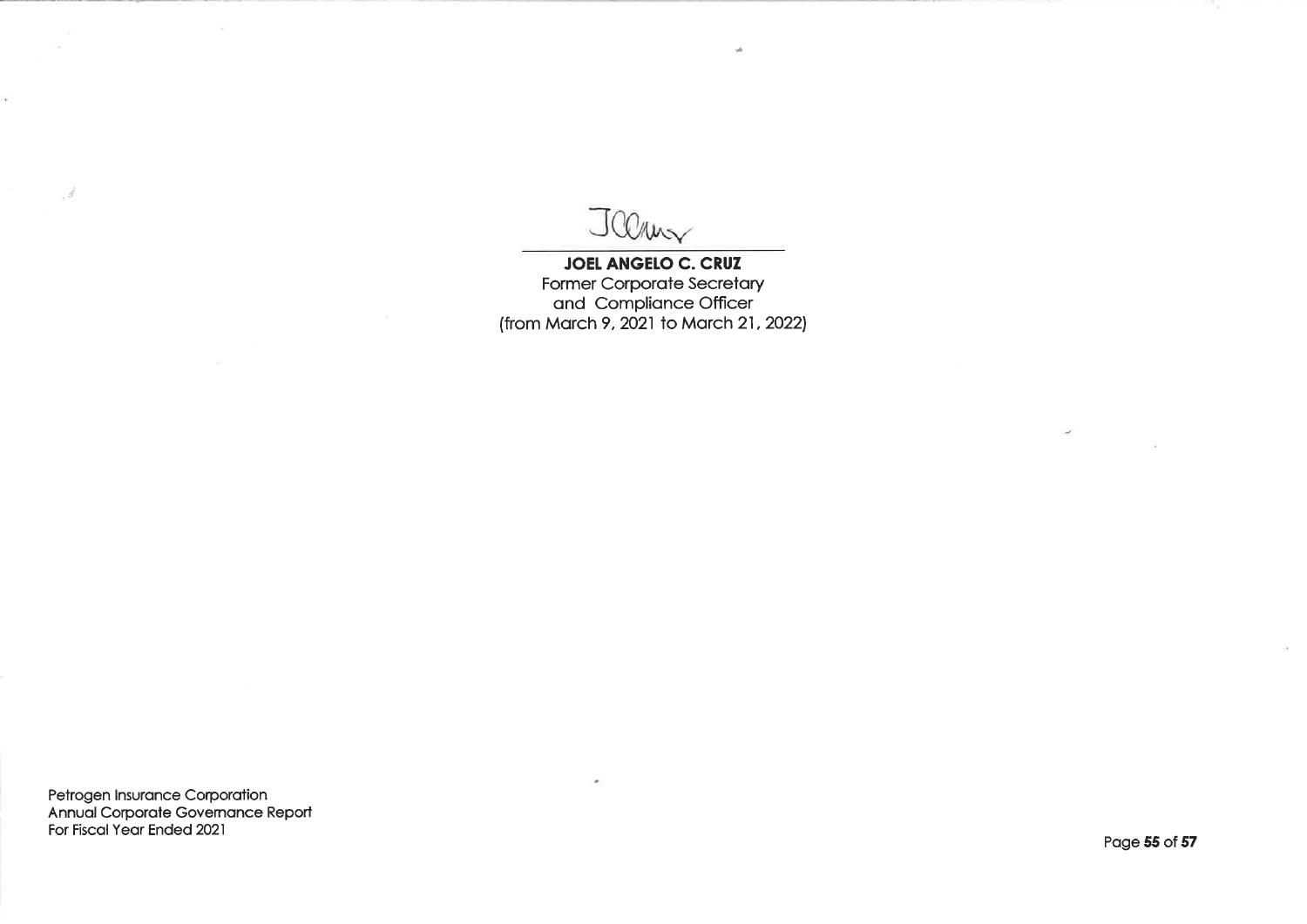a Kasto

**MELINDA GONZALES-MANTO** Independent Director

**CARMEN N. PEDROSA\*** Independent Director

\*The Corporation shall secure the signature of Ms. Carmen N. Pedrosa as soon as she is physically able to do so,<br>as set out in the attached Letter-Undertaking, dated May 27, 2022.

Petron Corporation Integrated Annual Corporate Governance Report For Fiscal Year Ended 2021

Å.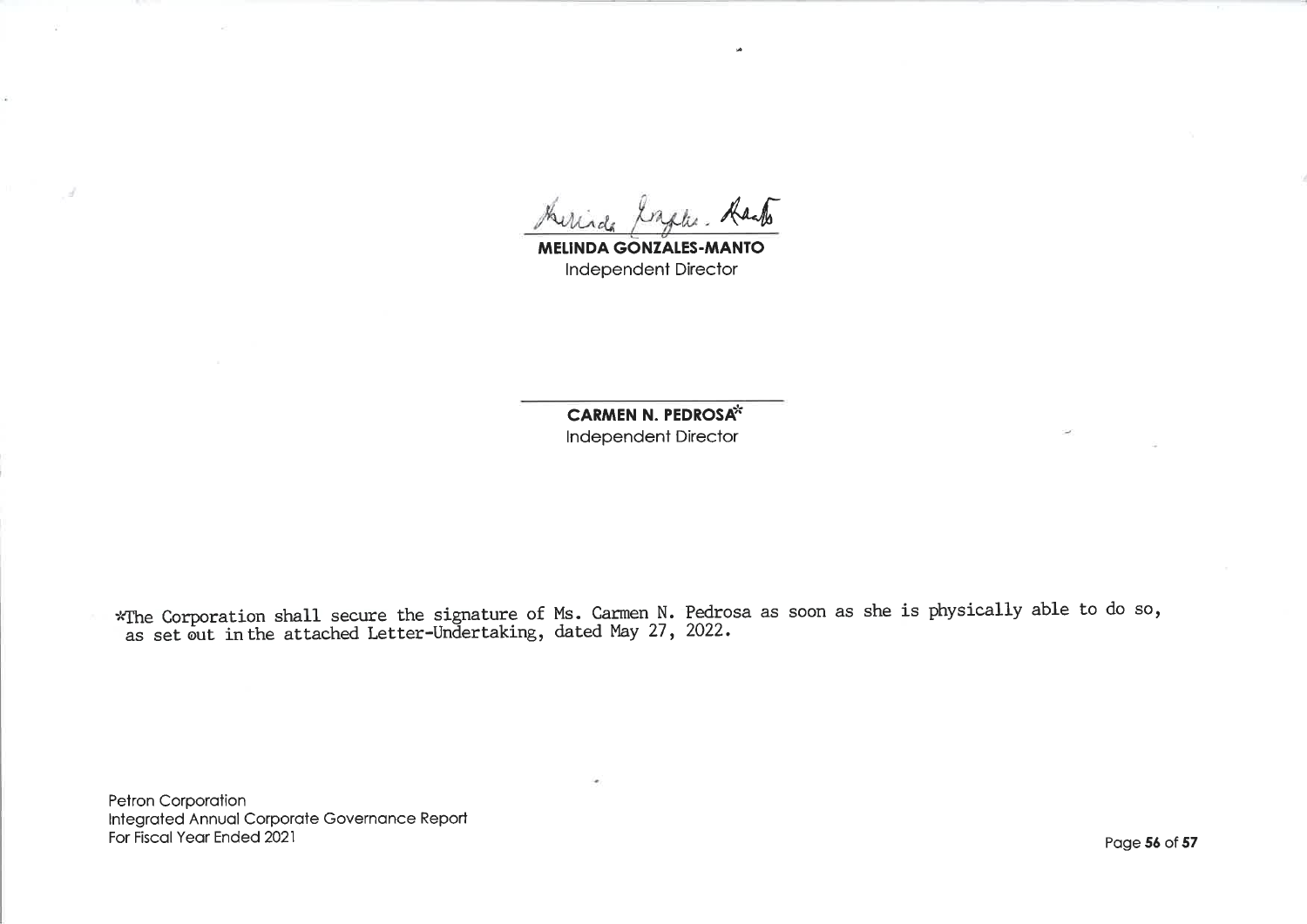SUBSCRIBED AND SWORN to before me this

at Mandaluyong City, affiants exhibiting to me their competent evidence

of identity as follows:

| <b>Name</b>            | <b>Passport Number</b> | Date of Issue            | <b>Place of Issue</b> |
|------------------------|------------------------|--------------------------|-----------------------|
| Ramon S. Ang           | P2274867B              | May 22, 2019             | DFA Manila            |
| Aurora T. Calderon     | P3888910B              | November 10, 2019        | <b>DFA NCR-East</b>   |
| Irene M. Cipriano      | P0811773B              | <b>February 24, 2019</b> | <b>DFA NCR-East</b>   |
| Joel Angelo C. Cruz    | P9008762B              | <b>February 18, 2022</b> | DFA Manila            |
| Melinda Gonzales-Manto | P5768594A              | January 26, 2018         | <b>DFA NCR-South</b>  |

MAY 27 2022

Doc. No.  $0<sup>9</sup>$ Page No. 03 Book No. V Series of 2022.



**JOSE ANGELITO M. ILANO** Commission No. 0520-20<br>
Notary Public for Mandaluyong City<br>
Until June 30, 2002<br>
(S.C. B.M. No. 3795; 09/28/2021)<br>
SMC, 40 Sen Mandaluyong City<br>
C. 10 Sen Mandaluyong City<br>
C. 10 Sen Mandaluyong City PTR No. 4834069; 6 (114/22; Mandeluyong City IBP Lifetime Member No. 013008; 12/14/17; Quezon City MCLE Compliance No. V8-3040522; 04/14/25; Pasig City

Petrogen Corporation Integrated Annual Corporate Governance Report For Fiscal Year Ended 2021